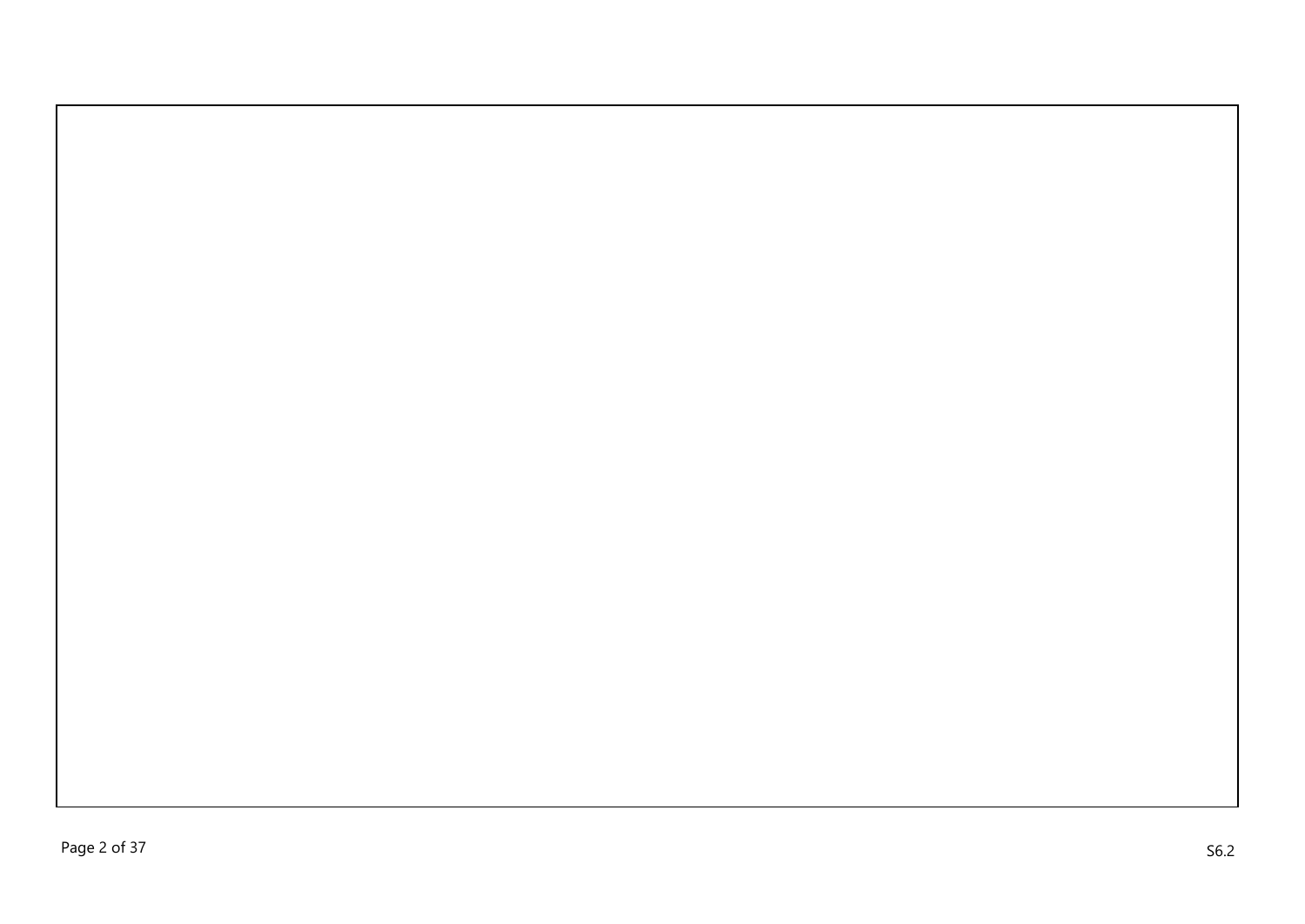| #              | Island       | House Name    | Name                   | Sex       | National ID | ېره پر شه                                                                                           | ىئرىتر                                                                                                         |
|----------------|--------------|---------------|------------------------|-----------|-------------|-----------------------------------------------------------------------------------------------------|----------------------------------------------------------------------------------------------------------------|
|                | S. Hithadhoo |               |                        |           |             |                                                                                                     |                                                                                                                |
|                | S. Hithadhoo | Aa Ali        | Haseena Abdulla        | F         | A125805     | اړۍمنو                                                                                              | ترسيعد ضكاه مذالله                                                                                             |
| $\overline{c}$ | S. Hithadhoo | Aa Ali        | Ahmed Fawwaaz Nazeer   | M         | A301807     | لمجمرمر                                                                                             | رور و رەپە سەپ                                                                                                 |
| $\mathsf{3}$   | S. Hithadhoo | Aa Ali        | Ali Faaiq              | M         | A301808     | وترمز                                                                                               | مأمج ومردفي                                                                                                    |
| 4              | S. Hithadhoo | Aabin         | Abdulla Rasheed        | M         | A020153     | اړځ مر                                                                                              | رة قرالله ترجع                                                                                                 |
| 5              | S. Hithadhoo | Aabin         | Mohamed Sumaidh        | M         | A291101     | اړڻو پر                                                                                             | כנסנכ בנב                                                                                                      |
| $\,$ 6 $\,$    | S. Hithadhoo | Aabin         | Ahmed Suaid            | ${\sf M}$ | A291125     | اړڻو پر                                                                                             | גם גב בגב                                                                                                      |
| $\overline{7}$ | S. Hithadhoo | Aabin         | Aminath Sajwa          | F         | A291142     | ۇ ھەتىر                                                                                             | ړ پر پروه ده                                                                                                   |
| 8              | S. Hithadhoo | Aagisa Manzil | Zulfaa Rasheed         | F         | A018428     | ئ <sub>ەتو</sub> سە ئەسىم ئى                                                                        | ج عربس محر شوتر<br>  سخ عرب محر شوتر                                                                           |
| 9              | S. Hithadhoo | Aagisa Manzil | Imad Rasheed           | M         | A147420     | ئۇ بەئە ئەسىم بۇ                                                                                    | ەرگەر ئەھرىر                                                                                                   |
| 10             | S. Hithadhoo | Aagisa Manzil | Mariyam Manikufaanu    | F         | A308922     | ۇ توبە ئەكەنلىرى ئە                                                                                 | د ه ره د سرد و د                                                                                               |
| 11             | S. Hithadhoo | Aagisa Manzil | Ulfath Rasheed         | F.        | A308924     | ئۇ جەڭ ئىرىم ئى                                                                                     | وور و برَجوتر                                                                                                  |
| 12             | S. Hithadhoo | Aagisa Manzil | Imthiyaaz Rasheed      | M         | A308927     | ئۇ جەنزىقىي ۋ                                                                                       | وده وترمج مرسوقر                                                                                               |
| 13             | S. Hithadhoo | Aagisa Manzil | Hassan Miuwaan Rasheed | M         | A349354     | مۇ ئەسە ئەتتى ئىچى قىلىپ قىلىپ قىلىپ قىلىپ قىلىپ قىلىپ قىلىپ قىلىپ قىلىپ قىلىپ قىلىپ قىلىپ قىلىپ قى | بر کے مگر جرمان کے مشاور کر کر اس کے مگر اسکور کر اس کے مگر اس کے مگر اس کے مگر اس کے مگر اس کا کام کا اس کا ا |
| 14             | S. Hithadhoo | Aaish         | Aishath Naseera        | F         | A159184     | وترمر يثمر                                                                                          | ۇرىشكى سىستىگە                                                                                                 |
| 15             | S. Hithadhoo | Aaish         | Fathimath Suhaa Saeed  | F         | A395821     | وژمریشه                                                                                             | ژُورو در م                                                                                                     |
| 16             | S. Hithadhoo | Aaish         | Mariyam Sadhaa Saeed   | F.        | A396700     | رژمرشه                                                                                              | كالمرمرق اسكاني السكرونر                                                                                       |
| 17             | S. Hithadhoo | Aanoor        | Mohamed Junadh         | M         | A020681     | یر دو و<br>در س                                                                                     | وره رو دورو<br><i>وب</i> رمرو ن <i>و</i> ش                                                                     |
| 18             | S. Hithadhoo | Aanoor        | Mariyam Rasheeda       | F         | A020799     | پر دو و<br>در س                                                                                     | د ۱۶ مر مر مر شونگر                                                                                            |
| 19             | S. Hithadhoo | Aanoor        | Fathimath Gulisthan    | F         | A020800     | یر دو و<br>در سربر                                                                                  | أو برو و وره و در                                                                                              |
| 20             | S. Hithadhoo | Aanoor        | Jinan Najeeb           | M         | A293475     | یر دو و<br>در سربر                                                                                  | و سُرْسْرَ سَرَوٍ صَحْ                                                                                         |
| 21             | S. Hithadhoo | Aanoor        | Faris Najmee           | M         | A376390     | یر دو و<br>در س                                                                                     | ۇبرىش بىرق <sub>ەم</sub>                                                                                       |
| 22             | S. Hithadhoo | Aares         | Aishath Waheeda        | F.        | A020388     | لٹر بئر ہے                                                                                          | أقهر يشكاهم وتمرقد                                                                                             |
| 23             | S. Hithadhoo | Aasraa        | Fathmath Zahira        | F         | A021441     | ېژ شویتر                                                                                            | أزّودَهُ لِمَ بِاللَّهُ                                                                                        |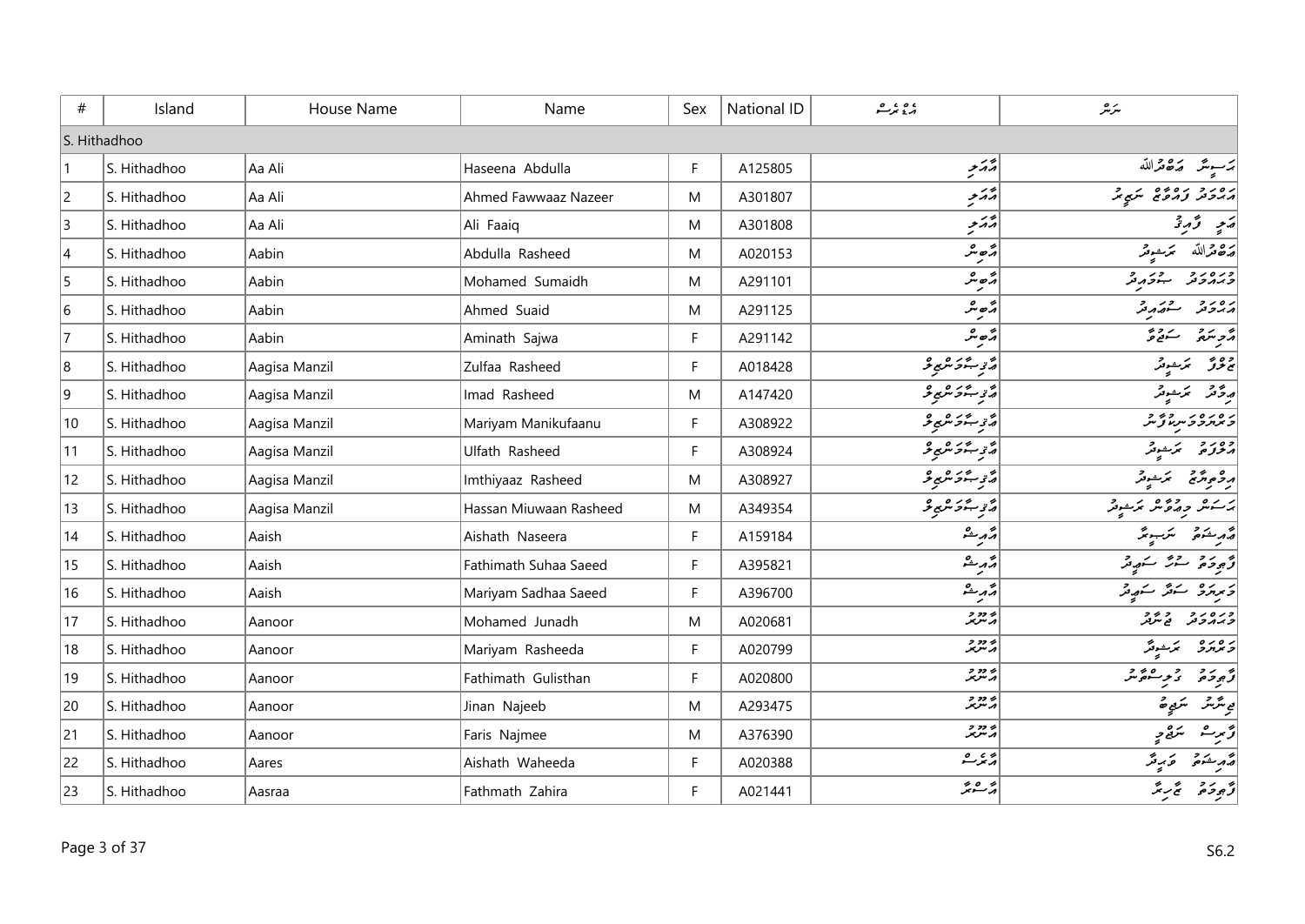| 24 | S. Hithadhoo | Aasraa        | Aminath Shaza        | F  | A278175 | ۇ ھەيچە                                   |                                                                                                         |
|----|--------------|---------------|----------------------|----|---------|-------------------------------------------|---------------------------------------------------------------------------------------------------------|
| 25 | S. Hithadhoo | Aasraa        | Shaura Rasheed       | F. | A278183 | ۇ ھەيۋ                                    | ره چې کې موسیقی<br>سنوه کې کې کې                                                                        |
| 26 | S. Hithadhoo | Aasraa        | Mohamed Rasheed      | M  | A301955 | ېژ شویز                                   | 37073 كرشوند<br><i>3787 كر</i> شوند                                                                     |
| 27 | S. Hithadhoo | Aasraa        | Ahmed Aiham Rasheed  | M  | A339384 | ۇ ھەيۋ                                    | גיבת הגלב וליית                                                                                         |
| 28 | S. Hithadhoo | Abaan         | Eemaan Shafeeg       | F  | A277541 | ىر بۇ ھ                                   | ړ څر شکړ و                                                                                              |
| 29 | S. Hithadhoo | Abaan         | Hanaan Shafeeq       | F  | A302482 | رەپر                                      | ر<br>برنگرنگر خکولو                                                                                     |
| 30 | S. Hithadhoo | Abaan Manzil  | Ali Moosa            | M  | A081790 | ر و مر <sub>ح</sub> مد عربه ع             | أريموا المحر المشكرة                                                                                    |
| 31 | S. Hithadhoo | Abaan Manzil  | Fathimath Faarihath  | F  | A277843 | ر ۋە ئەھ ئىر ئى                           | ومودة ومهدة                                                                                             |
| 32 | S. Hithadhoo | Abaan Manzil  | Hawwa Faheema        | F  | A303765 | ر و مر مر مر و مر است.<br>موه شر مر شر مر | $rac{20}{200}$<br>ترکر پڑ                                                                               |
| 33 | S. Hithadhoo | Afandhee      | Ibrahim Ali          | M  | A070969 | ە ئە ئەھمىيە                              | ە ھەترىرى<br>رەھىرىرى<br>ەتىر                                                                           |
| 34 | S. Hithadhoo | Alimaa        | Ali Moosa            | M  | A020467 | بزود                                      | ړنې د دي.                                                                                               |
| 35 | S. Hithadhoo | Alimaa        | Mohamed Raaif Ali    | M  | A321711 | بزوڈ                                      | ورەرو ئەرو مەر                                                                                          |
| 36 | S. Hithadhoo | Almeesh       | Ali Shameem          | M  | A009833 | رو <sub>وچ</sub> شہ                       | $\begin{array}{cc} \circ & \circ & \circ \\ \circ & \circ & \circ \\ \circ & \circ & \circ \end{array}$ |
| 37 | S. Hithadhoo | Amazon        | Aishath Najma        | F  | A155959 | ى يەر ھ<br>مە <del>ر</del> ىج س           |                                                                                                         |
| 38 | S. Hithadhoo | Amazon        | Ahmed Mohamed        | M  | A155960 | ى يەر ھ<br>مرح تىر                        | נפני כנסני<br>גלבת כלגבת                                                                                |
| 39 | S. Hithadhoo | Amazon        | Aminath Amal Ahmed   | F  | A308220 | ى يەر ھ<br>مرح تىر                        | ה ביימים הסייבית                                                                                        |
| 40 | S. Hithadhoo | Ameenee Villa | Ali Hussain          | M  | A018977 | رَحٍ سرِه ِ تَرَ                          | أصمير في ستوريش                                                                                         |
| 41 | S. Hithadhoo | Ameenee Villa | Ibrahim Shihab       | M  | A088515 | ړَ په پیو د                               |                                                                                                         |
| 42 | S. Hithadhoo | Ameenee Villa | Hussain Niyaz        | M  | A105205 |                                           | لجي ڪريش<br>سرگرمج                                                                                      |
| 43 | S. Hithadhoo | Ameenee Villa | Ishaaq Ali           | M  | A114855 | رَحٍ سرِء ِ قَرْ                          | ارجعيتي<br>رځمني                                                                                        |
| 44 | S. Hithadhoo | Ameenee Villa | Aminath Dhiye        | F  | A153500 |                                           | و سره دره<br>م                                                                                          |
| 45 | S. Hithadhoo | Ameenee Villa | Aishath Niha Ibrahim | F  | A278801 | ېر چه سره د څه<br>ت                       |                                                                                                         |
| 46 | S. Hithadhoo | Ameenee Villa | Khadheeja Ali        | F  | A309026 | اړَ په سره محه<br>سره مور                 | ر<br>ئەرىقى<br>ەنىيە                                                                                    |
| 47 | S. Hithadhoo | Ameenee Villa | Nishwath Ali         | F  | A309027 |                                           | سريشورد<br>ەكىپىيە                                                                                      |
| 48 | S. Hithadhoo | Ameenee Villa | Niushaad Ali         | M  | A309028 | ړَ په پیو د                               | سرو شور                                                                                                 |
| 49 | S. Hithadhoo | Anush         | Ushwa Haleem         | F  | A296057 | ىر تىرىيە                                 | و ده و بر ده                                                                                            |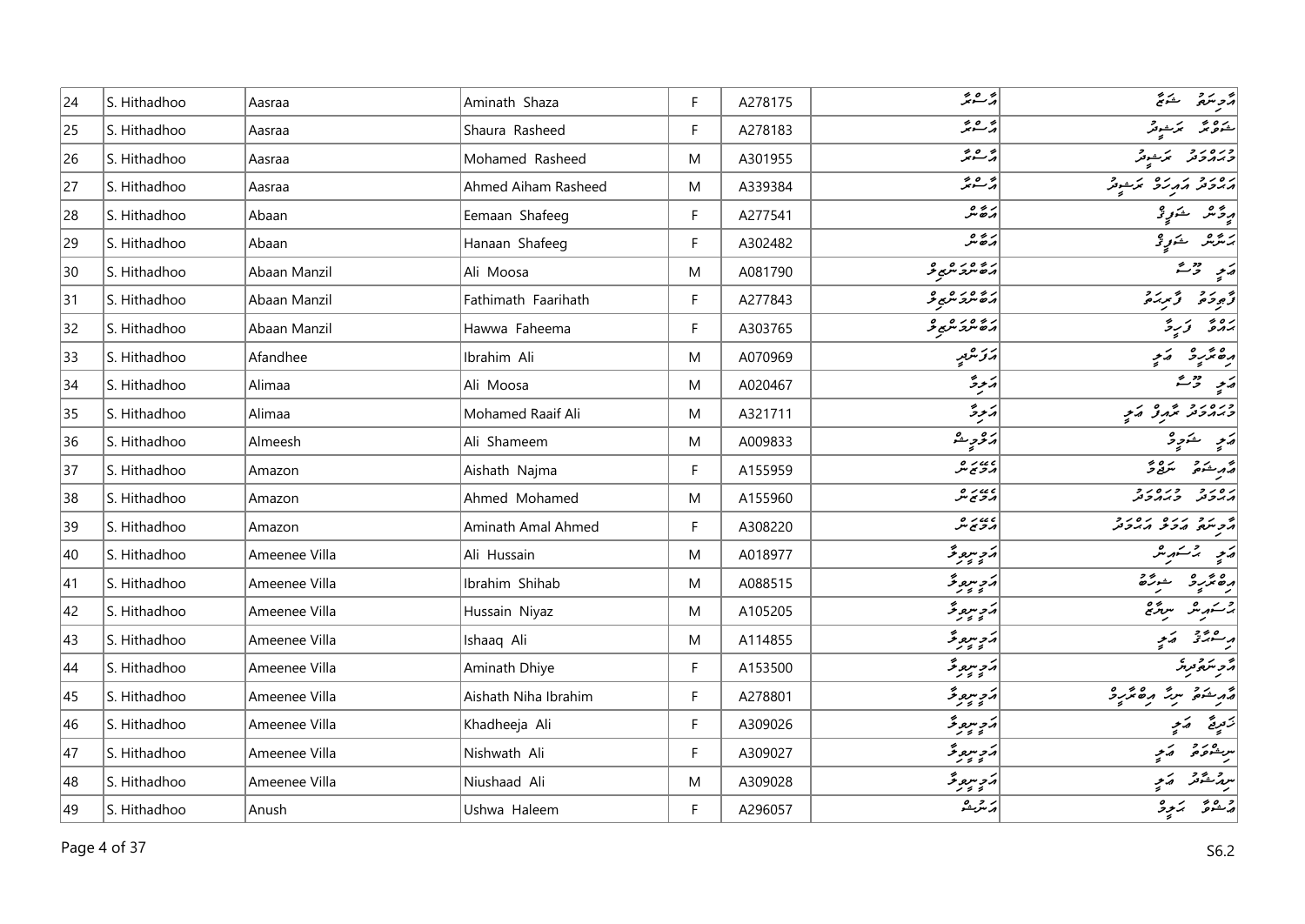| 50 | S. Hithadhoo | Anush        | Ahmed Ajmal Haleem     | M  | A296059 | ىر تىرىشە                         | رورد روره برود                            |
|----|--------------|--------------|------------------------|----|---------|-----------------------------------|-------------------------------------------|
| 51 | S. Hithadhoo | Asal         | Aminath Azra           | F  | A020264 | ىرىسىۋ                            |                                           |
| 52 | S. Hithadhoo | Asal         | Ahmed Riza             | M  | A021622 | ىرىسىۋ                            | رەرد برگ                                  |
| 53 | S. Hithadhoo | Asal         | Fathmath Inaaya Ahmed  | F  | A343239 | ەرىبۇ                             | تحجوجهم مشرقه مهرجعر                      |
| 54 | S. Hithadhoo | Atlanta      | Mohamed Nazim          | M  | A256625 | ى <i>ە بۇ ە بۇ</i>                | ورەر ئە شَھْرُ 2                          |
| 55 | S. Hithadhoo | Atlanta      | Ibrahim Nafiz          | M  | A309259 | ى <i>ە بۇ ە بۇ</i>                | رە ئەر ئىس ئىرىد                          |
| 56 | S. Hithadhoo | Atlanta      | Fathimath Nazima       | F  | A309260 | ى <i>ە بۇ ە بۇ</i>                | و دو شمودٌ                                |
| 57 | S. Hithadhoo | Atlanta      | Ahmed Nadheem          | M  | A309261 | ، ه ۶ و ۶<br>مرغ څرنتړنځ          | د د د سربر د                              |
| 58 | S. Hithadhoo | Atlanta      | Aminath Najaath        | F. | A309262 | ، ه ۶ و ۶<br>مرغ څرنتړنځ          | پر دی ح<br>سرچ ح<br>أثرجه تنبعه           |
| 59 | S. Hithadhoo | Atlanta      | Ali Nasheed            | M  | A309264 | ى <i>ە بۇ</i> «بۇ                 | أركمني الكريشوقر                          |
| 60 | S. Hithadhoo | Atlanta      | Nasrulla Nafiz         | M  | A309265 | ى <i>ە</i> بۇ مۇ                  | <del>ىترب قى</del> راللە ش <i>ۇر قى</i> ر |
| 61 | S. Hithadhoo | Atlas        | Zirana Labeeb          | F  | A021224 | ە ھۆر ھ                           | ى ئۇنىڭ خەھ                               |
| 62 | S. Hithadhoo | Atlas        | Mohamed Ali            | M  | A025922 | ې ئوغ شه<br>مرغ <del>ځ</del> ر شه | ورەرو كې                                  |
| 63 | S. Hithadhoo | Atlas        | Abdulla Baasim Mohamed | M  | A277487 | ە ھۆر ھ                           | ره والله ځ ده د دره د                     |
| 64 | S. Hithadhoo | Atlas        | Ahmed Bassaam Mohamed  | M  | A277491 | ې ھ <sub>ى</sub> ئەت              | נסגב גם שם כגסגב<br>הגבת שה—יב כגהכת      |
| 65 | S. Hithadhoo | Autumn Green | Fathimath Nahida       | F  | A020252 | ە يەھ قىم يېشى<br>مەنبە قىم يېشى  |                                           |
| 66 | S. Hithadhoo | Autumn Green | Ibrahim Sobir          | M  | A070856 | ەرە ە<br>مۇغ دىم يېرىش            |                                           |
| 67 | S. Hithadhoo | Autumn Green | Aminath Shuba Sobir    | F  | A277512 | ەرەە يەر<br>مۇجى ئېرىش            | $\frac{2}{3}$                             |
| 68 | S. Hithadhoo | Autumn Green | Mohamed Basith Sobir   | M  | A302075 | ەرە ەي <sub>م</sub> ىر            |                                           |
| 69 | S. Hithadhoo | Azaa         | Abdulla Ibrahim        | M  | A063129 | بريج                              | مَصْدَاللَّهُ مِصْغَرِ وَ                 |
| 70 | S. Hithadhoo | Azaa         | Fathimath Hana         | F. | A278825 | بريج                              | وٌجوحو رَيْرُ                             |
| 71 | S. Hithadhoo | Azaa         | Aishath Amal           | F  | A309062 | بريج                              | مەرشىق مەرك                               |
| 72 | S. Hithadhoo | Azaahu       | Rashfan Ahmed          | M  | A225944 | بر بو د<br>در س                   | ر ەم ەر دەرد<br>ئىشىۋىل مەردىر            |
| 73 | S. Hithadhoo | Azaahu       | Mohamed Ahmed          | M  | A307800 | بریور                             | כנסנכ נסנכ<br>כגמכנג הגבנג                |
| 74 | S. Hithadhoo | Azeyliyaa    | Hawwa Zahira           | F  | A019951 | ر ،، پر پژ                        | برە ئۆرىتە                                |
| 75 | S. Hithadhoo | Azeyliyaa    | Aishath Almaas Hussain | F. | A294928 | ر ،،<br>د سي مر دگر               | مەيدە رەم قايتى                           |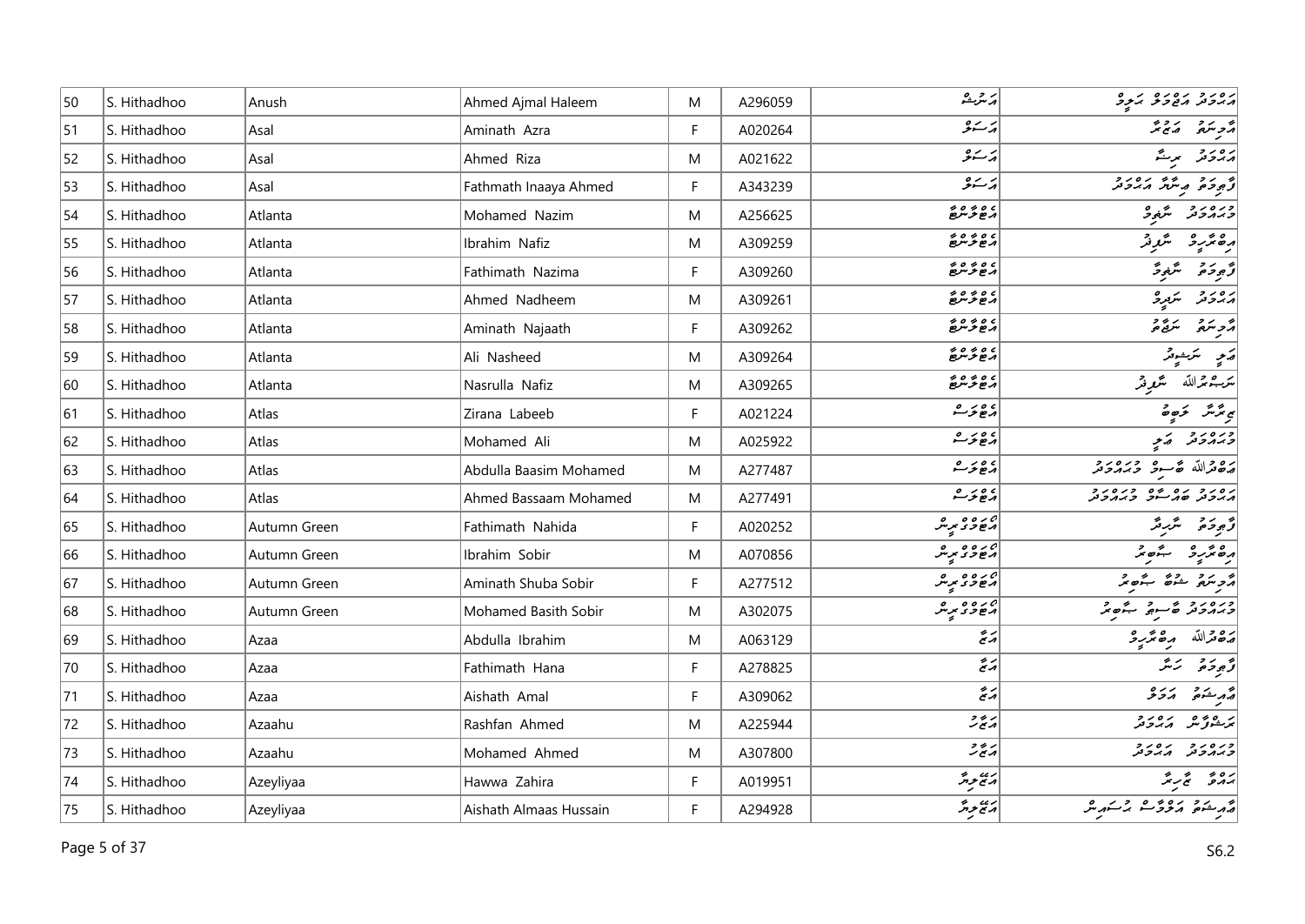| 76  | S. Hithadhoo | Azeyliyaa             | Mohamed Jumaan Hussain      | M           | A294929 | ر ،، پر پژ<br>م                               | ورەر د دوم دىكەر                                |
|-----|--------------|-----------------------|-----------------------------|-------------|---------|-----------------------------------------------|-------------------------------------------------|
| 77  | S. Hithadhoo | Azuman                | Moomina Hassan              | F           | A018934 | ىر 2 بەر<br>م <i>ە</i> بىچ <del>م</del> ىر    | وړولنگ ټر شکس                                   |
| 78  | S. Hithadhoo | Azuman                | Ibrahim Rusthum             | M           | A111925 | ىر ج <sub>ە</sub> ر جە                        | وهتر و د و و و و                                |
| 79  | S. Hithadhoo | Azuman                | Aishath Emaan Ibrahim       | F           | A330717 | ىر <i>ەي</i> ر ھ                              | م مشور و د مه مورد                              |
| 80  | S. Hithadhoo | Azuman                | Fathmath Azha Ibrahim       | $\mathsf F$ | A362150 | ىر 2 خەشر                                     | و و ده د ده د ه و د د                           |
| 81  | S. Hithadhoo | <b>Baabul Avaalee</b> | Mohamed Hassan              | M           | A020656 | په ده رو په<br><i>ماه م</i> رگو               | ورەرو پرىش                                      |
| 82  | S. Hithadhoo | <b>Baabul Avaalee</b> | Bassam Mohamed              | M           | A307822 | ء وه رء<br>م <i>صود و</i> َّح                 | ره دو دره در<br><i>هر</i> سو وبردونر            |
| 83  | S. Hithadhoo | Baabussalaam          | Mohamed Shareef             | M           | A018208 | ه ده د بره<br><i>ه ه</i> ر سرگر               | ورەرو شەرو                                      |
| 84  | S. Hithadhoo | Baabussalaam          | Mariyam Rasheedha           | F           | A069179 | پ <sup>ر و</sup> ه بر ده<br><i>ه ه</i> ر سکور | رەرە برَ شوند                                   |
| 85  | S. Hithadhoo | Baabussalaam          | Fathimath Shurufath Shareef | F           | A308720 | پ <sup>ر و</sup> ه بر ده<br><i>ه ه</i> ر سکور | و و د د د د شمېر د                              |
| 86  | S. Hithadhoo | Beneena               | Aminath Faheema             | F           | A069867 | ءُ <sub>سرينگر</sub>                          | أزويتم وراثر                                    |
| 87  | S. Hithadhoo | <b>Braitan</b>        | Fathimath Didi              | $\mathsf F$ | A020355 | <i>ھىمەغ</i> ىر                               | توجو <i>ح</i> افر من<br>  توجو حافر من          |
| 88  | S. Hithadhoo | <b>Braitan</b>        | Mohamed Mansoor             | M           | A020369 | <i>ھىمەم</i> ۇمۇ                              | כנסנכן כמרכב<br>כממכנק כיתי בי                  |
| 89  | S. Hithadhoo | <b>Braitan</b>        | Shazra Mansoor              | $\mathsf F$ | A277671 | ە ئەرىخ تىر<br>مەمرى <i>غ</i> تىر             | ے واقعہ کے سرب واقعہ میں<br>مشترین کے سرب واقعہ |
| 90  | S. Hithadhoo | <b>Braitan</b>        | Abdulla Mansoor             | M           | A303478 | ە ئەمرى <i>غ</i> ىر                           | رە داللە ئەرەبدىر                               |
| 91  | S. Hithadhoo | <b>Braitan</b>        | Aminath Jumana Mansoor      | $\mathsf F$ | A303487 |                                               |                                                 |
| 92  | S. Hithadhoo | <b>Braitan</b>        | Aishath Jiyana Mansoor      | F           | A303490 | ھ بجرم کھ مگر                                 | أمر مشوه و مرتش و مرجعه                         |
| 93  | S. Hithadhoo | Cannoepus             | Khadheeja Mohamed Didi      | F           | A019488 | ئەتتەرمى                                      | ر<br>ترمرچ دیگردورورو                           |
| 94  | S. Hithadhoo | Cannoepus             | Mohamed Arif                | M           | A051058 | ئەتترىشە                                      | ورەرو ئەير                                      |
| 95  | S. Hithadhoo | Cannoepus             | Ahmed Yazin Arif            | M           | A360648 | ئەتتر ھ                                       | גפיב האיבית האיפר                               |
| 96  | S. Hithadhoo | <b>Carnation View</b> | Hassan Naaif                | M           | A278168 | ە بى <sub>ش</sub> ئەسىرە ئە                   | برسە ئىرو                                       |
| 97  | S. Hithadhoo | Chaandhu              | Fathimath Hajara            | $\mathsf F$ | A018433 | ر<br>کو سربر                                  | وٌ پر د پر پر                                   |
| 98  | S. Hithadhoo | Chaandhu              | Aminath Fahmy               | $\mathsf F$ | A148774 | ر<br>کارسرور                                  | أزويتهم وزحمح                                   |
| 99  | S. Hithadhoo | Chaandhu              | Aishath Shaana              | F           | A308380 | ر<br>کارسولر                                  | مەرشكى شەش                                      |
| 100 | S. Hithadhoo | Chaandhu              | Mariyam Shahama             | F           | A308381 | ر در<br>کار سربر                              | ر ه ر ه<br><del>د</del> بربرگ<br>ے ترقر         |
| 101 | S. Hithadhoo | Coral View            | Aminath Nasra               | F           | A021178 | تتمرعه وحر                                    | أروسي سكرون                                     |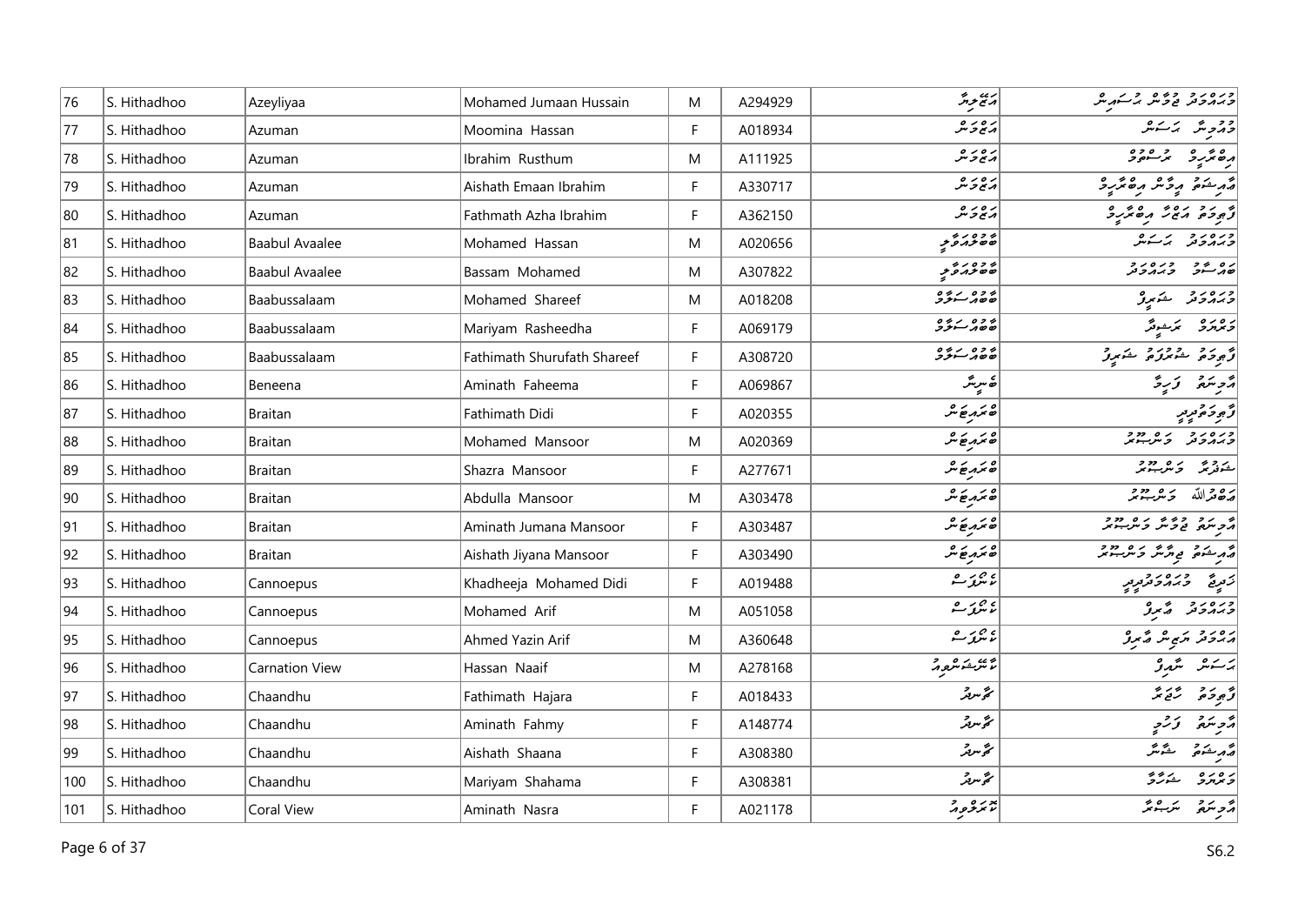| 102 | S. Hithadhoo | Creation        | Jameela Mohamed          | F           | A020481 | ج پر پر شه مګر<br>ما <del>پ</del> ر پر شه مګر | لأولج ورورد                                                                                                                                                                                                                        |
|-----|--------------|-----------------|--------------------------|-------------|---------|-----------------------------------------------|------------------------------------------------------------------------------------------------------------------------------------------------------------------------------------------------------------------------------------|
| 103 | S. Hithadhoo | Creation        | Hassan Rasheed           | M           | A021649 | د<br>پا <sub>سمدا</sub> ر شہ مگر              | ىزىكەش ئىزىدىق                                                                                                                                                                                                                     |
| 104 | S. Hithadhoo | Creation        | Jenifer Rasheed          | E           | A287648 | لابىرە ئەيمە                                  | في سرِرٌ - مَرَسْوِيْر                                                                                                                                                                                                             |
| 105 | S. Hithadhoo | Creation        | Janeez Rasheed           | M           | A306814 | ح بري <sub>شه</sub> مر                        | ء<br>قم <sup>س</sup> ورج<br>ىمەسىسىتىر<br>ئە                                                                                                                                                                                       |
| 106 | S. Hithadhoo | Creation        | Jenyna Rasheed           | F           | A306817 | ر<br>سرگر شه کند                              | ئ <sub>ے سر</sub> یٹر - مرکب کر                                                                                                                                                                                                    |
| 107 | S. Hithadhoo | Creation        | Jeneeh Rasheed           | M           | A306851 | توپر میڈینگر                                  | قے سر <sup>ح</sup> - مَرْشونڈ                                                                                                                                                                                                      |
| 108 | S. Hithadhoo | Creation        | Aishath Razuva Rasheedh  | F           | A306856 | جە يەسىم يىر مە<br>س                          | $\begin{array}{cc} \mathcal{E}_{\mathcal{A}} & \mathcal{E}_{\mathcal{A}} & \mathcal{E}_{\mathcal{A}} \\ \mathcal{E}_{\mathcal{A}} & \mathcal{E}_{\mathcal{A}} & \mathcal{E}_{\mathcal{A}} & \mathcal{E}_{\mathcal{A}} \end{array}$ |
| 109 | S. Hithadhoo | Creation        | Ahmed Rafiu Rasheed      | M           | A332972 | ج بر پر شه مر<br>ما بر <sub>م</sub> ر شه مر   | رەر دىگرو كەشلا                                                                                                                                                                                                                    |
| 110 | S. Hithadhoo | Creation        | Aminath Rifqa Rasheed    | F           | A392600 | ر<br>ئىم ئىرەك شەكىر                          | أأوسم برؤثا بمشوا                                                                                                                                                                                                                  |
| 111 | S. Hithadhoo | Dash            | Abdulla Waseem           | M           | A130898 | اء ۽ ه                                        | أرة قرالله كرسوم                                                                                                                                                                                                                   |
| 112 | S. Hithadhoo | Deens Villa     | Mohamed Zaidan           | M           | A278174 | ، پەر ش <sub>ەر</sub> ئە                      | ورەرو پەرترىر                                                                                                                                                                                                                      |
| 113 | S. Hithadhoo | Delight         | Ali Latheef              | M           | A037971 | $rac{e}{\sqrt{2}}$                            | د دي دي.<br>د دي                                                                                                                                                                                                                   |
| 114 | S. Hithadhoo | Delight         | Fathimath Shibana        | F           | A046698 | وخرموه                                        | $50 - 70$                                                                                                                                                                                                                          |
| 115 | S. Hithadhoo | Delight         | Mohamed Ashjau Latheef   | M           | A086721 | وتزرع                                         | ورەرو رەرو كې                                                                                                                                                                                                                      |
| 116 | S. Hithadhoo | Delight         | Aishath Ashna Latheef    | F           | A331260 | وبخرم                                         | ړې شمې رکامگر کرېږو                                                                                                                                                                                                                |
| 117 | S. Hithadhoo | Dhaftharu No 20 | Nasrussalah              | M           | A020936 | ىرە بەر ئىر ئىرىگە ئىس 20                     | ر <u>ہ وہ</u> بے دہ<br>مزید <i>مرد ج</i> ونچر                                                                                                                                                                                      |
| 118 | S. Hithadhoo | Dhaftharu No 23 | Asif Naeem               | M           | A156047 | رەر د برەرد 23                                | ړُ جو سَمدٍ د                                                                                                                                                                                                                      |
| 119 | S. Hithadhoo | Dhahaas         | Mohamed Aaidh Midhath    | M           | A278297 | تررَّ شہ                                      | כנסנב האת בבנים                                                                                                                                                                                                                    |
| 120 | S. Hithadhoo | Dhahaas         | Aishath Habeeb           | F           | A303991 | تررَّ سَہ                                     | أقرم شكوم بموه                                                                                                                                                                                                                     |
| 121 | S. Hithadhoo | Dhandikosheege  | Mariyam Shadhiya Mohamed | $\mathsf F$ | A020642 | مَدْسُوعٍ مَبِرِهِ                            | גם גם המודעים בינים גדי<br>המחבר שינקות המחבת                                                                                                                                                                                      |
| 122 | S. Hithadhoo | Dhandikosheege  | Aishath Ali              | $\mathsf F$ | A020704 | ا تر سو ت <sup>ع</sup> بر <sup>ی</sup>        | أقهر شدة أقرمي                                                                                                                                                                                                                     |
| 123 | S. Hithadhoo | Dhandikosheege  | Ziyaan Mohamed Waheed    | M           | A277859 | ر<br>مرسد ت <sup>م</sup> یرد                  | به ده دره در در در در در در این کردند.<br>می گریم در مرکز کردند                                                                                                                                                                    |
| 124 | S. Hithadhoo | Dhandikosheege  | Ibrahim Shahid           | M           | A307715 | و سره میم سره<br>م                            | وە ئەر ئۇرۇ                                                                                                                                                                                                                        |
| 125 | S. Hithadhoo | Dhandikosheege  | Zaahy Ibrahim            | M           | A307720 | <br>  قد سر ۽ شريح                            | يځ په موسی <i>ږ</i><br>مخ                                                                                                                                                                                                          |
| 126 | S. Hithadhoo | Dhandikosheege  | Ahmed Yaeesh Mohamed     | M           | A307723 | مَدْسُوعٍ مِعْ مِرِءٌ                         | נסגב גם בנסגב<br>גיבת תקבי בייגבת                                                                                                                                                                                                  |
| 127 | S. Hithadhoo | Dhauhaa         | Shamsunnisa              | F           | A021945 | ر و پ <sub>ر</sub><br>توپر بر                 | شەۋىسە ئەسرىسە                                                                                                                                                                                                                     |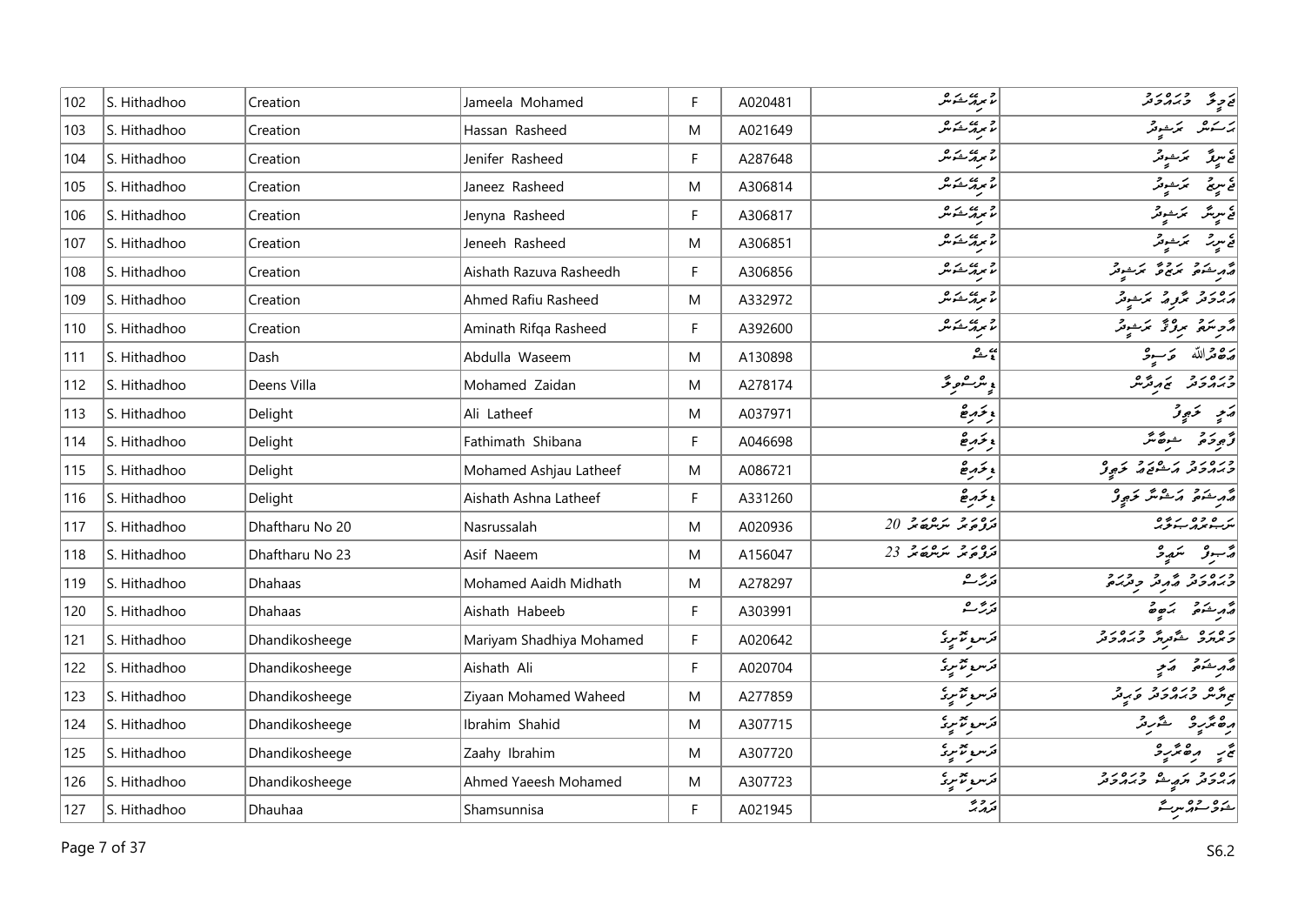| 128 | S. Hithadhoo | Dhauhaa         | Abdulla Ammar Ali          | M           | A278456 | ر و پر<br>توپر بر        |                                                                                                                |
|-----|--------------|-----------------|----------------------------|-------------|---------|--------------------------|----------------------------------------------------------------------------------------------------------------|
| 129 | S. Hithadhoo | Dhauhaa         | Fathimath Sumaiyya Ali     | F           | A308334 | ر و پ<br>ترپر            | وموده معده ومر                                                                                                 |
| 130 | S. Hithadhoo | Dhauna          | Aishath Dhanaa Ugail       | F           | A277455 | ىر جە بىر<br>قىرىر ئىر   | و المسلم المسلم المسلم المسلم المسلم المسلم المسلم المسلم المسلم المسلم المسلم المسلم المسلم المسلم المسلم الم |
| 131 | S. Hithadhoo | Dhauna          | Mariyam Dhahaa Ugail       | F           | A278373 | ىر جە ئىگە<br>قىرىر ئىگ  | د ه د ه د د د د د                                                                                              |
| 132 | S. Hithadhoo | Dhauna          | Nazheena Mohamed           | $\mathsf F$ | A295368 | ىر جە بىر<br>قىرىر ئىر   | بترج بالمراج والمراجع                                                                                          |
| 133 | S. Hithadhoo | Dhauna          | <b>Dhaus Mohamed Ugail</b> | M           | A370216 | ىر جە بىر<br>تىرەر س     | נגב כנסנד כנת                                                                                                  |
| 134 | S. Hithadhoo | Dhauna          | Maryam Dhaha Ugail         | $\mathsf F$ | A388735 | ىر جە بىر<br>قىرىر س     | و برمرو اورام و و برو                                                                                          |
| 135 | S. Hithadhoo | Dheevaaru Villa | Hassan Rasheed             | M           | A020884 | ىرەڭ ئرىر ئە             | ىر<br>بايەسكە ئىكە ئىچە ئەسىر                                                                                  |
| 136 | S. Hithadhoo | Dheevaaru Villa | Fathimath Sonee            | $\mathsf F$ | A154174 | ىر ئۇ ئىر بو ئى          | قەم ئەھمەت كەنبېر                                                                                              |
| 137 | S. Hithadhoo | Dheevaaru Villa | Aminath Faheema            | F           | A304170 | ىر ئۇ ئىر بو ئى          | أأروبتهم وزيرة                                                                                                 |
| 138 | S. Hithadhoo | Dheevaaru Villa | Mohamed Maahid             | M           | A304182 | ىر ئۇ ئىر بو ئى          | ورەر د ئورۇ                                                                                                    |
| 139 | S. Hithadhoo | Dheevaaru Villa | Ibrahim Jamiz              | M           | A304183 | ىر <i>ەڭ ئى</i> رىر ئىگە | و. هنگر د قرح                                                                                                  |
| 140 | S. Hithadhoo | Dhegaa          | Aishath Shamsath Luthufee  | F           | A020459 | ى<br>تىرى                |                                                                                                                |
| 141 | S. Hithadhoo | Dhegaa          | Ahmed Zayaan Luthfee       | M           | A278830 | ى<br>قرى                 |                                                                                                                |
| 142 | S. Hithadhoo | Dhonfan         | Moosa Fathhy               | M           | A114466 | برەپر ھ<br>قرىترى تىر    | $\frac{2}{3}$<br>$\frac{2}{3}$<br>$\frac{2}{3}$                                                                |
| 143 | S. Hithadhoo | Dhooni Hoali    | Abdulla Hushaam Shakir     | M           | A018441 | دو مرگ<br>قرمبرر عر      | $\frac{2}{x}$ $\frac{2}{x}$ $\frac{2}{x}$ $\frac{2}{x}$ $\frac{2}{x}$ $\frac{2}{x}$                            |
| 144 | S. Hithadhoo | Dhooni Hoali    | Aishath Hanan              | F.          | A305190 | دو مرگ<br>قرمبرر مر      | ۇرىشۇ ئەشرىر                                                                                                   |
| 145 | S. Hithadhoo | Dhooni Hoali    | Ibrahim Masroor Shakir     | M           | A309281 | فرمبرر محر               |                                                                                                                |
| 146 | S. Hithadhoo | Dhooni Hoali    | Aminath Shiuna Shakir      | F.          | A309283 | ود مرحمو<br>فرمبرر مر    | أأوسم شرائكم كالربر                                                                                            |
| 147 | S. Hithadhoo | Dhooni Hoali    | Mariyam Haany              | F           | A353676 | قرمبرر<br>قرمبرر         | ترەرە گىر                                                                                                      |
| 148 | S. Hithadhoo | <b>Dhuveli</b>  | Fathimath Sofoora          | $\mathsf F$ | A021038 | قرء محر                  | ىبەددىجە<br>وٌ جو حَر ح                                                                                        |
| 149 | S. Hithadhoo | <b>Dhuveli</b>  | Aishath Siyana             | F           | A166576 | فرة محر                  | ە ئەر ئىككى ئىستارلىش                                                                                          |
| 150 | S. Hithadhoo | Dhuveli         | Mohamed Sofiyyu            | Μ           | A306600 | فرة محر                  | כממכני התנחת                                                                                                   |
| 151 | S. Hithadhoo | Dhuveli         | Maryam Samahath            | $\mathsf F$ | A306669 | فرة محر                  | سەۋىرە<br>ر ه ر ه<br><del>د</del> بربرگ                                                                        |
| 152 | S. Hithadhoo | Dhuveli         | Aminath Sahny              | F           | A306678 | و ،<br>ترڅو مو           | ۇ ئەسكەنچە كەسكەتلىر                                                                                           |
| 153 | S. Hithadhoo | Dream Life      | Ali Baasil Mohamed         | Μ           | A278101 | ۽ <sub>مو</sub> ر عرو    | أرو ځ سو وره ده                                                                                                |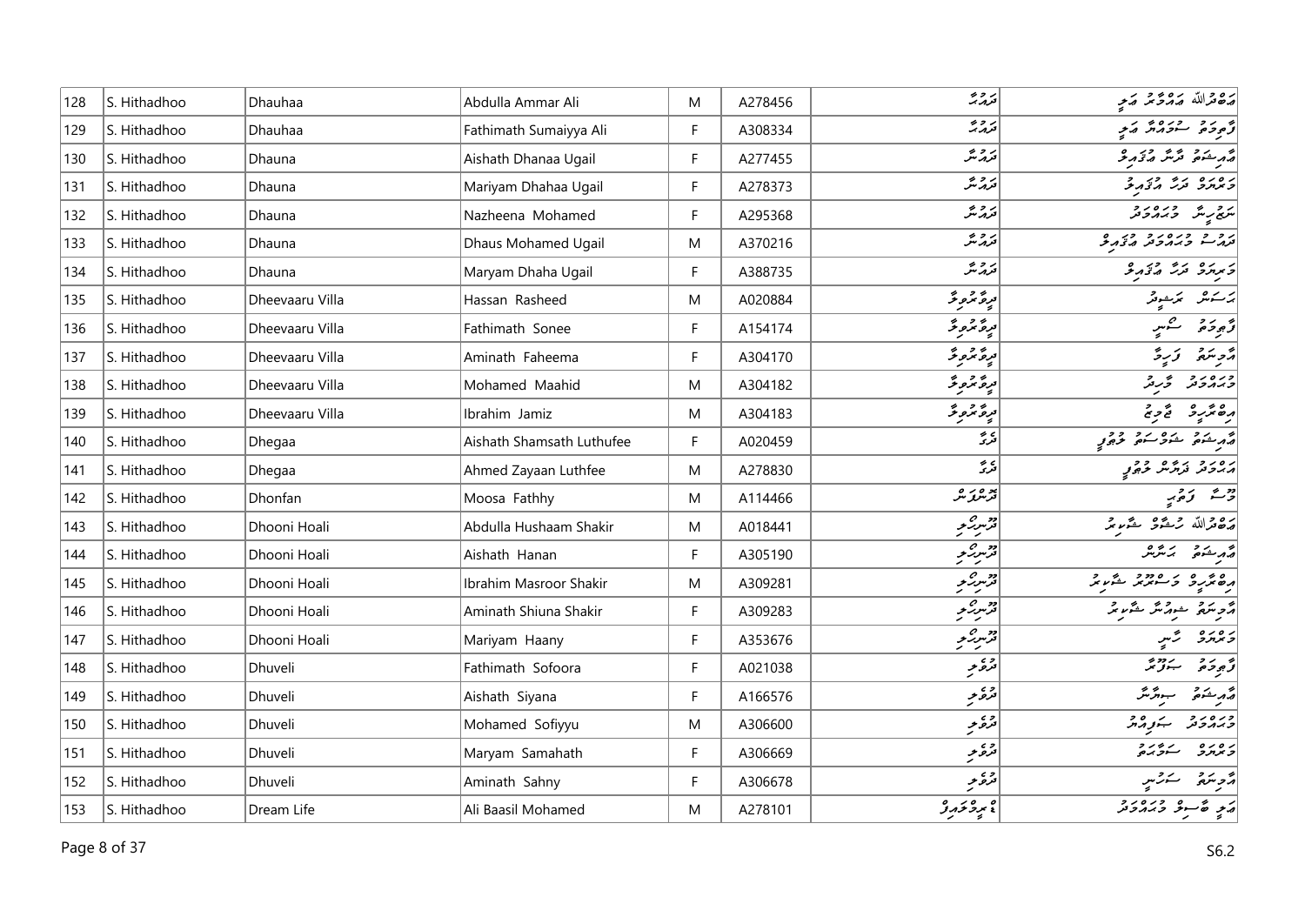| 154 | S. Hithadhoo | Dream Life    | Mariyam Zahira          | F           | A307517 | ۽ <sub>مر</sub> وغه و              | د ۱۵ د مخ رنگ                                                                                                                                                                                                                                                                                                                                                                                                                                                                                             |
|-----|--------------|---------------|-------------------------|-------------|---------|------------------------------------|-----------------------------------------------------------------------------------------------------------------------------------------------------------------------------------------------------------------------------------------------------------------------------------------------------------------------------------------------------------------------------------------------------------------------------------------------------------------------------------------------------------|
| 155 | S. Hithadhoo | Earth Shine   | Hassan Mukhthar         | M           | A021766 | ۇ ئەھمەسىر بىر<br>مەھمەسىر بىر     | بر کے محروم د                                                                                                                                                                                                                                                                                                                                                                                                                                                                                             |
| 156 | S. Hithadhoo | Earth Shine   | Zayan Mukhthar Rushdhee | M           | A277076 | ۇ ئەھمەت ئىرىشى<br>مۇسىسى ئىرىشى   | ر پره د د د و د ه د .<br>مخ ترس و زمر پر بر شوتر                                                                                                                                                                                                                                                                                                                                                                                                                                                          |
| 157 | S. Hithadhoo | Eema Villa    | Hawwa Laila             | F           | A020922 | اړوځ وگخه<br><u>په</u>             | برەق ئەرگ                                                                                                                                                                                                                                                                                                                                                                                                                                                                                                 |
| 158 | S. Hithadhoo | Eema Villa    | Ali Amaan Habeeb        | M           | A277930 | ەر ۋە بە                           |                                                                                                                                                                                                                                                                                                                                                                                                                                                                                                           |
| 159 | S. Hithadhoo | Eema Villa    | Ibrahim Ifhaam Habeeb   | M           | A355649 | وپرځونځه                           |                                                                                                                                                                                                                                                                                                                                                                                                                                                                                                           |
| 160 | S. Hithadhoo | Eevaan        | Ahmed Shareef           | M           | A020970 | و ځمنگر<br>نو                      | رەرد خىرو                                                                                                                                                                                                                                                                                                                                                                                                                                                                                                 |
| 161 | S. Hithadhoo | Eevaan        | Shazleena Ahmed         | $\mathsf F$ | A100211 | ېرغه شر                            | أشوج ويتر أمدونه                                                                                                                                                                                                                                                                                                                                                                                                                                                                                          |
| 162 | S. Hithadhoo | Eevaan        | Aaliya Ahmed            | F           | A205154 | لمرځ مګر                           | أشرجر أيره ورد                                                                                                                                                                                                                                                                                                                                                                                                                                                                                            |
| 163 | S. Hithadhoo | Eevaan        | Abdulla Adil            | M           | A322593 | وپۇنىر                             | أرجع ترالله كمجموعه                                                                                                                                                                                                                                                                                                                                                                                                                                                                                       |
| 164 | S. Hithadhoo | Falaah        | Mariyam Ali             | F           | A020218 | وثره                               | د ۱۶ د په کام                                                                                                                                                                                                                                                                                                                                                                                                                                                                                             |
| 165 | S. Hithadhoo | Falaah        | Mohamed Fauzee          | M           | A021511 | وثره                               | ورورو دو                                                                                                                                                                                                                                                                                                                                                                                                                                                                                                  |
| 166 | S. Hithadhoo | Falaah        | Harisa Fawzy            | F           | A153972 | تر پژو                             | يمبر 1973<br>بالمبرخي أوادي<br>بالمبرغ أوادي                                                                                                                                                                                                                                                                                                                                                                                                                                                              |
| 167 | S. Hithadhoo | Falaah        | Hafiza Fauzee           | $\mathsf F$ | A308489 | تریج ہ                             |                                                                                                                                                                                                                                                                                                                                                                                                                                                                                                           |
| 168 | S. Hithadhoo | Falaah        | Haris Fauzee            | M           | A308498 | تریج ہ                             | $\begin{array}{c c c c c} \hline & & & & & \\ \hline & & & & & \\ \hline & & & & & \\ \hline & & & & & \\ \hline & & & & & \\ \hline & & & & & \\ \hline & & & & & \\ \hline & & & & & \\ \hline & & & & & \\ \hline & & & & & \\ \hline & & & & & \\ \hline & & & & & \\ \hline & & & & & \\ \hline & & & & & \\ \hline & & & & & \\ \hline & & & & & \\ \hline & & & & & & \\ \hline & & & & & & \\ \hline & & & & & & \\ \hline & & & & & & \\ \hline & & & & & & \\ \hline & & & & & & \\ \$<br>تزوجي |
| 169 | S. Hithadhoo | Falaah        | Hafiz Fauzee            | M           | A308515 | تریژه                              | ترترمج                                                                                                                                                                                                                                                                                                                                                                                                                                                                                                    |
| 170 | S. Hithadhoo | Falaah        | Hazim Fauzy             | M           | A321790 | ۇ ئۇر                              |                                                                                                                                                                                                                                                                                                                                                                                                                                                                                                           |
| 171 | S. Hithadhoo | Feneeva       | Aishath Maria           | F           | A321675 | ئۈسرەتە                            |                                                                                                                                                                                                                                                                                                                                                                                                                                                                                                           |
| 172 | S. Hithadhoo | Filikoalhi    | Ahmed Naueen Nazim      | M           | A164674 | وبورثاء                            | برەرد بىرتمپىر شۆر                                                                                                                                                                                                                                                                                                                                                                                                                                                                                        |
| 173 | S. Hithadhoo | Fiya          | Aishath Thauma          | F           | A102574 | ويز                                |                                                                                                                                                                                                                                                                                                                                                                                                                                                                                                           |
| 174 | S. Hithadhoo | Fiya          | Viam Mohamed            | M           | A252854 | ويز                                | وره وره دو                                                                                                                                                                                                                                                                                                                                                                                                                                                                                                |
| 175 | S. Hithadhoo | Fiya          | Fathimath Eefa Mohamed  | F           | A333781 | ويز                                | توجده وتقدم وبره در                                                                                                                                                                                                                                                                                                                                                                                                                                                                                       |
| 176 | S. Hithadhoo | Fortress      | Fareeda Anees           | $\mathsf F$ | A026695 | اء ۾ ۽ م                           | ۇ بوقە كەسپەش                                                                                                                                                                                                                                                                                                                                                                                                                                                                                             |
| 177 | S. Hithadhoo | Fortress      | Fathimath Fazeela Ali   | F           | A278788 | م <i>ہ</i> ء بر م                  | وٌودَهُ وَيَءُ مَدٍ                                                                                                                                                                                                                                                                                                                                                                                                                                                                                       |
| 178 | S. Hithadhoo | Fortress      | Mariyam Ihaadhath Ali   | F           | A304798 | ژڇ پر مه                           | وبمهزو مرتزه كمع                                                                                                                                                                                                                                                                                                                                                                                                                                                                                          |
| 179 | S. Hithadhoo | Fresh Vaadhee | Najma Ali               | F           | A071114 | و <sub>تر</sub> شرقر <sub>مر</sub> | برة ويمو                                                                                                                                                                                                                                                                                                                                                                                                                                                                                                  |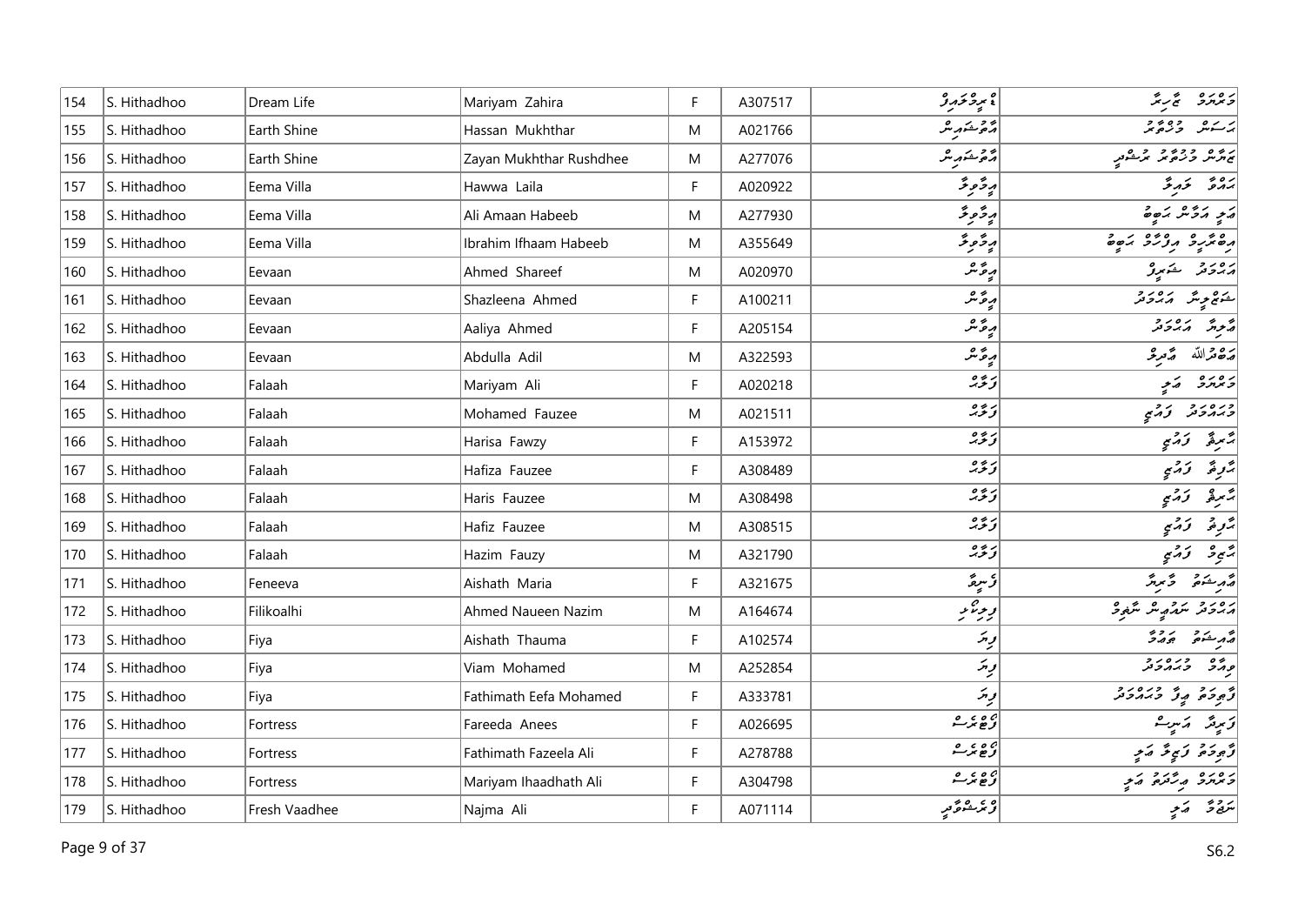| 180 | S. Hithadhoo  | Fresh Vaadhee       | Mohamed Farham           | M           | A094637 | ویمشوگور                                     | ورەر د درە<br><i>دى</i> رمەن <mark>زى</mark> رىد                                                                                                                                                        |
|-----|---------------|---------------------|--------------------------|-------------|---------|----------------------------------------------|---------------------------------------------------------------------------------------------------------------------------------------------------------------------------------------------------------|
| 181 | S. Hithadhoo  | Gaafilaa            | Aishath Mohamed          | F           | A308163 | تۇ تو تۇ                                     | و بر ه بر و<br>تر بر بر تر<br>و.<br>در کار شوی                                                                                                                                                          |
| 182 | S. Hithadhoo  | Gaafilaa            | Aminath Eenaa Ali        | F           | A308174 | ءِ <sub>وِ وَ</sub>                          | ومحافظه والمتمر وكمع                                                                                                                                                                                    |
| 183 | S. Hithadhoo  | Gaafilaa            | Ali Ibrahim              | M           | A309354 | تۇ توقى                                      | ړې ره ټرو                                                                                                                                                                                               |
| 184 | S. Hithadhoo  | Gaazaa              | Naiz Abdulla Jamal       | M           | A018715 | پخ مخ                                        | شَرْحِ حَدَّدَاللَّهُ مَحَرَّدَ                                                                                                                                                                         |
| 185 | S. Hithadhoo  | Gaazaa              | Hawwa Hussain            | F           | A019650 | ر مح<br>مح                                   | برە ئەسىمبە                                                                                                                                                                                             |
| 186 | S. Hithadhoo  | Gaazaa              | Nihaara Abdulla Jamal    | $\mathsf F$ | A125135 | ر<br>ئىسى                                    | سرج بحر وحرالله محرفر                                                                                                                                                                                   |
| 187 | S. Hithadhoo  | Gaazaa              | Mohamed Maain Munaz      | M           | A278854 | و مح<br>ک                                    | ورەرو ۋړىگە ويۇم                                                                                                                                                                                        |
| 188 | S. Hithadhoo  | Gasru House         | Hussain Rasheedh Ibrahim | M           | A018922 | ىر ھە <del>ي</del> رىر ھ                     | ر<br>رئیس کر کر استان میں کر دیا ہے۔<br>رئیس کر استانی                                                                                                                                                  |
| 189 | lS. Hithadhoo | Gasru House         | Khadeeja Ali             | F           | A021583 | ر ە دىر د ە                                  | تزمرقے کام کی                                                                                                                                                                                           |
| 190 | S. Hithadhoo  | Gasru House         | Shujaau Rasheed          | M           | A277576 | ىر ھە <del>ي</del> رىر ھ                     | $\begin{array}{cc} \mathcal{I}_{\mathcal{I}} & \mathcal{I}_{\mathcal{I}} \\ \mathcal{I}_{\mathcal{I}} & \mathcal{I}_{\mathcal{I}} \\ \mathcal{I}_{\mathcal{I}} & \mathcal{I}_{\mathcal{I}} \end{array}$ |
| 191 | lS. Hithadhoo | Gasru House         | Shiyaaz Rasheed          | M           | A277578 | ىر ھە <del>ي</del> رىر ھ                     | ے وگر ح<br>ىمەسىيەتىر<br>ئ                                                                                                                                                                              |
| 192 | S. Hithadhoo  | Gasru House         | Naazneen Rasheed         | F           | A304516 | ىر ھە <del>ي</del> رىر ھ                     | لتريخ سرينك التركسونى                                                                                                                                                                                   |
| 193 | lS. Hithadhoo | Gasru House         | Shinaaz Rasheed          | M           | A304517 | ىر ھە <del>ي</del> رىر ھ                     | خوشركا المحركومر                                                                                                                                                                                        |
| 194 | S. Hithadhoo  | Gasru House         | Shua-au Rasheed          | M           | A365168 | ىر ھە <del>ي</del> رىر ھ                     | شەھرە ئەسىرىمە                                                                                                                                                                                          |
| 195 | S. Hithadhoo  | Gaus                | Fazaanaa Mohamed         | F           | A323518 | ئۇر مە                                       | د په پېړه د د                                                                                                                                                                                           |
| 196 | S. Hithadhoo  | Gift                | Shirumeen Mohamed        | F           | A021170 | بروه                                         | جوهر ويرورو                                                                                                                                                                                             |
| 197 | lS. Hithadhoo | Gift                | Fathimath Hanaan Naseer  | F           | A309009 | بروه                                         | أوالمحج والمحافظ الكرسومي                                                                                                                                                                               |
| 198 | S. Hithadhoo  | Gift                | Ibrahim Ishaaq Naseer    | M           | A309014 | روه                                          | גם ג'וב גיבוג בי יציב ב                                                                                                                                                                                 |
| 199 | S. Hithadhoo  | <b>Gold Harbour</b> | Fathimath Haseena        | $\mathsf F$ | A132946 | ە ە ە » ر<br>ئەنزىي شەھ بىر                  | ۇ بۇرۇ بەسىش                                                                                                                                                                                            |
| 200 | S. Hithadhoo  | <b>Gold Harbour</b> | Hassan Kalo              | M           | A158639 | ە ە ە » ر<br>ئەمەنە شەھ بىر                  | ىر ئەندىر <i>ە</i>                                                                                                                                                                                      |
| 201 | S. Hithadhoo  | Gold Harbour        | Sanfa Hussain            | F           | A305417 | ہ ہ ہ و پر<br>بر موج ش <b>ڪ</b> مر           | سەھدى برخىمەسىر                                                                                                                                                                                         |
| 202 | S. Hithadhoo  | Gold Harbour        | Ahmed Rasheed            | M           | A366126 | ہ ہ ہ ء ۔<br>  د م د د ص مر                  | ره رو پر سره<br>  د بر د تر سومر                                                                                                                                                                        |
| 203 | S. Hithadhoo  | Golden Star         | Abdulla Anwar            | M           | A081095 | <i>? ه ر</i> ه رعيځ پر                       | برە تراللە<br>ەر ھەير                                                                                                                                                                                   |
| 204 | S. Hithadhoo  | Golden Star         | Aminath Roohee           | F           | A097167 | <i>? و ر</i> ي شرع تھ<br>د محر ۽ مٿر شوڪ پير | ړځ سرچ<br>جزبر                                                                                                                                                                                          |
| 205 | S. Hithadhoo  | Good Will           | Nasrulla Ali             | M           | A017045 | د و و ژ                                      | بترجيحه لله وكحيح                                                                                                                                                                                       |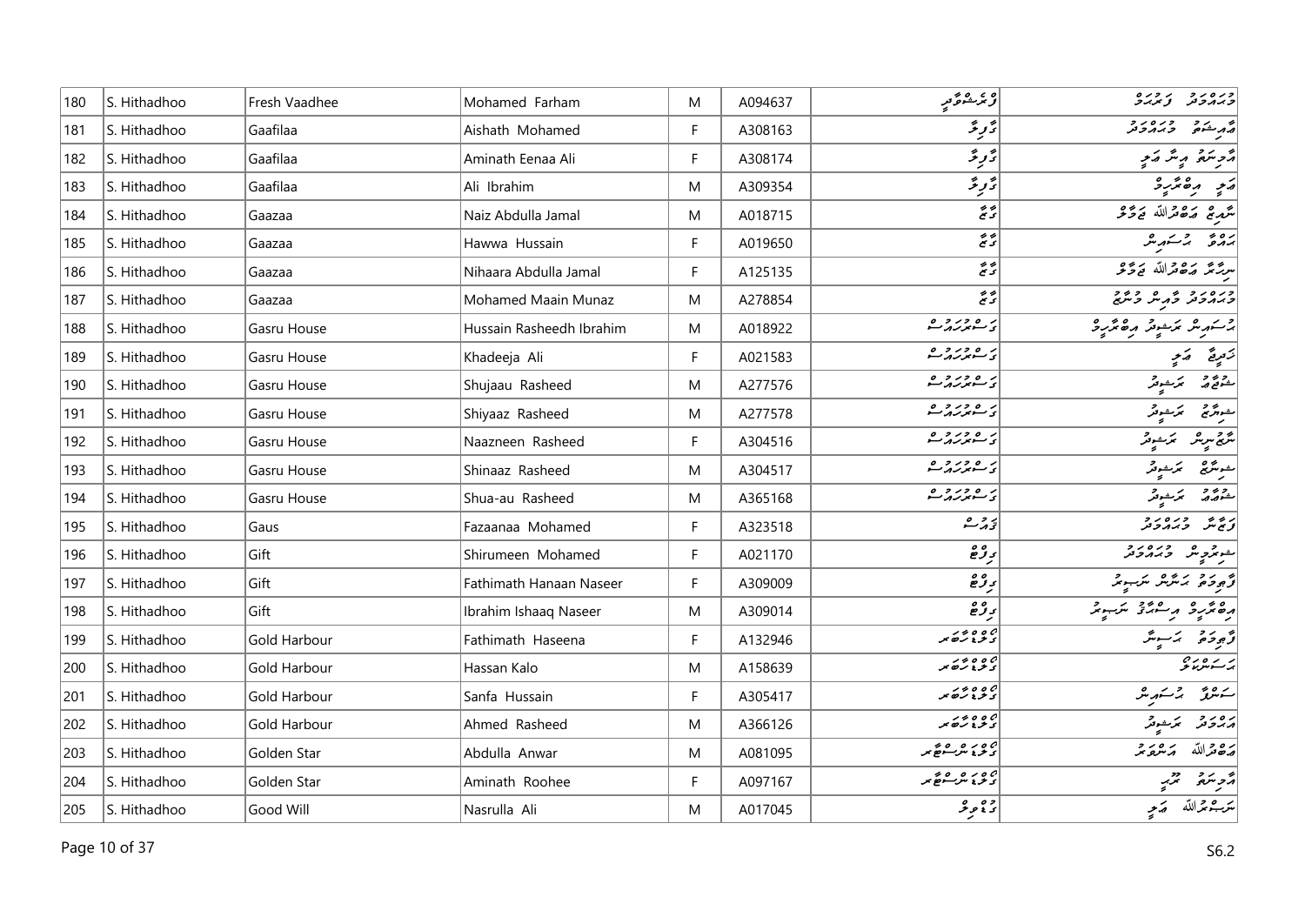| 206 | S. Hithadhoo | Good Will       | Aishath Ziva Nasrulla     | F         | A271025 | لوه وع                                | قەرشىق بىرقە تىر جىمەللە                                                                                                                                                                                                       |
|-----|--------------|-----------------|---------------------------|-----------|---------|---------------------------------------|--------------------------------------------------------------------------------------------------------------------------------------------------------------------------------------------------------------------------------|
| 207 | S. Hithadhoo | Grace           | Aishath Nazhath           | F         | A152452 | ە يە ھ                                | و مشرح سرور و                                                                                                                                                                                                                  |
| 208 | S. Hithadhoo | Grace           | Fathimath Hana Azadh      | F         | A279011 | ە يىمە ھ                              | و دو ره په دوو                                                                                                                                                                                                                 |
| 209 | S. Hithadhoo | Grammy          | Aishath Rimsha Mu-uthasim | F         | A333202 | ه محرحه<br>  د محرحه                  | وأرشكم بروشة ووركوب                                                                                                                                                                                                            |
| 210 | S. Hithadhoo | Grammy          | Fathimath Reem Mu-uthasim | F         | A372883 | ه ء چ                                 |                                                                                                                                                                                                                                |
| 211 | S. Hithadhoo | Guraisha Manzil | Hassan Moosa Didi         | M         | A286485 | تجتمدينة وتثبوقه                      | پر سے مشتر محمد سے حاصر سے اپنے کے ایسے مختلف کے ایسے کے ایسے کے ایسے کے ایسے کے ایسے کے ایسے کے ایسے کے ایس<br>مشترک کے سیاست کے ایسے کے ایسے کے ایسے کے ایسے کے ایسے کے ایسے کے باہر کے باہر کے باہر کے باہر کے باہر کے باہر |
| 212 | S. Hithadhoo | Guraisha Manzil | Mariyam Asraar            | F         | A308001 | تخترميش وتربي                         |                                                                                                                                                                                                                                |
| 213 | S. Hithadhoo | Guraisha Manzil | Fathimath Guraisha        | F         | A308002 | تخترمث وتربي                          | وَجِوحَةٍ تَحْتَمَهِ شَهَّ                                                                                                                                                                                                     |
| 214 | S. Hithadhoo | Guraisha Manzil | Mohamed Hassan            | ${\sf M}$ | A352891 | تۆتەرىش كەنگەپى                       | ورەرو پرىكى                                                                                                                                                                                                                    |
| 215 | S. Hithadhoo | Haail           | Ahmed Suhail Saeed        | M         | A305618 | ٿرم ٿو.                               | رەرد ئىرىدۇ ئىھە                                                                                                                                                                                                               |
| 216 | S. Hithadhoo | Haalaafaru      | Fathimath Didi            | F         | A020362 | ژ ژ ژ ژ                               |                                                                                                                                                                                                                                |
| 217 | S. Hithadhoo | Haalaafaru      | Aabidhu Ahmed Didi        | M         | A277683 | ترتۇترىتى                             |                                                                                                                                                                                                                                |
| 218 | S. Hithadhoo | Haalaafaru      | Aslama Ahmed Didi         | F         | A303747 | ژ ژ ژ ژ                               |                                                                                                                                                                                                                                |
| 219 | S. Hithadhoo | Haalaafaru      | Eeman Ahmed Didi          | ${\sf M}$ | A321664 | بر پیمر بر<br>تر <del>گ</del> رنو تنر | رځمر رووژونو                                                                                                                                                                                                                   |
| 220 | S. Hithadhoo | Handhaan        | Aishath Haseena           | F         | A284788 | ئەس <i>ەرگەن</i> گە                   |                                                                                                                                                                                                                                |
| 221 | S. Hithadhoo | Handhaan        | Ali Faiz                  | ${\sf M}$ | A290213 | ر<br>سر پر بگر                        | $\begin{array}{cc} \circ & \circ \\ \circ & \circ \end{array}$                                                                                                                                                                 |
| 222 | S. Hithadhoo | Handhaan        | Mohamed Azaan             | M         | A309123 | ئەس <i>ەرگەن</i> گە                   | כנסנכ נשם                                                                                                                                                                                                                      |
| 223 | S. Hithadhoo | Handhuvaru      | Hawwa Sariya              | F         | A021138 | ر سرچ ر حر<br>تر سرچر تحر             | رەپ شىر                                                                                                                                                                                                                        |
| 224 | S. Hithadhoo | Handhuvaru      | Fathimath Manike          | F         | A021309 | ر سرچ ر حر<br>تر سرچر <i>ج</i> ر      | ا تو بر دیگر<br>اگر بر حرکت مریکا                                                                                                                                                                                              |
| 225 | S. Hithadhoo | Handhuvaru      | Aminath Dhiyana           | F         | A284638 | ر سرچ ر حر<br>تر سرچر <i>ج</i> ر      | ړٌ پر سَر په پر پر پر                                                                                                                                                                                                          |
| 226 | S. Hithadhoo | Handhuvaru      | Aishath Suiza             | F         | A308368 | ر سرچ ر حر<br>تر سرچر <i>ج</i> ر      | و مشور مشورد.<br>مدرستور                                                                                                                                                                                                       |
| 227 | S. Hithadhoo | Handhuvaru      | Fathimath Rasheeda        | F         | A308369 | ر سرچ ر حر<br>تر سرچر <i>ج</i> ر      | وتحج وكالمحمد مركب وتكر                                                                                                                                                                                                        |
| 228 | S. Hithadhoo | Handhuvaru      | Ahmed Sivaz               | M         | A308419 | ر سرچ ر ح<br>ر سرچر <i>ي پر</i>       | أرور والمحمد                                                                                                                                                                                                                   |
| 229 | S. Hithadhoo | Handhuvaru      | Mariyam Shurufaa          | F         | A308420 | ر<br>ترسر پژوکو مر                    | ر و ر و و و و د<br>تر پربرتر مشویمرتر                                                                                                                                                                                          |
| 230 | S. Hithadhoo | Handhuvaru      | Ashfaa Ibrahim            | F         | A308424 | ر سرچر چر                             | ېر ھې تر په د<br>ېز شوتق                                                                                                                                                                                                       |
| 231 | S. Hithadhoo | Handhuvaru      | Ismail Rasheed            | ${\sf M}$ | A308425 | ر<br>ترسرپوتو تر                      | پرسادگار پی کا کار کے برائندوں                                                                                                                                                                                                 |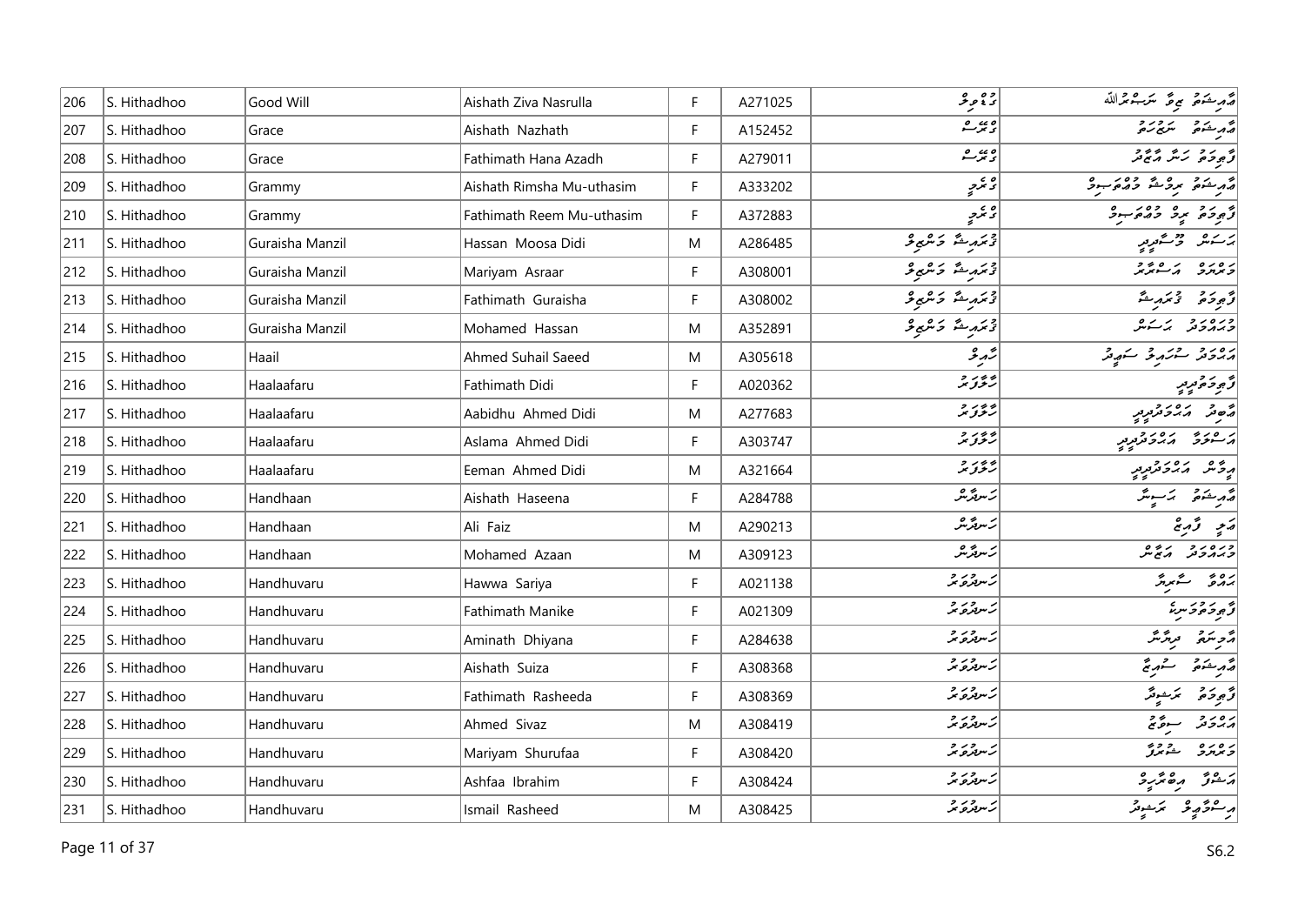| 232 | S. Hithadhoo | Handhuvaru | Umar Rasheed           | M         | A308426 | ر سرچ ر حر<br>تر سرچر تحر                          | أروم ترجيع                   |
|-----|--------------|------------|------------------------|-----------|---------|----------------------------------------------------|------------------------------|
| 233 | S. Hithadhoo | Happy      | Mariyam Haneefa        | F         | A007486 | ر<br>ربي                                           | دەرە ئەيد                    |
| 234 | S. Hithadhoo | Happy      | Aishath Saudiyya       | F         | A021153 | ایپ                                                | و د شوه در د دره در م        |
| 235 | S. Hithadhoo | Happy      | Mohamed Jihadh         | M         | A021154 | ي<br>مربي                                          | ورور و ور                    |
| 236 | S. Hithadhoo | Happy      | Abdulla Haleem Ibrahim | ${\sf M}$ | A278504 | ایم په                                             | برە داللە ئەردە برەتمەرد     |
| 237 | S. Hithadhoo | Happy      | Aminath Ali            | F         | A308398 | اپنې                                               | أزجر سنتمر أأتمني            |
| 238 | S. Hithadhoo | Happy      | Zulfa Ibrahim          | F         | A308399 | انجلجي                                             |                              |
| 239 | S. Hithadhoo | Happy      | Khadeeja Shehena       | F         | A308401 | ې<br>ريمني                                         | ر <i>ُ مِيعُ ڪُرُنگ</i>      |
| 240 | S. Hithadhoo | Happy      | Faiza Ibrahim          | F         | A308402 | ایمپ                                               |                              |
| 241 | S. Hithadhoo | Happy      | Mohamed Muzuhin Ali    | M         | A308403 | ای<br>گیلیج                                        |                              |
| 242 | S. Hithadhoo | Happy      | Zihana Ibrahim         | F         | A308404 | ي<br>مربي                                          | پرتىش مەھىر بەر              |
| 243 | S. Hithadhoo | Happy      | Aminath Muzuna Ali     | F         | A308405 | ي<br>مربي                                          | أدويتم ووالديد               |
| 244 | S. Hithadhoo | Happy      | Jumanaa Ibrahim        | F         | A308407 | ایمپ                                               | ادومر م <i>ورد</i>           |
| 245 | S. Hithadhoo | Happy      | Ahmed Mulham Ali       | M         | A351134 | ای<br>ای                                           | ره رو وه ره د کرم            |
| 246 | S. Hithadhoo | Haveyli    | Abdulla Hashim         | M         | A019997 | رەيە<br>رەبىر                                      | رەقراللە گەخەر               |
| 247 | S. Hithadhoo | Haveyli    | Hassan Fazeel          | ${\sf M}$ | A277839 | رەيە                                               | يەسكەنى كى <sub>كى</sub> رى  |
| 248 | S. Hithadhoo | Haveyli    | Aguleema Mohamed       | F         | A307356 | رەيج                                               | دیکھیے دیں دیے               |
| 249 | S. Hithadhoo | Haveyli    | Fathimath Rahath       | F         | A307366 | رەيج                                               | و در در در                   |
| 250 | S. Hithadhoo | Haveyli    | Mohamed Faazal         | ${\sf M}$ | A307370 | رەيە                                               | ورەر دىرە                    |
| 251 | S. Hithadhoo | Haveyli    | Hussain Firas          | M         | A341978 | رَءَ م                                             | يزستهرش ويترك                |
| 252 | S. Hithadhoo | Heart      | Aminath Waheeda        | F         | A019123 | $\overset{o}{\mathcal{E}}\overset{o}{\mathcal{L}}$ | أأدبتكم وكبائر               |
| 253 | S. Hithadhoo | Heart      | Abdulla Ibrahim        | M         | A081212 | رَّحْ                                              | أرة قرالله مصريح             |
| 254 | S. Hithadhoo | Heart      | Aishath Azufa Ali      | F         | A308889 | $e^z$                                              | وأمر جنكم أوادقي أوالمح      |
| 255 | S. Hithadhoo | Heenamaage | Aminath Didi           | F         | A020641 | ر پر پیمبری<br>پر پنتر <del>و</del> ی              | و<br>د گرمنگورنر<br>مسلم کو  |
| 256 | S. Hithadhoo | Heenamaage | Hassan Didi            | M         | A022385 | ر پژو <sup>ي</sup>                                 | ئەسكەنگەرىد<br>  ئەسكەنگەرىد |
| 257 | S. Hithadhoo | Heylhi     | Aishath Nisreen        | F         | A305518 | امیں<br>پہ                                         | أقم مشكرة المستحمية          |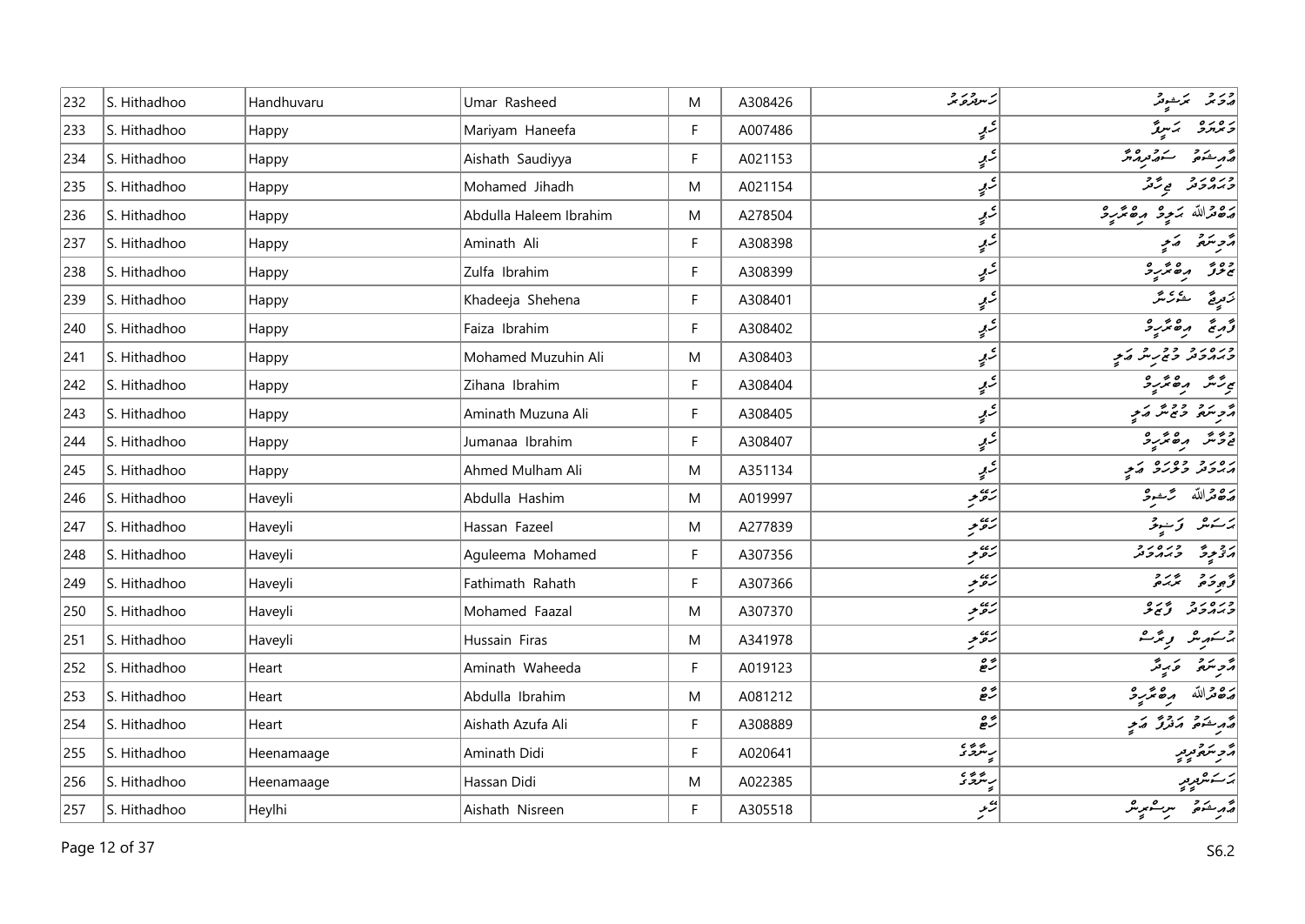| 258 | S. Hithadhoo | Heylhi   | Ahmed Zahy Zuhair    | M  | A305520 | ر<br>مرمو                       | أزود و عمر محركته محمد                                                                                        |
|-----|--------------|----------|----------------------|----|---------|---------------------------------|---------------------------------------------------------------------------------------------------------------|
| 259 | S. Hithadhoo | Heylhi   | Mariyam Nazaa Zuhair | F  | A309273 | ر<br>مرعر                       |                                                                                                               |
| 260 | S. Hithadhoo | Heylhi   | Zaheena Zuhair       | F. | A340566 | امیں<br>اسلمبر                  | ىم پەنتى ئەم ئەرىتى                                                                                           |
| 261 | S. Hithadhoo | Hikaayaa | Haulath Solih        | F  | A232798 | رءٌ پُر                         | برور و عمور                                                                                                   |
| 262 | S. Hithadhoo | Hiriaa   | Fathimath Ali        | F  | A020485 | برمزد                           | و محمد الله من الله من الله من                                                                                |
| 263 | S. Hithadhoo | Hiriaa   | Haisham Zahir        | M  | A119587 | ىر بىردىگە                      | كهرك والمحركر                                                                                                 |
| 264 | S. Hithadhoo | Hiyfahi  | Mohamed Solih Ahmed  | M  | A020764 | رە ئەر                          | ورەرو پەرو رەرو                                                                                               |
| 265 | S. Hithadhoo | Hiyfahi  | Aiman Solih          | M  | A161281 | ىرە ئەسر                        | أترمر تحوير                                                                                                   |
| 266 | S. Hithadhoo | Hiyfahi  | Naaih Mohamed Solih  | M  | A328623 | ىرە ئەسر                        | شمر وروده به به ده                                                                                            |
| 267 | S. Hithadhoo | Iruvaru  | Ali Iyaz Hussain     | M  | A253806 | بربردير                         | أرو مرتزی بر شهر مر                                                                                           |
| 268 | S. Hithadhoo | Iruvaru  | Hassan Niyaz Hussain | M  | A253809 | وبره بر                         | يركسك سروج بركسرهر                                                                                            |
| 269 | S. Hithadhoo | Iruvaru  | Hussain Naeem        | M  | A296300 | مرتزء تر                        | بر کے مرکز میں اسکار کے مالک کے مالک کے مالک کے میں ان کے مالک کے میں ان کے میں ان کے مالک کے مالک کے مالک کے |
| 270 | S. Hithadhoo | Iruvaru  | Ali Iyaaz Hussain    | M  | A296325 | بربردير                         | مو مترج بر شهر ش                                                                                              |
| 271 | S. Hithadhoo | Ixora    | Ali Ahmed            | M  | A025899 | ەرىجە ئىر                       |                                                                                                               |
| 272 | S. Hithadhoo | Ixora    | Habeeba Anees        | F  | A065536 | $rac{1}{2}$                     | أيا وه أو أمريك المركب                                                                                        |
| 273 | S. Hithadhoo | Ixora    | Ahmed Shanaan        | M  | A138612 | ەرىمى ئىگە                      | رەرد شەش.<br>مەردىر شەش.                                                                                      |
| 274 | S. Hithadhoo | Ixora    | Ahmed Hamdhaan       | M  | A309012 | ەر ئەمىمە                       | رەرد رەپرە                                                                                                    |
| 275 | S. Hithadhoo | Izmiyaan | Ali Hussain          | M  | A051777 | ە ج <del>ب</del> رېژىتر<br>بر ج | أەمج بر مسكونتر                                                                                               |
| 276 | S. Hithadhoo | Izmiyaan | Mohamed Nazim        | M  | A069338 | ە ج <del>د</del> ېژىتر<br>بر ج  | ورەر د شهره                                                                                                   |
| 277 | S. Hithadhoo | Izmiyaan | Najmunnisa           | F  | A078347 | وعج حر مرَّ مر                  | ر و وه مرت <sub>ب</sub>                                                                                       |
| 278 | S. Hithadhoo | Izzaa    | Ahmed Imad           | M  | A021232 | ەدىج                            | أرور ورقو                                                                                                     |
| 279 | S. Hithadhoo | Izzaa    | Aminath Didi         | F  | A021439 | ەدى                             | و سره ورو د                                                                                                   |
| 280 | S. Hithadhoo | Izzaa    | Mariyam Saaniha Imad | F  | A278960 | ەدەنج                           |                                                                                                               |
| 281 | S. Hithadhoo | Izzaa    | Saafiya Imad         | F  | A308494 | ەدىج                            | بثورثه ورقنر                                                                                                  |
| 282 | S. Hithadhoo | Izzaa    | Mohamed Samih Imad   | M  | A308505 | ەرمىتى                          |                                                                                                               |
| 283 | S. Hithadhoo | Jauzaa   | Mohamed Nisham       | M  | A019354 | پر ژبځ                          | ورەرو سرشۇ                                                                                                    |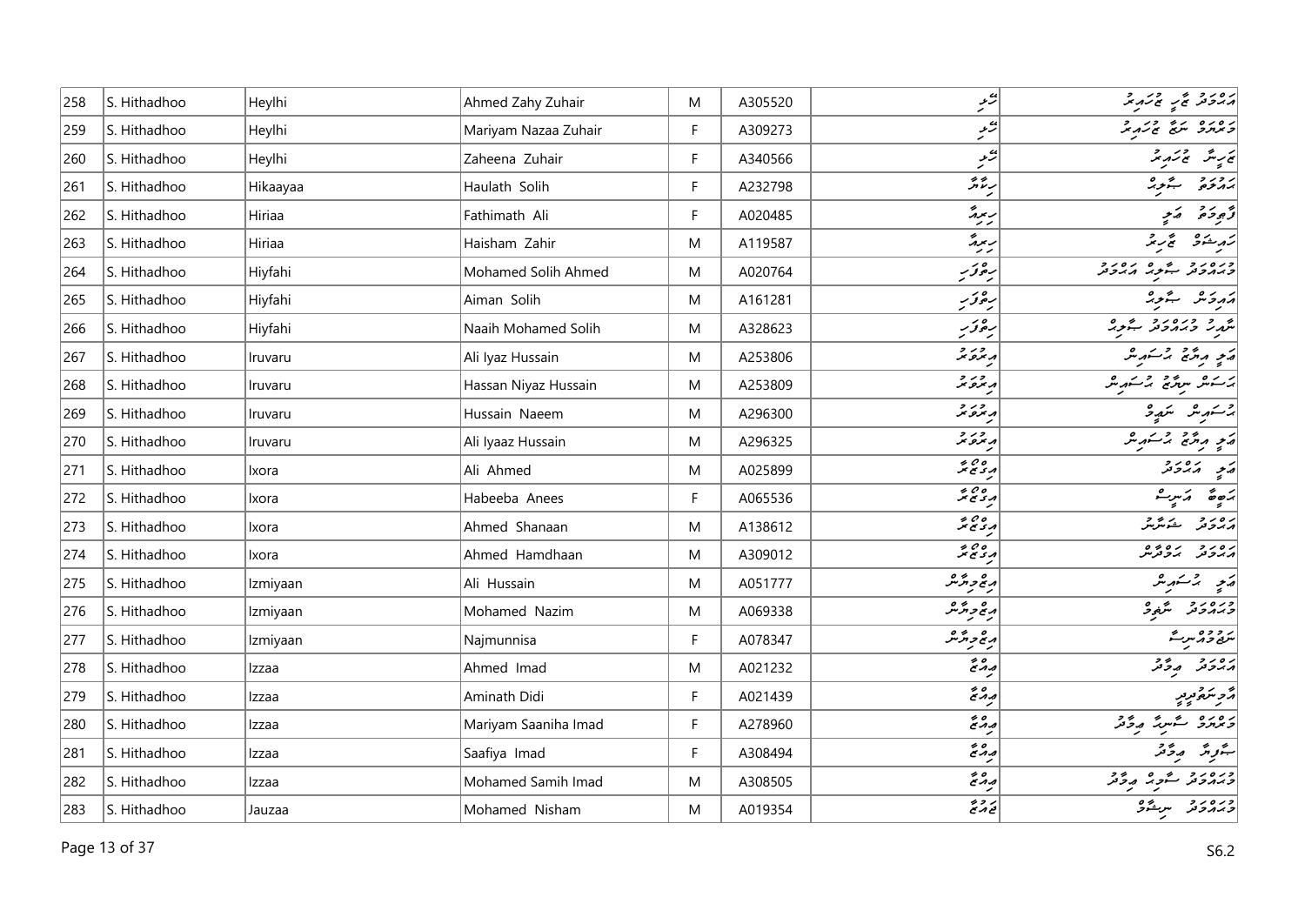| 284 | S. Hithadhoo | Jauzaa        | Aminath Sajna        | $\mathsf F$ | A020375 | پر ژبځ                             | سەق بىگە                                        | أأرمر ترة                                      |
|-----|--------------|---------------|----------------------|-------------|---------|------------------------------------|-------------------------------------------------|------------------------------------------------|
| 285 | S. Hithadhoo | Jauzaa        | Fathimath Fareeda    | F           | A059931 | ر و ه<br>ق پر نخ                   | تر مرتز                                         | و بر د<br>ترموز م                              |
| 286 | S. Hithadhoo | Jauzaa        | Aminath Azma         | F           | A066653 | ر و ه<br>قع پر سخ                  | ر و د<br>پر ځو گ                                | أأرمز                                          |
| 287 | S. Hithadhoo | Jeevan        | Zulaikha Moosa       | $\mathsf F$ | A064647 | ى <sub>يە</sub> ئەنگە              | دومثر                                           | ە ئەرگە<br>ئ                                   |
| 288 | S. Hithadhoo | Jeevan        | Faaris Naeem         | M           | A276774 | اي <sub>وح</sub> تقه               |                                                 | ۇبرت شەر                                       |
| 289 | S. Hithadhoo | Jeevan        | Faisal Naeem         | M           | A304092 | ىي <sub>ە</sub> ئەنگر              |                                                 | وَرَجَعَ سَمِدٍ                                |
| 290 | S. Hithadhoo | Jeevan        | Faruhath Naeem       | F           | A322369 | ى <sub>ي</sub> ئەرگە               |                                                 | ر در د شده                                     |
| 291 | S. Hithadhoo | Jeevan        | Faththish Naeem      | M           | A331725 | ى <sub>ي</sub> ئەرگە               | سَمِيرة                                         | ره موشو<br>قرا <i>ز</i> م                      |
| 292 | S. Hithadhoo | Jeevan        | Faheel Naeem         | M           | A365394 | يو ځو مثر                          | سَمِهِ رَ                                       | ى پەيىتى<br>كۆپەتتى                            |
| 293 | S. Hithadhoo | Jezeen        | Abdulla Shafeeq      | M           | A076397 | ع سمج مگر<br> ط                    | ڪو <sub>مي</sub> ٿو.                            | <mark>برە ت</mark> راللە                       |
| 294 | S. Hithadhoo | Jibrolter     | Mariyam Moosa        | F           | A020463 | ه ۵۵۰ در<br>د حامر ژخ مر           | حريم محر                                        | ر ه ر ه<br><del>و</del> بربرگر                 |
| 295 | S. Hithadhoo | Jibrolter     | Fathmath Shaaheen    | $\mathsf F$ | A307217 | مع هي جو ع سر<br>  مع هو حرائي معر | ىش <sup>ى</sup> ر بىر                           | ا تو جو <del>چ</del> ر جر<br>ا                 |
| 296 | S. Hithadhoo | Jibrolter     | Aminath Nishana      | F           | A307219 | ا په ۱۳۵۵ کېږي.<br>لره مرکز کامر   |                                                 | أأرد سرة المستكر الأراد                        |
| 297 | S. Hithadhoo | Jibrolter     | Ansaar Ziyad Mohamed | M           | A365185 | و <i>۵۵ و پر</i><br>مرگون کو       | גם שיך השיך רגם גר<br>גיית ייבאית שיתית המאורית |                                                |
| 298 | S. Hithadhoo | Jifuti        | Abdulla Gasim        | M           | A020748 | وگوح                               |                                                 | رُهُ مَّرَاللَّهُ تَحْ َ وَ                    |
| 299 | S. Hithadhoo | Jifuti        | Fathimath Fareeda    | F           | A020876 | وگوح                               |                                                 | قرموخرة وتبيتر                                 |
| 300 | S. Hithadhoo | Jifuti        | Mariyam Shaney       | $\mathsf F$ | A307550 | وگوح                               | مشگرسر                                          | ر ه ر ه<br><del>و</del> بربرو                  |
| 301 | S. Hithadhoo | Jifuti        | Mohamed Shazny       | M           | A307552 | وگوح                               | شەڭچ سىر                                        | و ره ر د<br><i>د ب</i> رگرفر                   |
| 302 | S. Hithadhoo | Jifuti        | Aishath Naja         | F           | A309195 | وگوح                               |                                                 |                                                |
| 303 | S. Hithadhoo | Jifuti        | Ali Shafiu           | ${\sf M}$   | A309198 | وگوح                               |                                                 | ړې شود                                         |
| 304 | S. Hithadhoo | Kausaru Hiyaa | Jannath Adam         | $\mathsf F$ | A166455 | ر ديگر تر پر<br>مور شو تر پر       | پە رە<br>مەنزۈ                                  | ر ہ ر د<br>فع سرسرچ                            |
| 305 | S. Hithadhoo | Kausaru Hiyaa | Hawwa Zareena        | $\mathsf F$ | A309375 | ر دېږې پېژبه تر                    |                                                 | برە ئەستىر ئىگر                                |
| 306 | S. Hithadhoo | Kausaru Hiyaa | Hassan Mohamed       | M           | A309382 | ر دير ديگر<br>مانده سنورگر         | يُرَ يَدُورُونَ                                 |                                                |
| 307 | S. Hithadhoo | Kausaru Hiyaa | Mohamed Jinan Adam   | M           | A350025 | ر ديگر مرکز مرکز                   | وره رو پر شر محمده                              |                                                |
| 308 | S. Hithadhoo | Khairee       | Fathimath Manike     | $\mathsf F$ | A265765 | تەمەسە<br>مەم                      |                                                 | و په پرور <sub>مور</sub> ءِ<br>اگر پور پور مور |
| 309 | S. Hithadhoo | Kheema        | Abdulla Ali          | M           | A000157 | رځيځ                               |                                                 | برە داللە كەمچ                                 |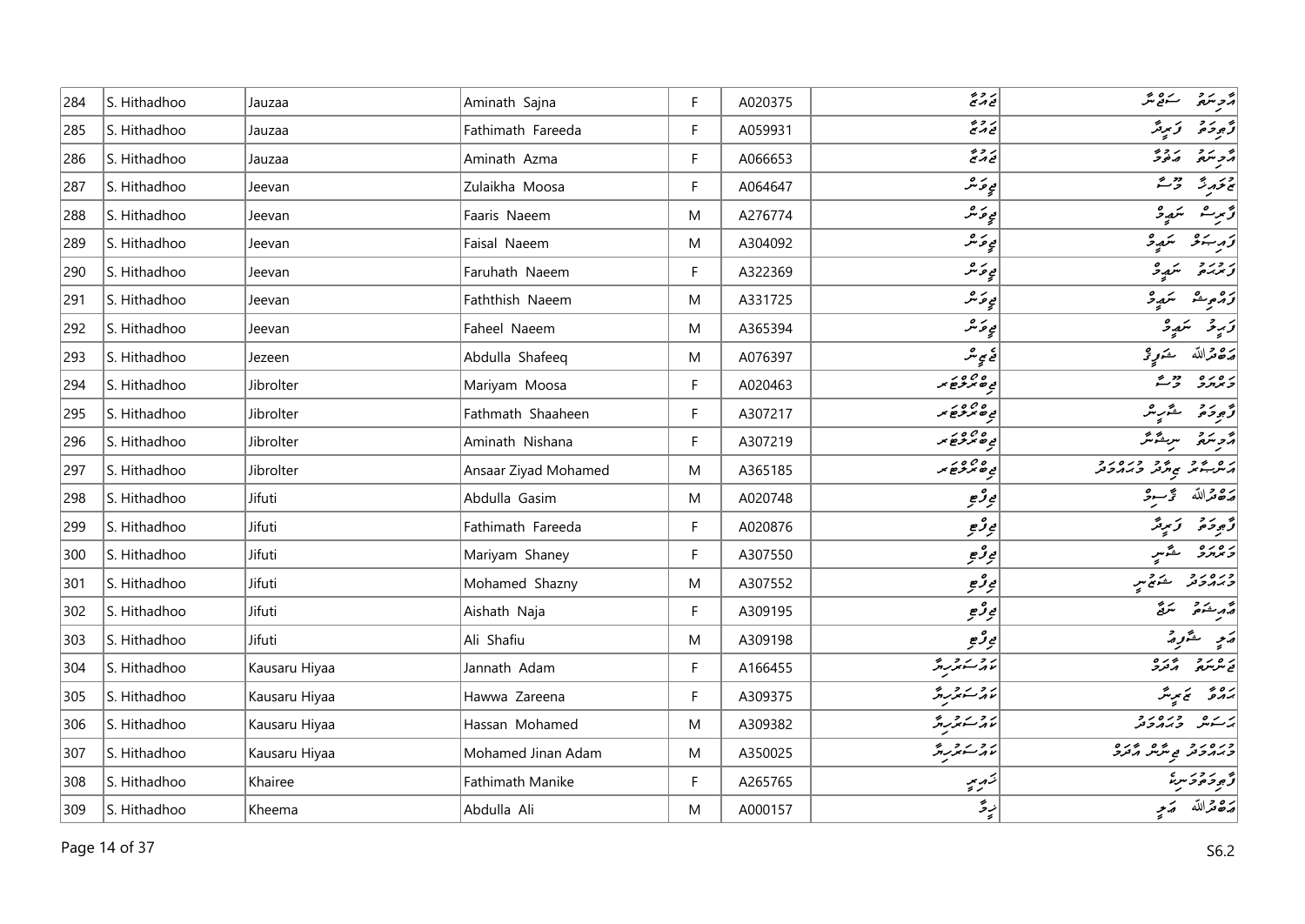| 310 | S. Hithadhoo | Kheema                 | Mohamed Mueesh           | M  | A302621 | نړنځ<br>نیم                                               | ورەرو وړيو                                                                                                                                                                                                                       |
|-----|--------------|------------------------|--------------------------|----|---------|-----------------------------------------------------------|----------------------------------------------------------------------------------------------------------------------------------------------------------------------------------------------------------------------------------|
| 311 | S. Hithadhoo | Kheema                 | Hawwa Yumna Shihab       | F. | A305331 | نرِرٌ                                                     | $\frac{22}{100}$ + 0 2 20 1                                                                                                                                                                                                      |
| 312 | S. Hithadhoo | Kheema                 | Hussain Maahil           | M  | A392682 | زيج                                                       | ير سكر مثل التحرير و                                                                                                                                                                                                             |
| 313 | S. Hithadhoo | Khoorusheedhu Aabaadhu | Hussain Didi             | M  | A019917 | دو د سر و د د د<br>  ز بر ش <sub>و</sub> تر <i>ه</i> ه تر | ر<br>پرڪبر سرپر مي <sub>ر</sub>                                                                                                                                                                                                  |
| 314 | S. Hithadhoo | Khoorusheedhu Aabaadhu | Aminath Ahmed Didi       | F  | A021924 | دو د عبد در د در<br>  زیمر شونروگرفت                      |                                                                                                                                                                                                                                  |
| 315 | S. Hithadhoo | Khoorusheedhu Aabaadhu | Mariyam Raaifa Hussain   | F  | A278778 | دو د مشو <i>تر ۸ ه تر</i><br>  <i>تر بر حد پر ۱۳۵۸</i>    | ב בתוכ בגן בריותיים                                                                                                                                                                                                              |
| 316 | S. Hithadhoo | Khoorusheedhu Aabaadhu | Hassan Siddeeg           | M  | A309172 | دد و سه در در د<br>زیر شوتروگاتر                          | ر ده مورد در در مورد کرده کردند که در این کردند که در کار در این کردند که در این کردند کردند کردند کردند کردند<br>مرکز کردند کردند کردند کردند کردند کردند کردند کردند کردند کردند کردند کردند کردند کردند کردند کردند کردند کرد |
| 317 | S. Hithadhoo | Koofa                  | Hussain Hassan           | M  | A020695 | تزمج                                                      | چەسىر سىر بەسىر                                                                                                                                                                                                                  |
| 318 | S. Hithadhoo | Koofa                  | Aishath Sheela           | F  | A020906 | تزمج                                                      | و ديگر شوگر                                                                                                                                                                                                                      |
| 319 | S. Hithadhoo | Koofa                  | Fathimath Shaima Hussain | F. | A277895 | تزمج                                                      | وتجوختم خركر فالتمرش                                                                                                                                                                                                             |
| 320 | S. Hithadhoo | Lake                   | Buraidha Abdulla         | F. | A307378 | ړه ه<br>مون                                               | قصر محمد الله                                                                                                                                                                                                                    |
| 321 | S. Hithadhoo | Lakshan                | Jihaad Hassan            | M  | A061339 | ىز ئەيشر                                                  | ا <sub>ع م</sub> رًى ئەسكەنتىر                                                                                                                                                                                                   |
| 322 | S. Hithadhoo | Lakshan                | Aishath Lam'aa Jihaad    | F  | A278782 | ىر ھەيئەيىر                                               |                                                                                                                                                                                                                                  |
| 323 | S. Hithadhoo | Lakshan                | Fathmath Shafeeq         | F  | A306091 | ىر ھەيئەيىر                                               | وتجوحكم المتورقي                                                                                                                                                                                                                 |
| 324 | S. Hithadhoo | Lakshan                | Aminath Lamhaa Jihaad    | F  | A329036 | ىر بۇ يېڭىر                                               | أأوسم تزور ورمي                                                                                                                                                                                                                  |
| 325 | S. Hithadhoo | Lalam                  | Ali Shareef              | M  | A021579 | خری                                                       | ړې خوبرو ک                                                                                                                                                                                                                       |
| 326 | S. Hithadhoo | Lalam                  | Zeenath Labeeb           | F. | A057413 | ىزىۋ                                                      | ي ئىگە ئىھ ق                                                                                                                                                                                                                     |
| 327 | S. Hithadhoo | Land View              | Mohamed Fauzan Wadhoodh  | M  | A330696 | ئۇنىڭ جەرگە                                               | وره ر و بره و ه بردود<br><mark>وبرمرونر نو</mark> ونبر فرقر                                                                                                                                                                      |
| 328 | S. Hithadhoo | Light Shadow           | Hawwa Dhie               | F. | A018490 | تخرر هج يميم م                                            | بره و ٌ مردگر                                                                                                                                                                                                                    |
| 329 | S. Hithadhoo | Light Shadow           | Mohamed Shareef          | M  | A018525 | ترریع شویم                                                | ورەرو شەرو                                                                                                                                                                                                                       |
| 330 | S. Hithadhoo | Light Shadow           | Ahmed Fazeen             | M  | A100222 | كرره شره                                                  | رەرد ئەيتر                                                                                                                                                                                                                       |
| 331 | S. Hithadhoo | Light Shadow           | Ibrahim Uzain            | M  | A307365 | تزريق شوم                                                 | مەھترىرى مىمكىر                                                                                                                                                                                                                  |
| 332 | S. Hithadhoo | Light Shadow           | Ali Mohamed              | M  | A317821 | خرج شيم                                                   | أتمرم وره رد                                                                                                                                                                                                                     |
| 333 | S. Hithadhoo | Linet                  | Aminath Ibrahim Didi     | F  | A018998 | وبئرهج                                                    | ومحافظ وكالمرباع ومرمر                                                                                                                                                                                                           |
| 334 | S. Hithadhoo | Linet                  | Fathimath Sabaahath      | F. | A293335 | مرشقح                                                     | بە ئەر د<br>و مر د<br>تر مو څرمو                                                                                                                                                                                                 |
| 335 | S. Hithadhoo | Linet                  | Hassan Yaaniu            | M  | A306975 | مرشرهح                                                    | يُرَسَدُ مَرَّسْهُ                                                                                                                                                                                                               |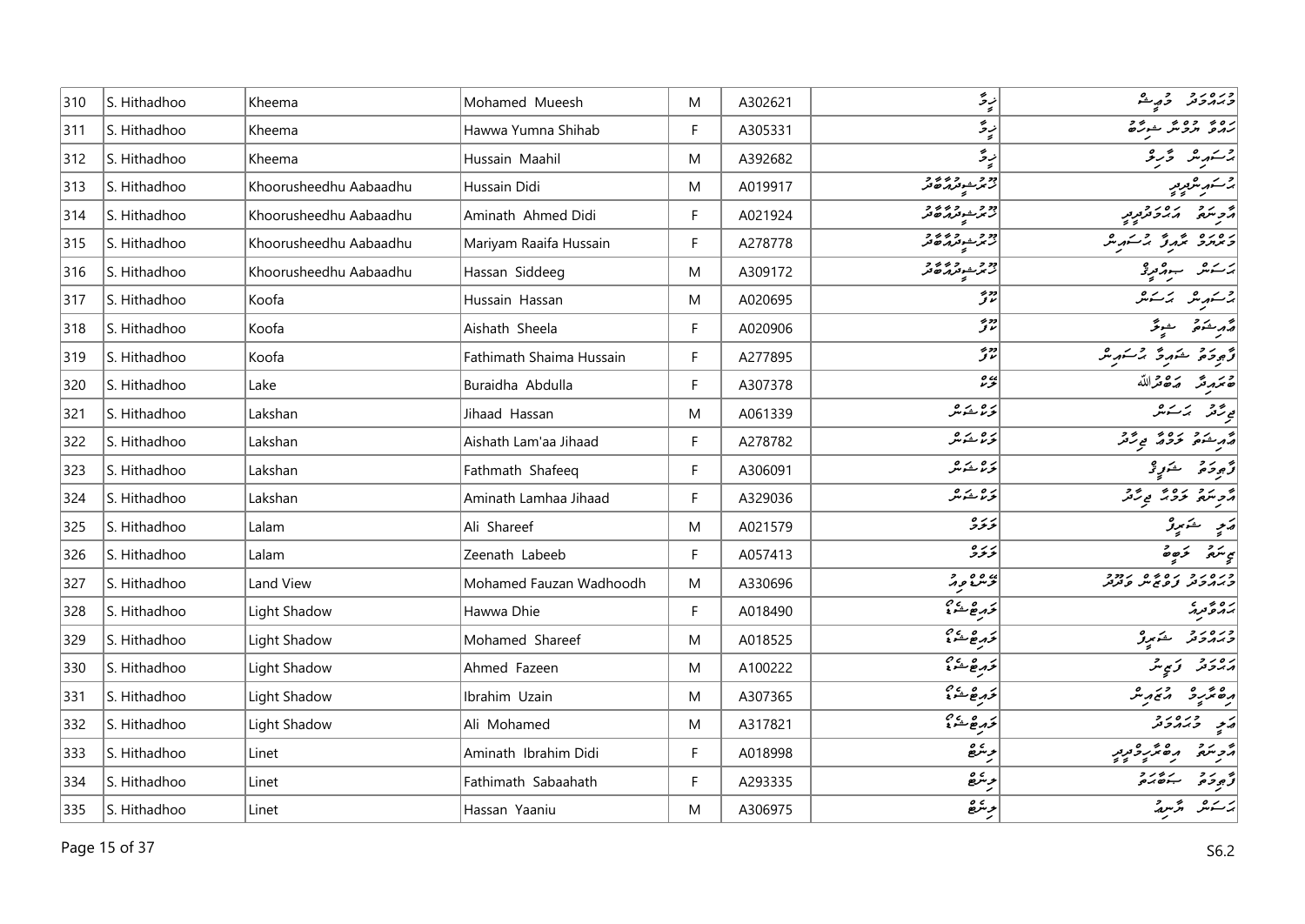| 336 | S. Hithadhoo | Linet        | Hussain Zaki          | M           | A308583 | مرشرهح                                 | ير سنهر مثر سمي<br>م                                                                                |
|-----|--------------|--------------|-----------------------|-------------|---------|----------------------------------------|-----------------------------------------------------------------------------------------------------|
| 337 | S. Hithadhoo | Linet        | Ahmed Sameeu          | M           | A311395 | مرشره                                  | رەرو سەچ                                                                                            |
| 338 | S. Hithadhoo | Linet        | Ahmed Samooh          | M           | A321796 | مرشره                                  | سەدد<br>بر ٥ پر ۶<br>د بر <del>و</del> تر                                                           |
| 339 | S. Hithadhoo | Lucky Home   | Ibrahim Fawaz Rasheed | M           | A321780 | تحريده                                 | رە ئرىر زۇق ئرىنون                                                                                  |
| 340 | S. Hithadhoo | Luhaau       | Ibrahim Areen Ahmed   | ${\sf M}$   | A277089 | و ه و<br>مورگ                          | معترجة كمبيش كمددور                                                                                 |
| 341 | S. Hithadhoo | Luhaau       | Abdulla Ahmed         | M           | A296244 | و ه و<br>نور در                        | وصالله<br>بر ٥ پر و<br>م <i>ر</i> بر <del>و</del> تر                                                |
| 342 | S. Hithadhoo | Luhaau       | Aminath Naajiya       | F           | A302597 | و ه و<br>مورگ                          | أأترسكم التكفير                                                                                     |
| 343 | S. Hithadhoo | Luhaau       | Mohamed Junaidh       | M           | A302598 | و ه و<br>نور در                        | כנים ניבי המניק                                                                                     |
| 344 | S. Hithadhoo | Luhaau       | Nafiath Abdulla       | F           | A302602 | و ه و<br>مور در                        | <i>متَّعْرِضُمَّ ضَ</i> قَعْدَاللَّهُ                                                               |
| 345 | S. Hithadhoo | Makhmaa      | Fathmath Afeefa       | F           | A020438 | ۇرۇ                                    | وَّجِوحَةُ صَوِرَّ                                                                                  |
| 346 | S. Hithadhoo | Makhmaa      | Ahmed Salih           | M           | A306365 | ۇرۇ                                    | رەرو ئور                                                                                            |
| 347 | S. Hithadhoo | Makhmaa      | Mohamed Solih         | M           | A306377 | ىزدە                                   | و ر ه ر د<br>تر پر ژ تر<br>سِدُورُ                                                                  |
| 348 | S. Hithadhoo | Malamathi    | Mohamed Rasheed       | M           | A021026 | 5 قرقر م                               | وره رو کرشونر<br><i>د بر د تر</i> کونر                                                              |
| 349 | S. Hithadhoo | Malamathi    | Sameera Ibrahim       | $\mathsf F$ | A308910 | إذنزذمو                                | سكوبة المقتربة                                                                                      |
| 350 | S. Hithadhoo | Malamathi    | Hussain Shiraaz       | M           | A308914 | إخرخرخو                                | چرىسىم ھەتتى ئى                                                                                     |
| 351 | S. Hithadhoo | Malamathi    | Hassan Shifaz         | M           | A308916 | وكمركزم                                | ىز كەش ھەر <i>ىيە ج</i>                                                                             |
| 352 | S. Hithadhoo | Malawi       | Maumoona Saeed        | F           | A013882 | ترتزِّي                                | رودو شهر من                                                                                         |
| 353 | S. Hithadhoo | Malawi       | Ahmed Musaid          | M           | A150021 | ترتزِّي                                | رەرو وگەر                                                                                           |
| 354 | S. Hithadhoo | Malha        | Hassan Ali            | M           | A010557 | ىز بۇرت                                | أيز ستاها أورمو                                                                                     |
| 355 | S. Hithadhoo | Malha        | Mariyam Ahmed Didi    | F           | A294655 | رەپ                                    | גפנים נפנים ביתונות<br>המחבר הגבותות                                                                |
| 356 | S. Hithadhoo | Manaaru      | Khalid Jameel         | M           | A062245 | ىر شرحه                                | رَّوِيْرُ نَے رِ                                                                                    |
| 357 | S. Hithadhoo | <b>Maris</b> | Hawwa Jameela         | F           | A026694 | ځېږمنه                                 | $\overline{\mathcal{Z}}$ $\overline{\mathcal{Z}}$ $\overline{\mathcal{Z}}$ $\overline{\mathcal{Z}}$ |
| 358 | S. Hithadhoo | Marvel House | Fathmath Salma        | $\mathsf F$ | A018983 | پر ، ه ، د و ه<br><del>و</del> و بورته | سەۋۇ<br>ۇ بوزىر                                                                                     |
| 359 | S. Hithadhoo | Marvel House | Moosa Fathuhy         | M           | A020472 | پر ، ه ، د و ه<br><del>و</del> و بورته | 251                                                                                                 |
| 360 | S. Hithadhoo | Marvel House | Mariyam Muzna Moosa   | F           | A307355 | په په ور د ه<br><del>ر</del> و بر بر ک | נ סנים כם זי חד זי<br>בינו <i>ניב</i> ביציות ביה                                                    |
| 361 | S. Hithadhoo | Marvel House | Nadha Moosa           | F           | A307741 | پر ، ه ر د ه<br><del>ر</del> و بر بر گ | سَرِ تَرُ حَمْ ک                                                                                    |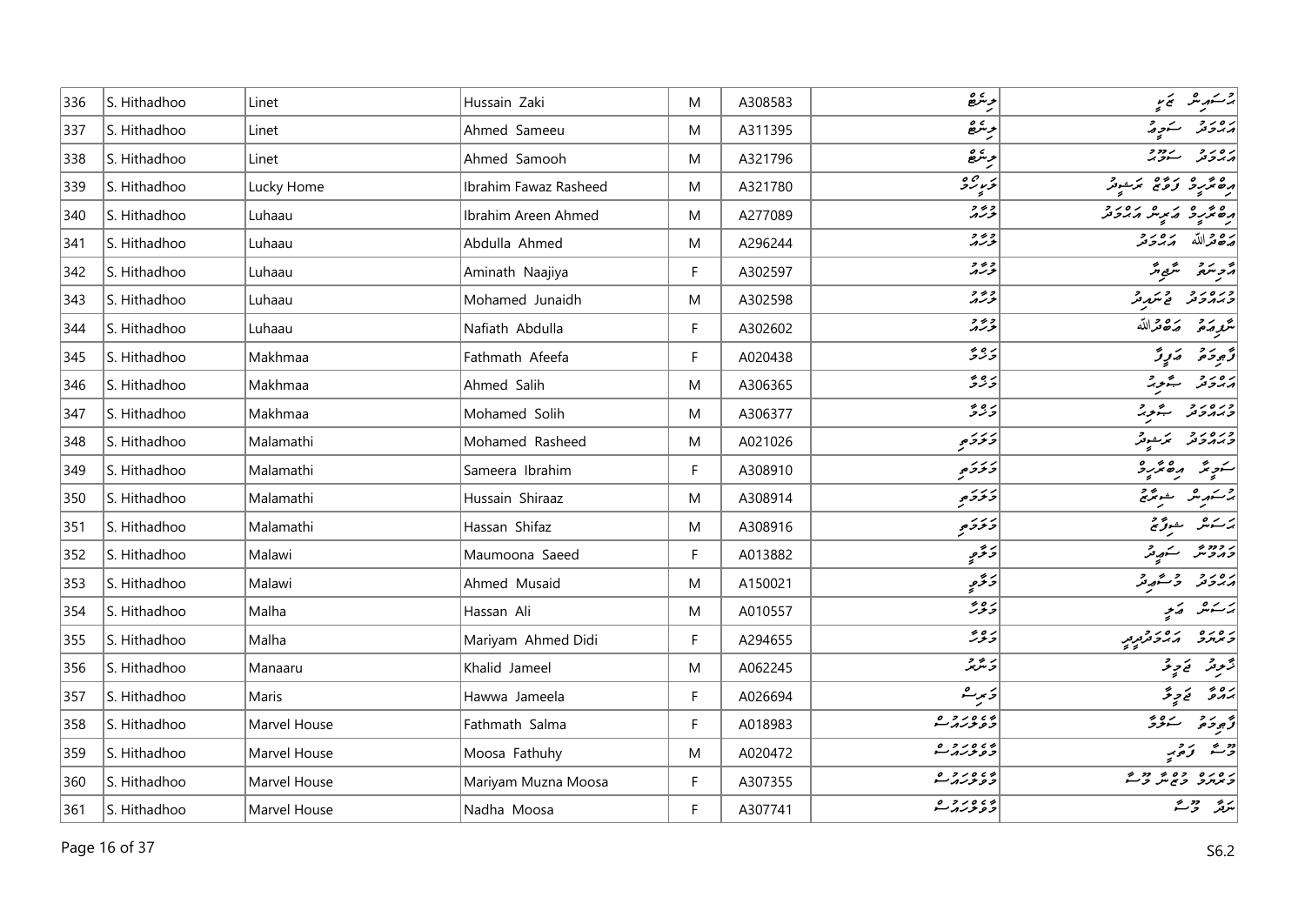| 362 | S. Hithadhoo | Maswa               | Abdulla Hassan           | M           | A018828 | ر ه و.<br>و څوگ                | رەقراللە ئەسكەر                                 |
|-----|--------------|---------------------|--------------------------|-------------|---------|--------------------------------|-------------------------------------------------|
| 363 | S. Hithadhoo | Maswa               | Aishath Asma             | F           | A020643 | ر ە د<br>قرۇر                  | أقدم شذه أتراضخ                                 |
| 364 | S. Hithadhoo | Maswa               | Mariyam Naufa            | F           | A277854 | ر ە ئە<br><b>5</b> قوم         | נים נים היבי<br>בינו <i>רי</i> ב ייט <i>ב</i> צ |
| 365 | S. Hithadhoo | Maswa               | Mohamed Naufal           | M           | A307602 | ترەپچ                          | ورەرو بەدىرو<br>جەمەدىي شمەۋى                   |
| 366 | S. Hithadhoo | Maswa               | Ahmed Nufail             | M           | A307608 | ر ه و<br>  <del>ر</del> ه و    | رەرو شۇرۇ                                       |
| 367 | S. Hithadhoo | Meeru               | Fathimath Shareefa       | F           | A155999 | حية تتر                        | أَرْجُوحَا وَسَيَبِرَّزُ                        |
| 368 | S. Hithadhoo | Meeru               | Mohamed Isaam Rameez     | M           | A278775 | حريمه                          |                                                 |
| 369 | S. Hithadhoo | Meezaab             | Aishath Mausooma Mohamed | F.          | A302369 | $\overset{\circ}{\varepsilon}$ | ه در در در در در در در در د                     |
| 370 | S. Hithadhoo | Meezaab             | Fathimath Masooba Khalid | F.          | A321678 | لحريج ه                        | وتجوحه حقاقة تزور                               |
| 371 | S. Hithadhoo | Meyberry            | Shameema Hassan          | F           | A162532 | ئەنجە بىر                      | شَرِدُ يَا يَا مَرْ                             |
| 372 | S. Hithadhoo | Meyberry            | Hassan Saamih Mohamed    | M           | A277207 |                                | ر کے مقرر درورد<br>برگور گردید وبرورد           |
| 373 | S. Hithadhoo | Meyberry            | Hussain Sakhaau Mohamed  | M           | A324247 |                                | ج س <sub>کو</sub> ره سکور وره رو                |
| 374 | S. Hithadhoo | Meygaa              | Aishath Naseera          | F           | A020645 | ی بود.<br>مرگ                  | أقهر مشكور الترسير                              |
| 375 | S. Hithadhoo | Meygaa              | Fathimath Shazna         | F           | A020707 | ی مح<br>حرمی                   | ۇ بەر ئەرەپ                                     |
| 376 | S. Hithadhoo | Meygaa              | Ahmed Shahdan Mohamed    | M           | A083145 | ی مح<br>حرمی                   | رەرد رەپە درەرد<br>مەدوم شەرىرىل <i>وبەم</i> وم |
| 377 | S. Hithadhoo | Meygaa              | Usama Mohamed Ibrahim    | M           | A278723 | چونخ<br>  حرمی                 | و موسود در در مرکز در                           |
| 378 | S. Hithadhoo | Meygaa              | Mariyam Shameela Mohamed | F.          | A309000 | ی بود.<br>مرگ                  | رەرو شەر ئەرەرد                                 |
| 379 | S. Hithadhoo | Mifuthaahuge        | Mohamed Rasheed          | M           | A296733 | اددة دين                       |                                                 |
| 380 | S. Hithadhoo | Miraah              | Hawwa Razeena            | F.          | A013037 | جرمركز                         | برەۋ بىرىپەتگە                                  |
| 381 | S. Hithadhoo | Misk                | Fathimath Fariyadh       | F           | A021276 | جرمشره                         | توجدة تربراز                                    |
| 382 | S. Hithadhoo | Misk                | Mizvad Ahmed             | $\mathsf F$ | A331897 | ادبقه                          | ومود ده دور                                     |
| 383 | S. Hithadhoo | Mission             | Mohamed Musthafa         | M           | A022788 | اربيدهر                        | وره د و و دره<br><i>وبرو</i> تر و جوز           |
| 384 | S. Hithadhoo | Mission             | Faaizaa Abdulla          | F           | A025452 | اريئه                          | قرمريح مكافقرالله                               |
| 385 | S. Hithadhoo | Mission             | Mavy Musthafa            | $\mathsf F$ | A295486 | اریہ چھ                        |                                                 |
| 386 | S. Hithadhoo | Mission             | Mafaaza Musthafa         | F           | A307662 | حە مىشكە                       | ىر ئەس<br>تەنۇبى<br>د ۱۵۷۵<br>تر سروگر          |
| 387 | S. Hithadhoo | <b>Morning Rose</b> | Abdulla Naseer           | M           | A019337 | ە بىر بىرى مى ھ                | رەقمەللە سىببىر                                 |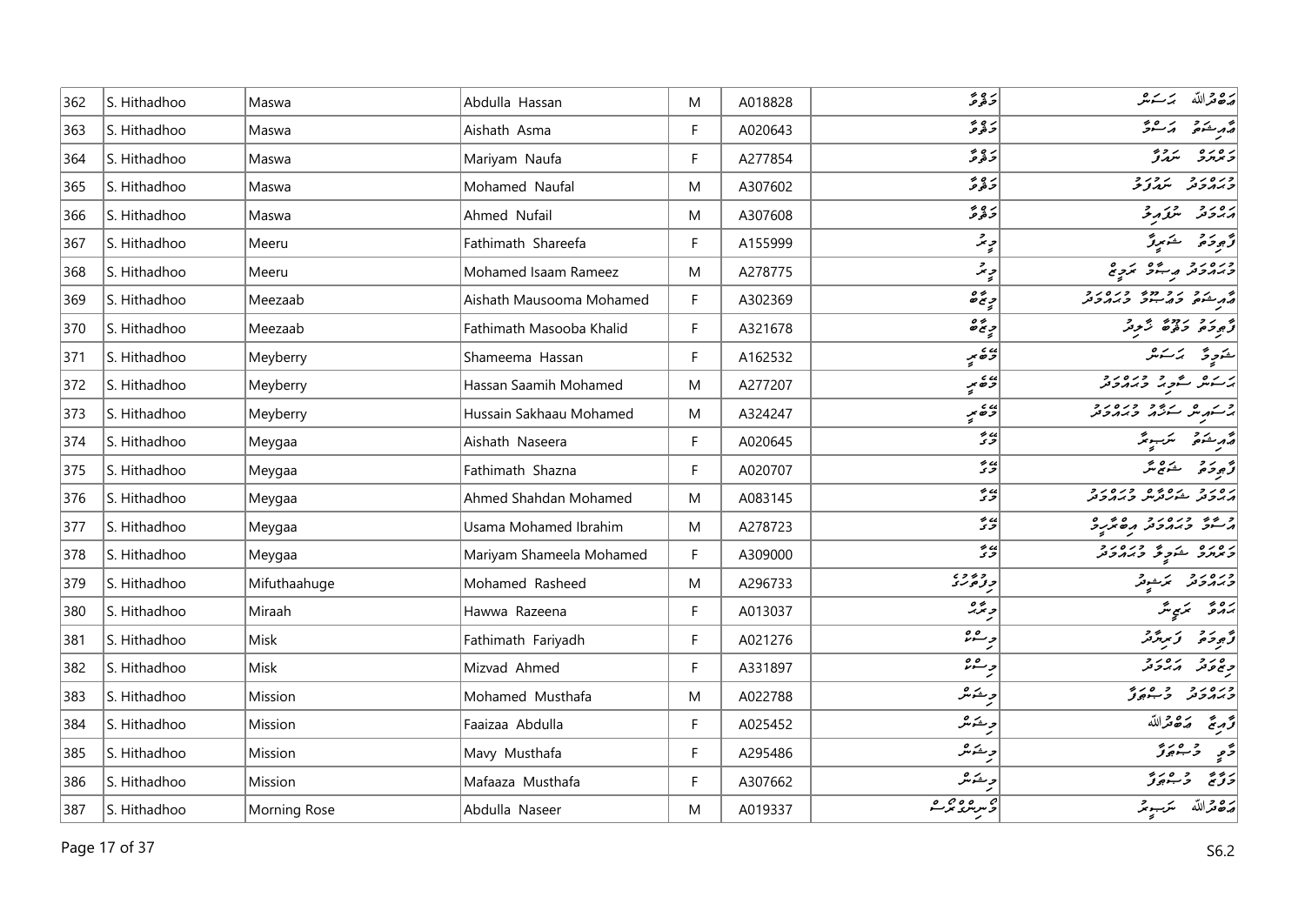| 388 | S. Hithadhoo | <b>Morning Rose</b> | Hawwa Faiza            | F           | A066877 | ام موروم می هم<br>د سرسر مرگ | برەپچ<br>ۇ رىج                                                                                                                                                                                                                  |
|-----|--------------|---------------------|------------------------|-------------|---------|------------------------------|---------------------------------------------------------------------------------------------------------------------------------------------------------------------------------------------------------------------------------|
| 389 | S. Hithadhoo | <b>Morning Rose</b> | Fathimath Saba         | $\mathsf F$ | A302692 | ە بىر بىرى مى ھ              | و مرد د<br>ارگې                                                                                                                                                                                                                 |
| 390 | S. Hithadhoo | <b>Morning Rose</b> | Aishath Sama           | F           | A302697 | <i>م سره وه م</i> ه          | أقدم شدة المستوفر                                                                                                                                                                                                               |
| 391 | S. Hithadhoo | Naasaa              | Nazila Ahmed Manik     | F           | A017321 | ىئرىئە                       | تربي ځې مربرو د تربي                                                                                                                                                                                                            |
| 392 | S. Hithadhoo | Naasaa              | Moosa Ahmed Didi       | M           | A057717 | ىئرىئە                       | دور مارد در در در در در مورد در مورد در این ایران در این کار در این کار در این کار در این کار در این کار در ای<br>در سال ۱۳۵۳ میلادی در این کار در این کار در این کار در این کار در این کار در این کار در این کار در این کار در |
| 393 | S. Hithadhoo | Naasaa              | Ali Afham Moosa Didi   | M           | A277610 | متَرْتَہُ                    | ر د د د د و د ځم                                                                                                                                                                                                                |
| 394 | S. Hithadhoo | Naasaa              | Mariyam Moosa Didi     | F           | A305187 | ىئرىشە                       | ر مده در عبد در در در مدار در این مدار در این این در این در این در این کار در این در این در این در این در این<br>این در این در این در این در این در این در این در این در این در این در این در این در این در این در این در این د |
| 395 | S. Hithadhoo | Nadhuvaa            | Ahmed Waheed           | M           | A019779 | ر و ر<br>سربرگ               | ړه دی کرېنځر                                                                                                                                                                                                                    |
| 396 | S. Hithadhoo | Nadhuvaa            | Aishath Labeeba        | F           | A020309 | ر و ه<br>سربرو               | $\frac{1}{60}$                                                                                                                                                                                                                  |
| 397 | S. Hithadhoo | Nadhuvaa            | Maryam Shaanee         | F           | A305821 | ر و ه<br>سربرو               | ر ه ر ه<br><del>و</del> بربرو<br>تھ بىر<br>شەر                                                                                                                                                                                  |
| 398 | S. Hithadhoo | Nadhuvaa            | Aminath Shaanee        | F           | A305827 | ر و ر<br>سربرگ               | ړځ سرچ<br>ه<br>مشر<br>په                                                                                                                                                                                                        |
| 399 | S. Hithadhoo | Nadhuvaa            | Ibrahim Waheed         | M           | A305895 | ر و ر<br>سربرگ               | مەھەر ئەر ئەر                                                                                                                                                                                                                   |
| 400 | S. Hithadhoo | Nadhuvaa            | Fathimath Waheed       | F           | A305896 | ر و ه<br>سربرو               | ومجموحه وكمياني                                                                                                                                                                                                                 |
| 401 | S. Hithadhoo | Nalafiya            | Mohamed Naseer         | M           | A019322 | يتزنو وتر                    | ورەرو شہر                                                                                                                                                                                                                       |
| 402 | S. Hithadhoo | Nalafiya            | Aminath Yasmeen Naseer | $\mathsf F$ | A278804 | يتزكز وتر                    | أدوسم أراد وبالمسترجد                                                                                                                                                                                                           |
| 403 | S. Hithadhoo | Nalafiya            | Fathimath Meena Nasyr  | F           | A306376 | يتزكز وتر                    | أو برو چنگ مرتبوند                                                                                                                                                                                                              |
| 404 | S. Hithadhoo | Nalafiya            | Hawwa Zahira           | F           | A323749 | يتزكو وكر                    | $\frac{2}{3}$ $\frac{2}{3}$ $\frac{2}{3}$                                                                                                                                                                                       |
| 405 | S. Hithadhoo | Navarannaa          | Mariyam Naila          | F           | A157022 | ىر بەر ھەيگە                 | و وره شهرگ                                                                                                                                                                                                                      |
| 406 | S. Hithadhoo | Navarannaa          | Fathimath Nafha Haneef | F           | A281049 | ىر يەر ھەيگە                 | ۇۋە ئۇڭ ئەير                                                                                                                                                                                                                    |
| 407 | S. Hithadhoo | Navarannaa          | Ahmed Nifah Haneef     | M           | A287232 | ىر يەر ەيخە<br>سرەر ئىرىش    | رورو سرد المسرو                                                                                                                                                                                                                 |
| 408 | S. Hithadhoo | Navarannaa          | Ibrahim Nifaz Haneef   | M           | A287234 | ىر ئەر ھەر ئە                | رە ئەرە سۆڭ ئەب                                                                                                                                                                                                                 |
| 409 | S. Hithadhoo | Navarannaa          | Aminath Nazfa Haneef   | F           | A287236 | ىر يەر ھەيگە                 | أأوسكم سماق أيسر                                                                                                                                                                                                                |
| 410 | S. Hithadhoo | New Castle          | Mohamed Bushree        | M           | A042937 | سرژ ژمئے کے                  | وره روح وهير                                                                                                                                                                                                                    |
| 411 | S. Hithadhoo | Newter              | Fathimath Haseena      | F           | A140712 | سرقر کھے سر                  | و موځ مړينه                                                                                                                                                                                                                     |
| 412 | S. Hithadhoo | Newter              | Aishath Yumna Hanyf    | F           | A303506 | سرچېمحد                      | و در دوم به سرو<br>مهر شوم مرد شر به سرو                                                                                                                                                                                        |
| 413 | S. Hithadhoo | Newter              | Hawwa Leesa Haneef     | F           | A341254 | سررتجا بر                    | روء پرت رس                                                                                                                                                                                                                      |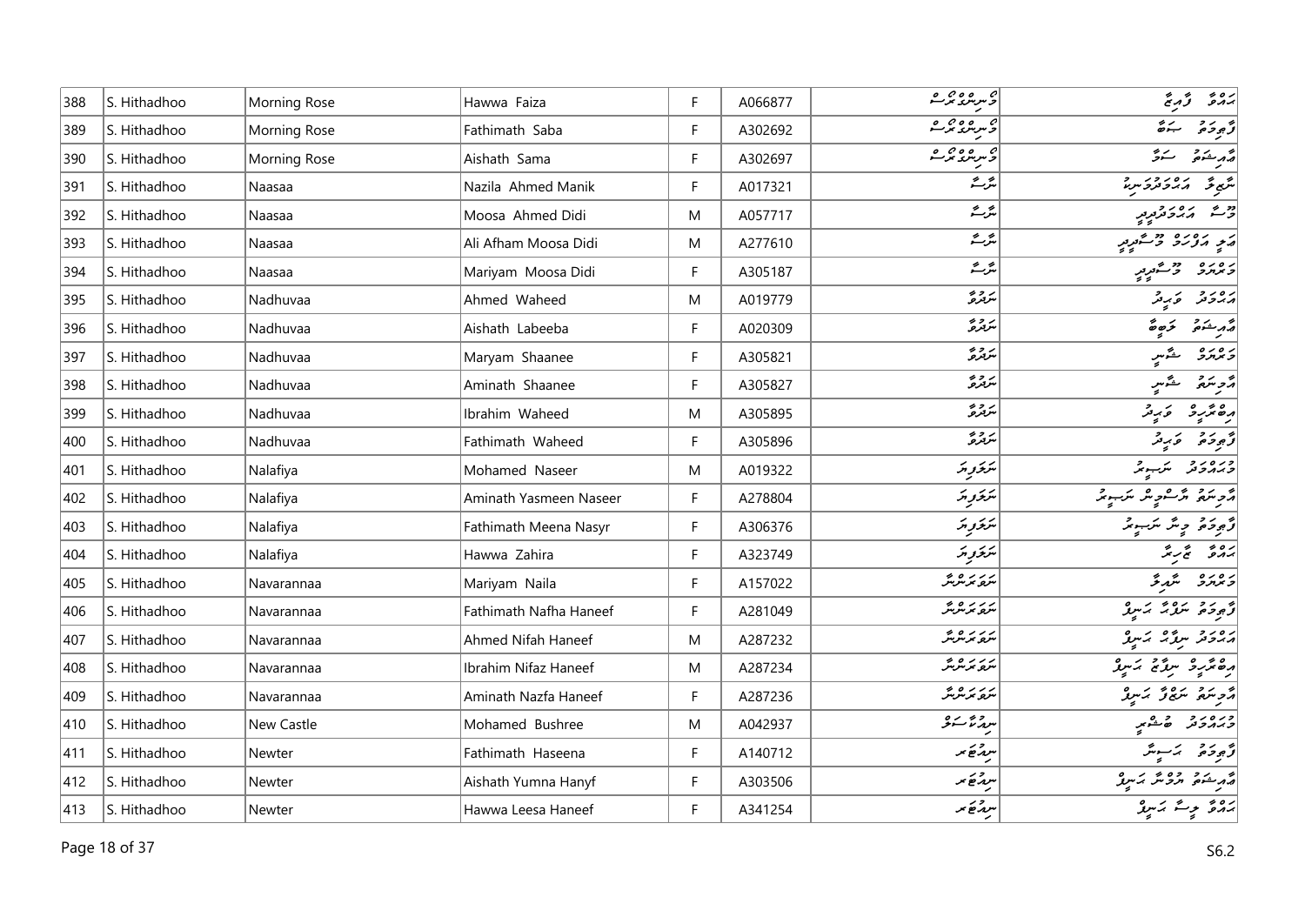| 414 | S. Hithadhoo | Neyza       | Khadeeja Hassan          | F         | A021738 | سرچ                       | زَمِرِيحَ   بَرَسَرْسُ              |
|-----|--------------|-------------|--------------------------|-----------|---------|---------------------------|-------------------------------------|
| 415 | S. Hithadhoo | Neyza       | Mohamed Ahmed            | M         | A056942 | سمج                       | כנסנכ נסנכ<br>כגמכנ הגבע            |
| 416 | S. Hithadhoo | Neyza       | Fathimath Maahee Mohamed | F         | A302165 | سرچ                       | أوجوده وبالمحدد ورود                |
| 417 | S. Hithadhoo | Neyza       | Ahmed Mihsan Mohamed     | M         | A307538 | سمج                       |                                     |
| 418 | S. Hithadhoo | Niviko      | Abdul Gafoor Moosa       | ${\sf M}$ | A011885 | سرجر<br>مرم               | נס כסנכבר כבילי<br>הסטניבה צייר     |
| 419 | S. Hithadhoo | Niviko      | Fathimath Ali            | F         | A020398 | سرجر<br>سرچر              | توجوجو المامي                       |
| 420 | S. Hithadhoo | Niviko      | Mohamed Faris            | M         | A306882 | سرجر                      | ورەرو ۋىرے                          |
| 421 | S. Hithadhoo | Niviko      | Ahmed Aneel              | M         | A316879 | سرجر<br>مرم               | גפניק הייקב                         |
| 422 | S. Hithadhoo | Niviko      | Fathmath Niufa           | F         | A321354 | سرجر<br>مرمر              | ودرد سردو                           |
| 423 | S. Hithadhoo | Nooali      | Mohamed Nafiz            | M         | A053346 | يتدمر                     | ورەر د شرقر                         |
| 424 | S. Hithadhoo | Noofaru     | Aishath Eemaan Waheed    | F         | A278137 | دور و<br>سرنۍ سر          | مەستىم بېرقىر قاياتى                |
| 425 | S. Hithadhoo | Noofaru     | Mohamed Ameen            | M         | A280270 | دور و<br>سرو بر           | دره در در پر                        |
| 426 | S. Hithadhoo | Noofaru     | Fahmeena Saleem          | F         | A309338 | دور و<br>سرتو بر          | زرې په پرې د                        |
| 427 | S. Hithadhoo | Noofaru     | Ahmed Aman Waheed        | M         | A309352 | دور و<br>سرتو بر          | נ סיני גבוע בנייק<br>גלבת גבות פנית |
| 428 | S. Hithadhoo | Ocean Pearl | Hassan Ibrahim           | M         | A095218 | ە ئەئىرى <i>مى ئىر</i> تى |                                     |
| 429 | S. Hithadhoo | Over Bridge | Aminath Ahmed            | F         | A021562 | م كو مرة مرقع<br> -       | أترجمني المتحدد                     |
| 430 | S. Hithadhoo | Over Bridge | Fathmath Ilyna           | F         | A307020 | پر <sub>حرم</sub> صرح     | قهوخو معبثه                         |
| 431 | S. Hithadhoo | Over Bridge | Ahmed Alaf               | M         | A307024 | <br>  پرء برھ برقم        | برەر دىرە                           |
| 432 | S. Hithadhoo | Paaras      | Ahmed Basil Rasheed      | M         | A277103 | ېژىمەت                    | رور و ځای کره ده.                   |
| 433 | S. Hithadhoo | Palace      | Hawwa Abdulla            | F         | A307594 | ېږېمنه                    | بروء رووالله                        |
| 434 | S. Hithadhoo | Palace      | Aishath Inthishaam       | F         | A307600 | ېږېږ                      | و مشرح مرسم مشرح                    |
| 435 | S. Hithadhoo | Palace      | Ahmed Dhilshaam          | M         | A307601 | دیخر شه                   | رەرد بروشۇ                          |
| 436 | S. Hithadhoo | Palace      | Ali Haaris               | ${\sf M}$ | A307603 | بۇ ئۆرگ                   | أوسمج بحسرهم                        |
| 437 | S. Hithadhoo | Palace      | Ibrahim Azim             | ${\sf M}$ | A395146 | ېز ئە                     |                                     |
| 438 | S. Hithadhoo | Palmaa      | Mariyam Reyshma          | F         | A099544 | پر بورنخ                  | ويومره<br>ى مەھەم<br>مۇسىئەم        |
| 439 | S. Hithadhoo | Palmaa      | Hassan Rasheed           | M         | A133126 | إزوء                      | ىزىسەش بىرىشوش                      |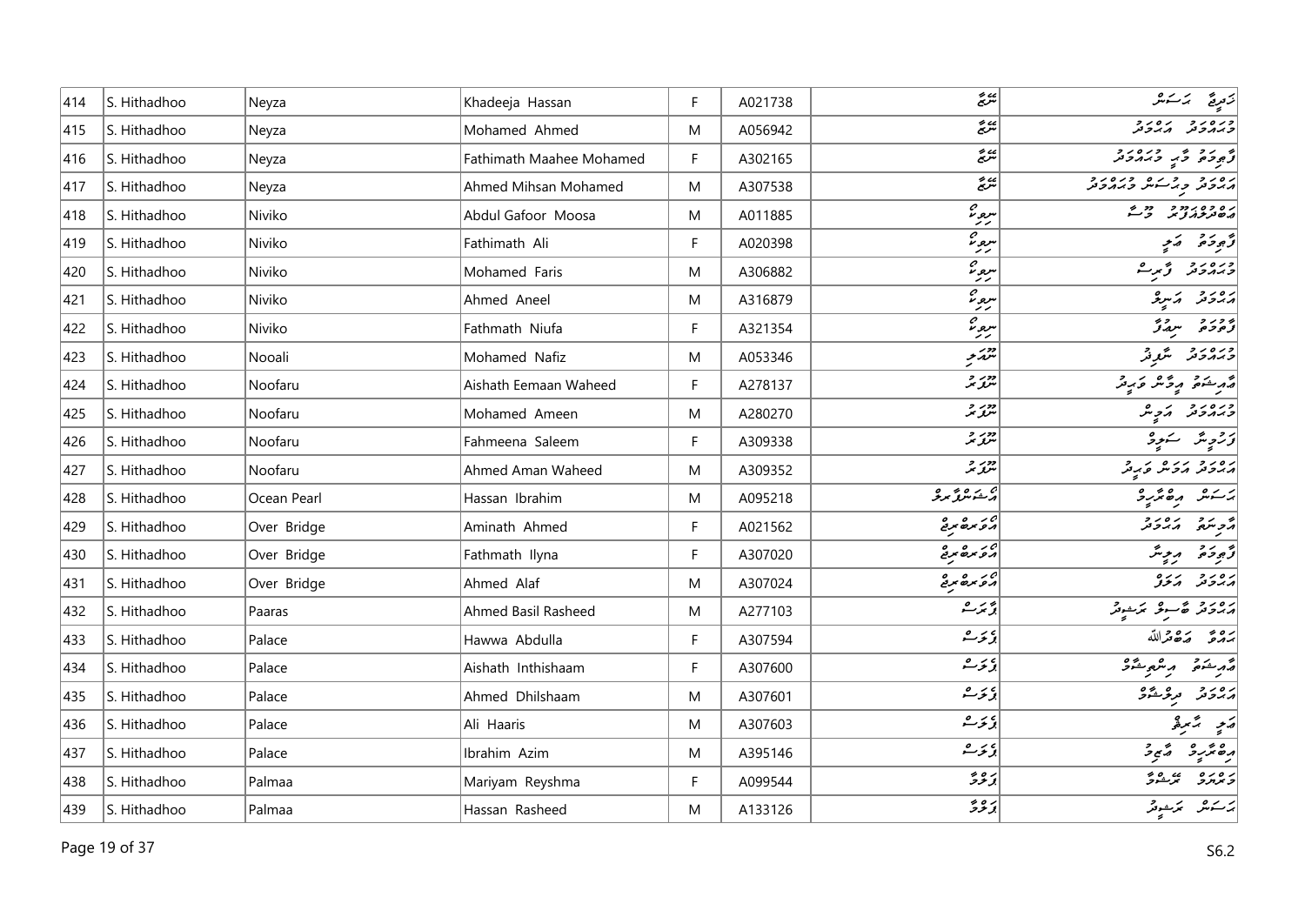| 440 | S. Hithadhoo | Palmaa       | Muzuna Rasheed             | F  | A278808 | إيره بو                                    | <br> دىم تىگە    ئىرىشونىر<br>                          |
|-----|--------------|--------------|----------------------------|----|---------|--------------------------------------------|---------------------------------------------------------|
| 441 | S. Hithadhoo | Palmaa       | Fathimath Hussain          | F. | A307393 | إبره بر                                    | و و د د سوړ شر                                          |
| 442 | S. Hithadhoo | Palmaa       | Ibrahim Zain               | M  | A307404 | بزود                                       |                                                         |
| 443 | S. Hithadhoo | Palmaa       | Aishath Raufa              | F  | A307409 | إزوع                                       | و ديده درود.<br>د کار شوه اسمدو                         |
| 444 | S. Hithadhoo | Palmaa       | Abdulla Zaid               | M  | A309041 | إيره بو                                    | برە دالله تم مرمز                                       |
| 445 | S. Hithadhoo | Palmaa       | Ismail Rasheed             | M  | A309042 | ر ه و<br>و تر                              | ر جۇرچى ئېرجىد                                          |
| 446 | S. Hithadhoo | Paradise     | Ibrahim Unais Hussain      | M  | A304901 | بزئدۂ مرت                                  | השתיכ הית כ הבותית                                      |
| 447 | S. Hithadhoo | Park Side    | Ahmed Ali                  | M  | A018852 | ېژن <sup>ن</sup> ستهر ؟<br>د               |                                                         |
| 448 | S. Hithadhoo | Park Side    | Aminath Zahira             | F  | A020971 | ابوء سندبو                                 |                                                         |
| 449 | S. Hithadhoo | Park Side    | Fathimath Manweela Ahmed   | F. | A323806 | دېم شمېر ؟                                 | أزوده وسموته مدومه                                      |
| 450 | S. Hithadhoo | Park Side    | Mohamed Irufan Ahmed       | M  | A323809 | قرع سئور ؟                                 | ورەر د دوه رەرد                                         |
| 451 | S. Hithadhoo | Pearl Valley | Mohamed Alyaau Abdul Samad | M  | A347390 | أرسوء ي                                    | 1970 1980 1980 1970<br>כממכת היכחה הסתה-יכת             |
| 452 | S. Hithadhoo | Pink Dream   | Hussain Shaffan            | M  | A278980 | برىدرو ، ئاپرۇ                             | جر سەر سىر ئەر ئەر                                      |
| 453 | S. Hithadhoo | Pool Bahaaru | Aishath Zaha               | F  | A279060 | دو ه ر و و<br>  بی نو ت تر بر              | و المراسط المحمد المن الم                               |
| 454 | S. Hithadhoo | Pool Bahaaru | Fathimath Ibrahim          | F  | A307261 | دد ه د ر و د<br>بر مرده ر سر               | أزجوحه مصريره                                           |
| 455 | S. Hithadhoo | Pool Bahaaru | Mohamed Zayaan             | M  | A330012 | دده ر بر د<br>بر <del>تر</del> ن تر        | כנסנכ נמס                                               |
| 456 | S. Hithadhoo | Pool Bahaaru | Fathimath Samrath Nizam    | F. | A330014 | دده ر بر د<br>بر <del>ن</del> ر <i>ه ر</i> | توجده سومرد سرة                                         |
| 457 | S. Hithadhoo | Pool Vaadhee | Abdulla Ali                | M  | A073519 | وده بر<br>  پی څرخو تی <sub>پ</sub>        | برە دالله پرو                                           |
| 458 | S. Hithadhoo | Pool Vaadhee | Hawwa Ibrahim Didi         | F  | A303459 | دد ه ۶<br>بر نوع تړ                        | برەپچ<br>ەر ھەتئەر 2 دىرىر<br>بەر ھەتئەر 2 ئ            |
| 459 | S. Hithadhoo | Pool Vaadhee | Mariyam Dhie               | F. | A308100 | وده بر<br>از نردگ <sup>و</sup> پر          | ر ه ر ه ر ه                                             |
| 460 | S. Hithadhoo | Precious     | Mohamed Saleem             | M  | A092401 | ە ئەيئە يە                                 | ورەرو سەرو                                              |
| 461 | S. Hithadhoo | Raadhu       | Fathimath Nisma Naeem      | F  | A148519 | پوتر<br>بوتر                               | توجوخو الراعاة الكهرة                                   |
| 462 | S. Hithadhoo | Raag         | Mohamed Shareef            | M  | A020009 | پوه<br>بنري                                | ورەرو خىرۇ                                              |
| 463 | S. Hithadhoo | Raas         | Fathimath Saleema          | F  | A018402 | بڑے                                        | ۇپرۇش سۇرۇ                                              |
| 464 | S. Hithadhoo | Rabeeu       | Aishath Mohamed            | F. | A021114 | ر<br>برّەپر                                | و رە ر د<br><i>د بر</i> گرىز<br>پر ديگر د<br>مرکز مشوجو |
| 465 | S. Hithadhoo | Rabeeu       | Ibrahim Faseeh             | M  | A100228 | برەد                                       | وەتمزىر ئەسىر                                           |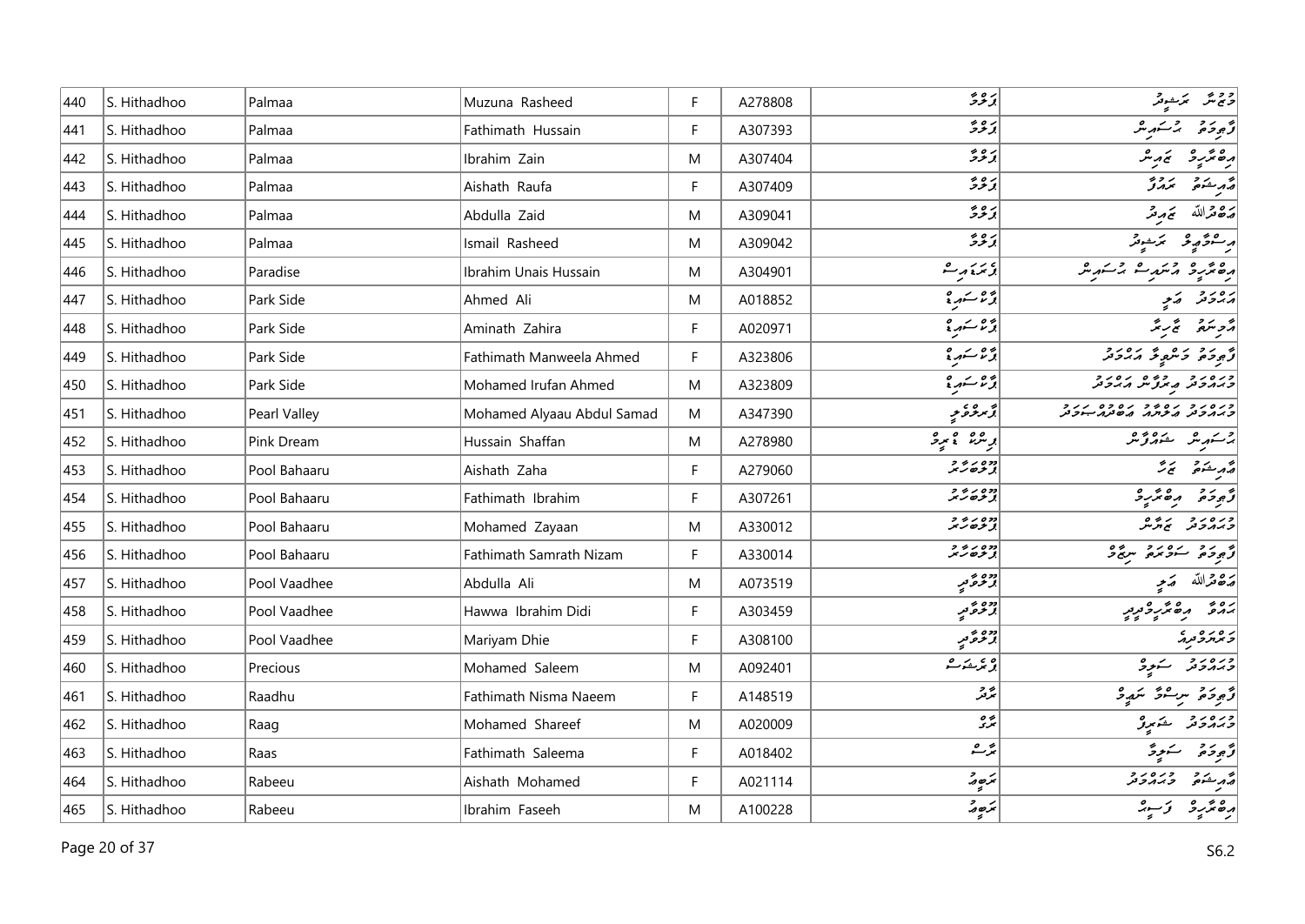| 466 | S. Hithadhoo | Rabeeu           | Ahmed Faisal                | M           | A100286 | پر په د                      | أرورو وكرجو                                                                                                                                                                                                                                                               |
|-----|--------------|------------------|-----------------------------|-------------|---------|------------------------------|---------------------------------------------------------------------------------------------------------------------------------------------------------------------------------------------------------------------------------------------------------------------------|
| 467 | S. Hithadhoo | Rabeeu           | Abdulla Moosa               | M           | A105926 | برَه د                       | 20 مرالله 2°ث                                                                                                                                                                                                                                                             |
| 468 | S. Hithadhoo | Rabeeu           | Aminath Fazeela             | F.          | A154276 | برَه د                       | أترجر تكريني                                                                                                                                                                                                                                                              |
| 469 | S. Hithadhoo | Rabeeu           | Hassan Fareesh              | M           | A308069 | برَه د                       | يزخش تزيريثه                                                                                                                                                                                                                                                              |
| 470 | S. Hithadhoo | Rabeeu           | Himyan Shareef              | Μ           | A351085 | پر په د                      | روژند ځېږ                                                                                                                                                                                                                                                                 |
| 471 | S. Hithadhoo | Rabeeu           | Nahil Shareef               | Μ           | A351086 | ر<br>برّەپر                  | شریرو شمیرو                                                                                                                                                                                                                                                               |
| 472 | S. Hithadhoo | Ran Ali          | Hassan Ali                  | M           | A138582 | برمهزىر                      | $\begin{array}{cc} \mathbf{1}_{\mathbf{1}_{\mathbf{1}}} & \mathbf{1}_{\mathbf{1}_{\mathbf{1}}} \\ \mathbf{1}_{\mathbf{1}_{\mathbf{1}}} & \mathbf{1}_{\mathbf{1}_{\mathbf{1}}} \\ \mathbf{1}_{\mathbf{1}_{\mathbf{1}}} & \mathbf{1}_{\mathbf{1}_{\mathbf{1}}} \end{array}$ |
| 473 | S. Hithadhoo | Ran Ali          | Shahbaan Hassan Didi        | M           | A269943 | برمهزمر                      | رەم ئەسكە ئەسكەرلىر                                                                                                                                                                                                                                                       |
| 474 | S. Hithadhoo | Ranveli          | Maryam Raya Ibrahim Rasheed | $\mathsf F$ | A283845 | برەء                         |                                                                                                                                                                                                                                                                           |
| 475 | S. Hithadhoo | Rasreethi        | Ahmed Faariu Faroog         | M           | A274150 | ىر شەبىرە<br>ئ <sup>ەر</sup> | رەرد ۋىرە ۋىدە                                                                                                                                                                                                                                                            |
| 476 | S. Hithadhoo | Rasreethi        | Mohamed Faazil Faroog       | M           | A322912 | پر کشمیر<br>                 | ورەرو ۋىرو ۋەدە                                                                                                                                                                                                                                                           |
| 477 | S. Hithadhoo | Rasreethi        | Hawwa Mohamed               | F           | A362389 | ائر شوہدہ<br>ائٹر شفیدہو     | נים בניםניב<br>ג'ולים בג'וליפיב                                                                                                                                                                                                                                           |
| 478 | S. Hithadhoo | Raya             | Aishath Fareeda             | F.          | A020263 | بربز                         | أشهر خنعى وتبرش                                                                                                                                                                                                                                                           |
| 479 | S. Hithadhoo | Raya             | Mohamed Waleed              | Μ           | A048361 | بزبز                         | ورەرو كەچەر                                                                                                                                                                                                                                                               |
| 480 | S. Hithadhoo | Raya             | Mariyam Zeeba Mohamed       | F           | A277777 | بتربر                        | נפנם שם כנסנב                                                                                                                                                                                                                                                             |
| 481 | S. Hithadhoo | <b>Reef View</b> | Aminath Salma               | F           | A020631 | ىر ۋە د <sup>ە</sup>         | أأروبتهم سنود                                                                                                                                                                                                                                                             |
| 482 | S. Hithadhoo | <b>Reef View</b> | Ahmed Ibrahim               | M           | A301002 | ىر ۋە د                      | رەرو مەھرىرو                                                                                                                                                                                                                                                              |
| 483 | S. Hithadhoo | <b>Reef View</b> | Mohamed Ameez               | M           | A307605 | لېږ ژو د<br>نو               | כנסנב גבב                                                                                                                                                                                                                                                                 |
| 484 | S. Hithadhoo | <b>Reef View</b> | Abudulla Is'haaq            | M           | A307609 | ىرىۋە د <sup>ە</sup>         | رەقراللە مەمۇر                                                                                                                                                                                                                                                            |
| 485 | S. Hithadhoo | Reeno            | Aminath Ali                 | F.          | A019771 | بيريثر                       | أترج سنعو أتأمي                                                                                                                                                                                                                                                           |
| 486 | S. Hithadhoo | Reeno            | Fathimath Anoora            | F           | A125120 | بيريثر                       | و و د در در د                                                                                                                                                                                                                                                             |
| 487 | S. Hithadhoo | Reeno            | Mohamed Aneel               | Μ           | A161308 | بيريثر                       | כגם גל האת                                                                                                                                                                                                                                                                |
| 488 | S. Hithadhoo | Reeno            | Aishath Ameela              | F.          | A304429 | بيبتكر                       | و د شوه د د د د                                                                                                                                                                                                                                                           |
| 489 | S. Hithadhoo | Reeno            | Ibrahim Anwar               | M           | A304431 | بىيە                         |                                                                                                                                                                                                                                                                           |
| 490 | S. Hithadhoo | Reethimaage      | Ahmed Yoosuf Rasheed        | M           | A278822 | ہے<br> سرح دی<br>گے          | ره رو دو وه<br>در دو دو وه مرشوندگر<br>در در در دو                                                                                                                                                                                                                        |
| 491 | S. Hithadhoo | Reethimaage      | Aishath Rasheeda            | F           | A309060 | یوه وی<br>توم                | أقهر مشكوهم المخرمشوقكر                                                                                                                                                                                                                                                   |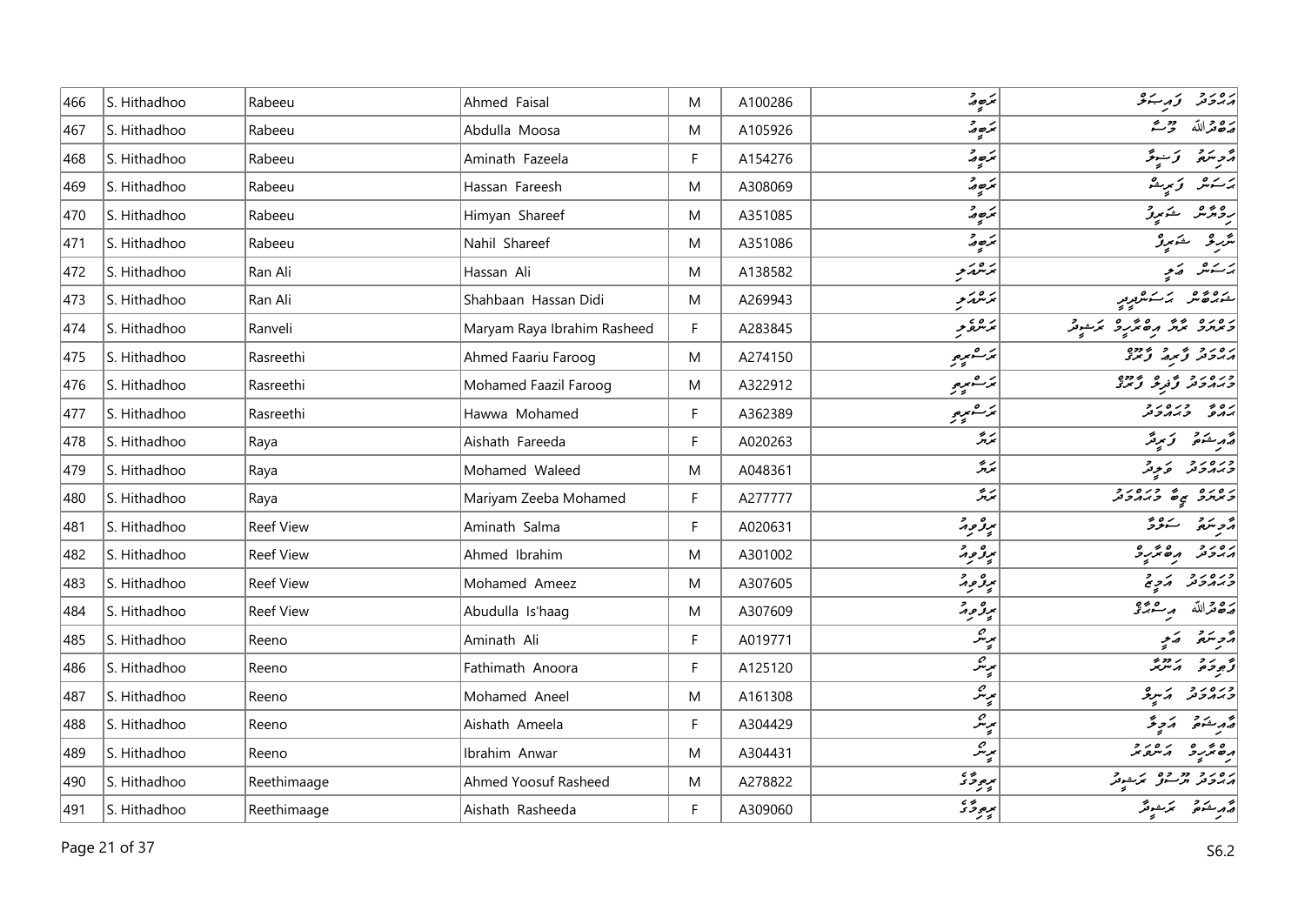| 492 | S. Hithadhoo | Ridhaa    | Zunaira Ibrahim      | F  | A020290 | ىرىتر                            |                                                   |
|-----|--------------|-----------|----------------------|----|---------|----------------------------------|---------------------------------------------------|
| 493 | S. Hithadhoo | Rizee     | Aishath Shibana      | F. | A011122 | مرسح                             | ۇرىشكۇ شوقەتگر                                    |
| 494 | S. Hithadhoo | Rizee     | Mohamed Rasheed      | M  | A044362 | مرسح                             | وره رو گرشونگر                                    |
| 495 | S. Hithadhoo | Rizee     | Nuha Mohamed Rasheed | F. | A084290 | مرسح                             | وه وره دو ر<br>سربر وبر دو مرشوتر                 |
| 496 | S. Hithadhoo | Robinia   | Fathmath Zahira      | F  | A020734 | برەسر                            | قرموخرة تتجربته                                   |
| 497 | S. Hithadhoo | Robinia   | Mohamed Hussain      | M  | A106671 | لترجيبه                          | ورەرو برخىرىر                                     |
| 498 | S. Hithadhoo | Rose Mary | Khadheeja Muneer     | F  | A019390 | ە ەء،<br>ئىرىنى <del>5</del> ئىي | دَمِيعٌ وَسِيمٌ                                   |
| 499 | S. Hithadhoo | Rose Mary | Aminath Azha         | F  | A276828 | 0 ه ۵۵<br>مربع تر سمپ            | أزوينهم أروع                                      |
| 500 | S. Hithadhoo | Rose Mary | Eaman Tholal         | F  | A280314 | 0 ه ء ۽<br>مربح 5 مړ             | أروش وقرقر                                        |
| 501 | S. Hithadhoo | Rose Mary | Mohamed Inan Thalaal | M  | A295025 | 0 ه ء ۽<br>مربح 5 مړ             | ورەر دېم پروگو                                    |
| 502 | S. Hithadhoo | S Villa   | Hawwa Sheela         | F  | A020259 | ۇ سىمو قە                        | ) يەرگە سىمىگە                                    |
| 503 | S. Hithadhoo | S Villa   | Mohamed Shah         | M  | A054268 | ې مە <sub>ھم</sub> ۇ             | ورەر دەر ئە                                       |
| 504 | S. Hithadhoo | Safhaa    | Mohamed Hamdhan Fuad | M  | A277872 | بەد بۇ                           | وره ر د د ره په د ود د<br>د بربرونر برونرس و برنر |
| 505 | S. Hithadhoo | Saila     | Aishath Shadhiya     | F  | A019831 | سەرىۋ                            | د<br>د کرد کو شورگر                               |
| 506 | S. Hithadhoo | Saila     | Miraah Mohamed       | M  | A277547 | سەرىتى                           | ويمرز وره دو                                      |
| 507 | S. Hithadhoo | Saila     | Mohamed Faiz         | M  | A302527 | سەرىۋ                            | وره رو په ه                                       |
| 508 | S. Hithadhoo | Saila     | Munaa Mohamed        | F  | A302538 | سەرىۋ                            | و میں در در د<br>دس کے برمار فر                   |
| 509 | S. Hithadhoo | Samaru    | Hawwa Mohamed        | F. | A019739 | سە ئەسىر                         | رەپ درەرد<br>بەھ <i>ב</i> بەمرىر                  |
| 510 | S. Hithadhoo | Samaru    | Mohamed Saalam       | M  | A100231 | سەدىر                            | ورەر د مەرە<br><i>دىدە</i> رىر سىۋر               |
| 511 | S. Hithadhoo | Samaru    | Moosa Abdulla        | M  | A150442 | سەخەتىر                          | فرسته وكافقرالله                                  |
| 512 | S. Hithadhoo | Samaru    | Aishath Seema Moosa  | F  | A302038 | سەخەتىر                          | أورشني سوفر والمع                                 |
| 513 | S. Hithadhoo | Samaru    | Sama Moosa           | F  | A302039 | سە ئەسىر                         | $23 - 22$                                         |
| 514 | S. Hithadhoo | Saraa     | Fathimath Saeedha    | F  | A065061 | سەپىر                            | قُهْ وَحَمْ سَنَ اللَّهِ مِنْ                     |
| 515 | S. Hithadhoo | Saraa     | Suneena Mohamed      | F  | A161295 | سەتە                             | سميريگر ورورو                                     |
| 516 | S. Hithadhoo | Saraa     | Ahmed Nilaam         | M  | A307890 | سەپىر                            | رەرد سرگە                                         |
| 517 | S. Hithadhoo | Saraa     | Hussain Ahusan       | M  | A307892 | سەپىر                            | برستهر شرار براز براند مر                         |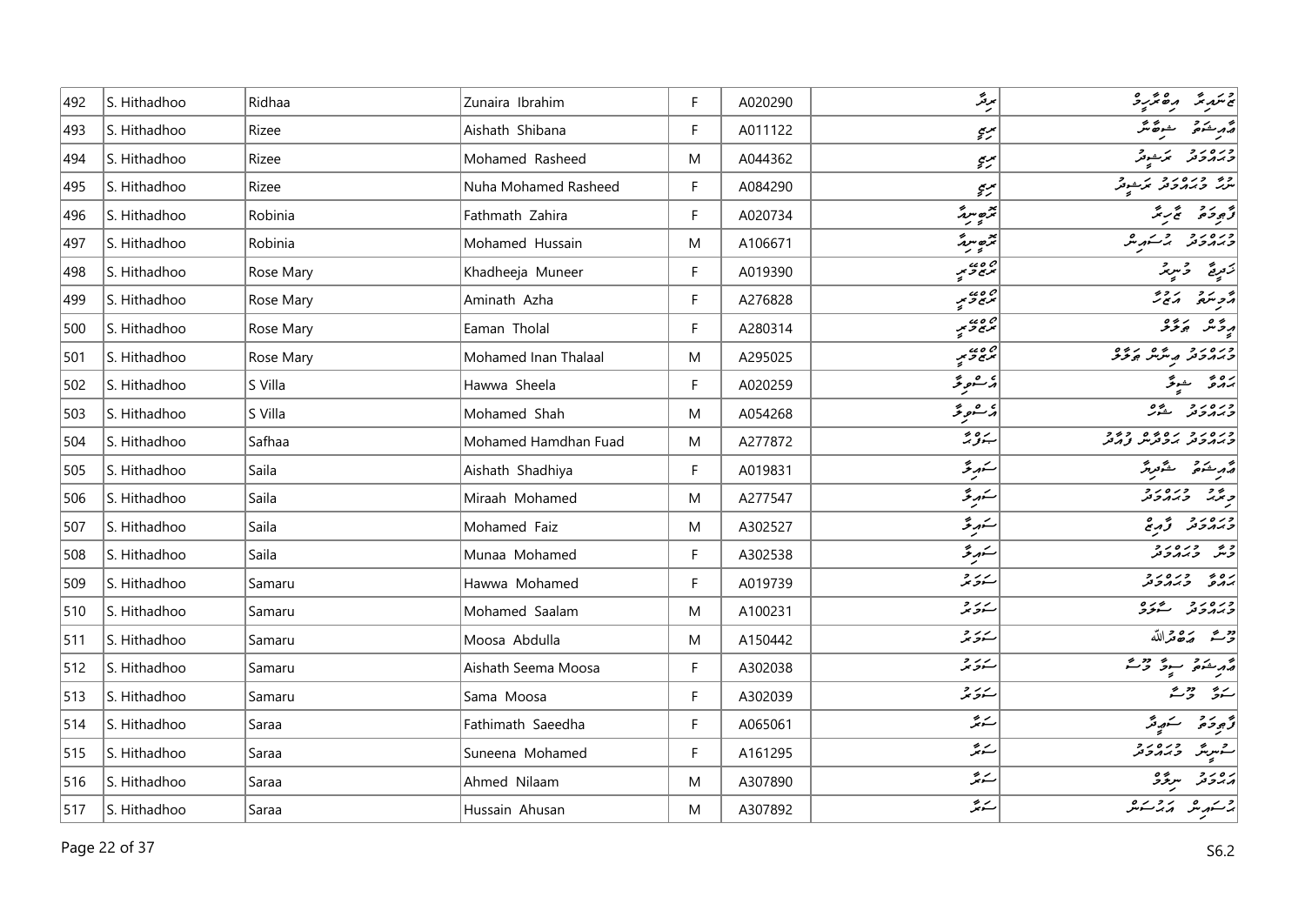| 518 | S. Hithadhoo | Saraa     | Ali Ashraf               | ${\sf M}$ | A307893 | سەپىر                           | ەكىيە ئەسىھىمىتى<br>ئ            |
|-----|--------------|-----------|--------------------------|-----------|---------|---------------------------------|----------------------------------|
| 519 | S. Hithadhoo | Saveyraa  | Mariyam Athiyya          | F         | A020211 | ر ، ،<br>سنوگانگر               | ر ه ر ه<br>د بربرو<br>ەبورىژ     |
| 520 | S. Hithadhoo | Saveyraa  | Ali Futha                | M         | A020839 | ر ،، پ<br>سوء س                 | پر و و پر                        |
| 521 | S. Hithadhoo | Saveyraa  | Mohamed Sharfeez         | M         | A100454 | ر ړر پر<br>ستونو تنز            | ورەرو شەرق                       |
| 522 | S. Hithadhoo | Saveyraa  | Ahmed Jamsheed           | M         | A304095 | ر ، ، ، »<br>سنوچ               | ره رو ده دو.<br>دربرو در فارسونر |
| 523 | S. Hithadhoo | Saveyraa  | Hassan Shair             | M         | A304096 | ر رو پژ<br>ستونو تنز            | ير سنڌ مش <sub>ھر</sub> ير       |
| 524 | S. Hithadhoo | Saveyraa  | Ibrahim Shaafiu          | ${\sf M}$ | A304106 | ر ، ، پ<br>سوء س                |                                  |
| 525 | S. Hithadhoo | Saveyraa  | Shazaa Ali               | F         | A304107 | ر ن پر<br>سوه بو                | شَدَیَمْ - ایرکمی                |
| 526 | S. Hithadhoo | Sedum     | Mohamed Hassan           | ${\sf M}$ | A020066 | سيؤخر                           | ورەرو برىش                       |
| 527 | S. Hithadhoo | Sedum     | Awsam Mohamed Hassan     | M         | A277997 | سيزه                            | ره ره دره رو رکنگ                |
| 528 | S. Hithadhoo | Sedum     | Thabassum Mohamed Hassan | F         | A307631 | سيذة                            |                                  |
| 529 | S. Hithadhoo | Sefrone   | Ibrahim Nizar            | ${\sf M}$ | A020060 | ے <i>و</i> محرمگر               | وەشرە سەتم                       |
| 530 | S. Hithadhoo | Sefrone   | Hawwa Ali                | F         | A020221 | ے <i>و</i> می مر                | $5.6\frac{201}{202}$             |
| 531 | S. Hithadhoo | Sefrone   | Mohamed Niyaash Nizaar   | M         | A304834 | ے <i>و</i> می عر                | כנסנב תואיל תואיל                |
| 532 | S. Hithadhoo | Sena      | Nafa Naseer              | F         | A307643 | ئەشر                            | لترتش الترسية بمر                |
| 533 | S. Hithadhoo | Sena      | Sara Hassan              | F         | A328770 | سەپىر                           | ستانتى الاستانتل                 |
| 534 | S. Hithadhoo | Sena      | Safa Hassan              | F         | A365150 | ئەشر                            | سۇق بۇسكىر                       |
| 535 | S. Hithadhoo | Serene    | Fathimath Amaanee Khalid | F         | A302219 | سەمبەيىگە                       | وموجو أروثير رجورة               |
| 536 | S. Hithadhoo | Serene    | Aishath Manaal Khalid    | F         | A302221 | سكومير                          | وأرجاح والروا والمحمو            |
| 537 | S. Hithadhoo | Seyrubeen | Hawwa Mohamed            | F         | A018307 | ر، ده مر<br>سوبره مر            | ره دره دور<br>پهرو وبهرونر       |
| 538 | S. Hithadhoo | Seyrubeen | Hussain Ali              | ${\sf M}$ | A128443 | ں جو چو پھر<br>سنو <i>پر چ</i>  | يز ستهر شه الأستر الم            |
| 539 | S. Hithadhoo | Seyrubeen | Ahmed Ahnaf Hussain      | ${\sf M}$ | A308974 | ر، د ه<br>سوبره مر              | גפני גפנים להוקית                |
| 540 | S. Hithadhoo | Seyrubeen | Nuzma Hussain Ali        | F         | A308976 | ں جو ہو مگر<br>سنو پر صو        |                                  |
| 541 | S. Hithadhoo | Seyrubeen | Mohamed Abraar Hussain   | ${\sf M}$ | A308977 | ں جو چاہ<br>سنو <i>پر چ</i> اہر |                                  |
| 542 | S. Hithadhoo | Seyrubeen | Fathimath Nuhza Hussain  | F         | A308978 | ر، د ه<br>سوبره مر              | توجوحو يرزئج برسكريمر            |
| 543 | S. Hithadhoo | Shaaee    | Fathimath Samar          | F         | A278095 | ڪُمر                            | أوجوده سنرد                      |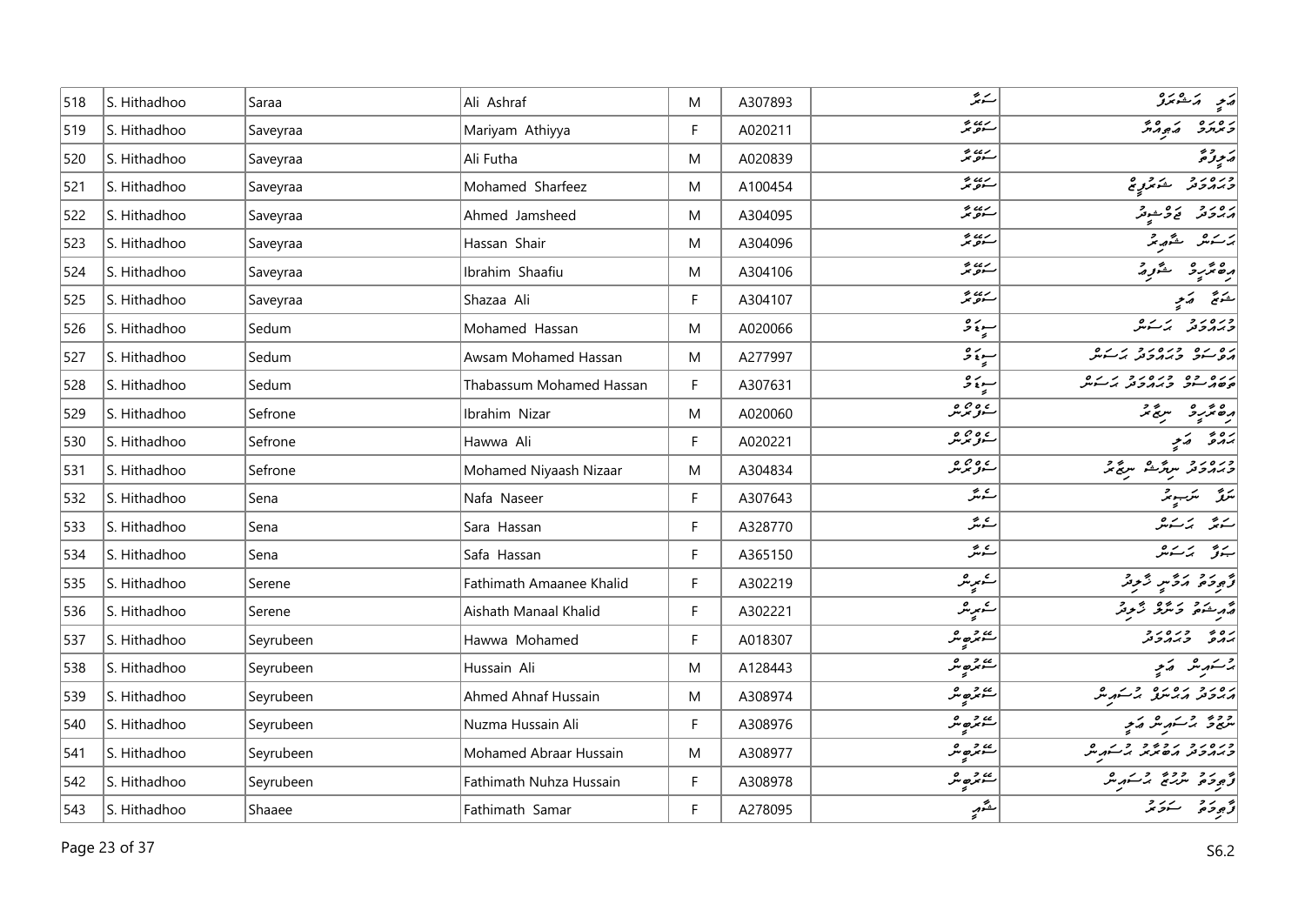| 544 | S. Hithadhoo | Shaaee        | Aminath Shafa                  | F  | A278096 | يثمر                                | أثر حريجة<br>ے تھوگر                                                                                                                                                                                                             |
|-----|--------------|---------------|--------------------------------|----|---------|-------------------------------------|----------------------------------------------------------------------------------------------------------------------------------------------------------------------------------------------------------------------------------|
| 545 | S. Hithadhoo | Shaaee        | Aishath Shabeena               | F  | A309210 | استھیں<br>استعم                     | ة مرشوقو سنوماتش<br>أمام شوماتشو<br>برونو سنوم س                                                                                                                                                                                 |
| 546 | S. Hithadhoo | Shaaee        | Hawwa Shaaeen                  | F  | A330811 | يدمجم                               | ڪُم <i>ر پڻ</i> ر                                                                                                                                                                                                                |
| 547 | S. Hithadhoo | Shaahee       | Fathimath Shareefa             | F. | A039906 | ىشترىيە                             | ا تۇ ھېرىر تە<br>شەَ مورَّ                                                                                                                                                                                                       |
| 548 | S. Hithadhoo | Shaahee       | Mohamed Didi                   | M  | A075656 | ے محمد<br>خ                         | ر در ه ر و ورور<br>د بر بر و ترتویو                                                                                                                                                                                              |
| 549 | S. Hithadhoo | Shaahee       | Ibrahim Shanoon                | M  | A270532 | ىشترىيە                             | ם מים היותר בין היותר בין היותר בין היותר בין היותר בין היותר בין היותר בין היותר בין היום בין היום בין היום ל<br>קיים מים היום היום בין היום בין היום היום היום היום היום היום היום בין היום בין היום בין היום בין היום בין היו |
| 550 | S. Hithadhoo | Shaahee       | Ahmed Shabeen                  | M  | A303770 | ے محمد<br>پر                        | رەرد شومىر                                                                                                                                                                                                                       |
| 551 | S. Hithadhoo | Shaahee       | Aminath Shahama                | F  | A347107 | مشتمر                               | أأوسكم فسيكر                                                                                                                                                                                                                     |
| 552 | S. Hithadhoo | Shaahee Hiyaa | Mohamed Maaish Abdul<br>Sameeu | M  | A287342 | ىشتەر بەرىتر<br>ئەس                 |                                                                                                                                                                                                                                  |
| 553 | S. Hithadhoo | Shaahee Hiyaa | Shadiya Abdulla                | F. | A304999 | ىش بەر بەر<br>ئ                     | أشورة مكافرالله                                                                                                                                                                                                                  |
| 554 | S. Hithadhoo | Shabeen       | Aishath Abdul Majeed           | F  | A021698 | ے کی مگر<br>خ                       |                                                                                                                                                                                                                                  |
| 555 | S. Hithadhoo | Shabeen       | Mohamed Adil                   | M  | A047455 | ے کی مگر<br>خ                       | وره رو در در در بالسنده بالسنده بالسنده بالسنده بالسنده بالسنده بالسنده بالسنده بالسنده بالسنده بالسنده بالسند<br>السندمان بالسندم بالسندم بالسندم بالسندم بالسندم بالسندم بالسندم بالسندم بالسندم بالسندم بالسندم بالسندم بالسن |
| 556 | S. Hithadhoo | Shabeen       | Aminath Afaa Adhil             | F. | A278651 | شەھ بىر                             | أأوسكم أأوالمح أأورقه                                                                                                                                                                                                            |
| 557 | S. Hithadhoo | Shadow        | Moosa Didi                     | M  | A011886 | يدمج                                | دو گرور<br>تر گرورور                                                                                                                                                                                                             |
| 558 | S. Hithadhoo | Shadow        | Fathimath Saeedha              | F. | A159980 | $\frac{\partial c}{\partial x^2}$   | و دو دروند.<br>توجوده خوش<br>مگر شوش شرکتگر                                                                                                                                                                                      |
| 559 | S. Hithadhoo | Shadow        | Aishath Shihana                | F  | A323759 | شوم                                 |                                                                                                                                                                                                                                  |
| 560 | S. Hithadhoo | Shadow        | Ahmed Shihan                   | M  | A323793 | شوم                                 | رەرد <sub>شو</sub> رگە<br>مەردىر ش <sub>و</sub> رگە                                                                                                                                                                              |
| 561 | S. Hithadhoo | Shediulas     | Hussain Riyaz                  | M  | A000079 | ىش <sub>ى</sub> ر قرىزىشە           | چرىكىرىكى ئېرىگەنگ                                                                                                                                                                                                               |
| 562 | S. Hithadhoo | Sheemaa Vilaa | Ali Shadhin Mohamed            | M  | A277353 | ىنى <sub>ۋ</sub> ۇ <sub>ھە</sub> ئۇ | أرو المتحرر وبرواد                                                                                                                                                                                                               |
| 563 | S. Hithadhoo | Sheemaa Vilaa | Shammakh Mohamed               | M  | A277359 | ىنىدۇر<br>ئ                         | شەھ ۋە<br>و ره ر و<br>تر <i>د</i> گرفتر                                                                                                                                                                                          |
| 564 | S. Hithadhoo | Sheemaa Vilaa | Sheema Abdullah                | F  | A296680 | ىنىدۇرىدۇ.<br>ئ                     | شوقت <mark>صَرصح</mark> دالله                                                                                                                                                                                                    |
| 565 | S. Hithadhoo | Sheemaa Vilaa | Ahmed Anas                     | M  | A296684 | ىشو <i>دۇ ھ</i><br>ئ <sup>ۆ</sup>   | رەرد رىرگ                                                                                                                                                                                                                        |
| 566 | S. Hithadhoo | Sheemaa Vilaa | Shiyaza Mohamed                | F  | A296689 | ىشو <i>دۇ بو</i> گە<br>ئ            | و ره ر و<br><i>و پر</i> و تر<br>  شودگریخ<br>                                                                                                                                                                                    |
| 567 | S. Hithadhoo | Sheen         | Aminath Sobira                 | F. | A020193 | شومگر<br>پخ                         | أرمز<br>بثوثر                                                                                                                                                                                                                    |
| 568 | S. Hithadhoo | Sheen         | Ahmed Solih                    | M  | A020194 | ىشوىگر<br>ئى                        | رەر دېگرو                                                                                                                                                                                                                        |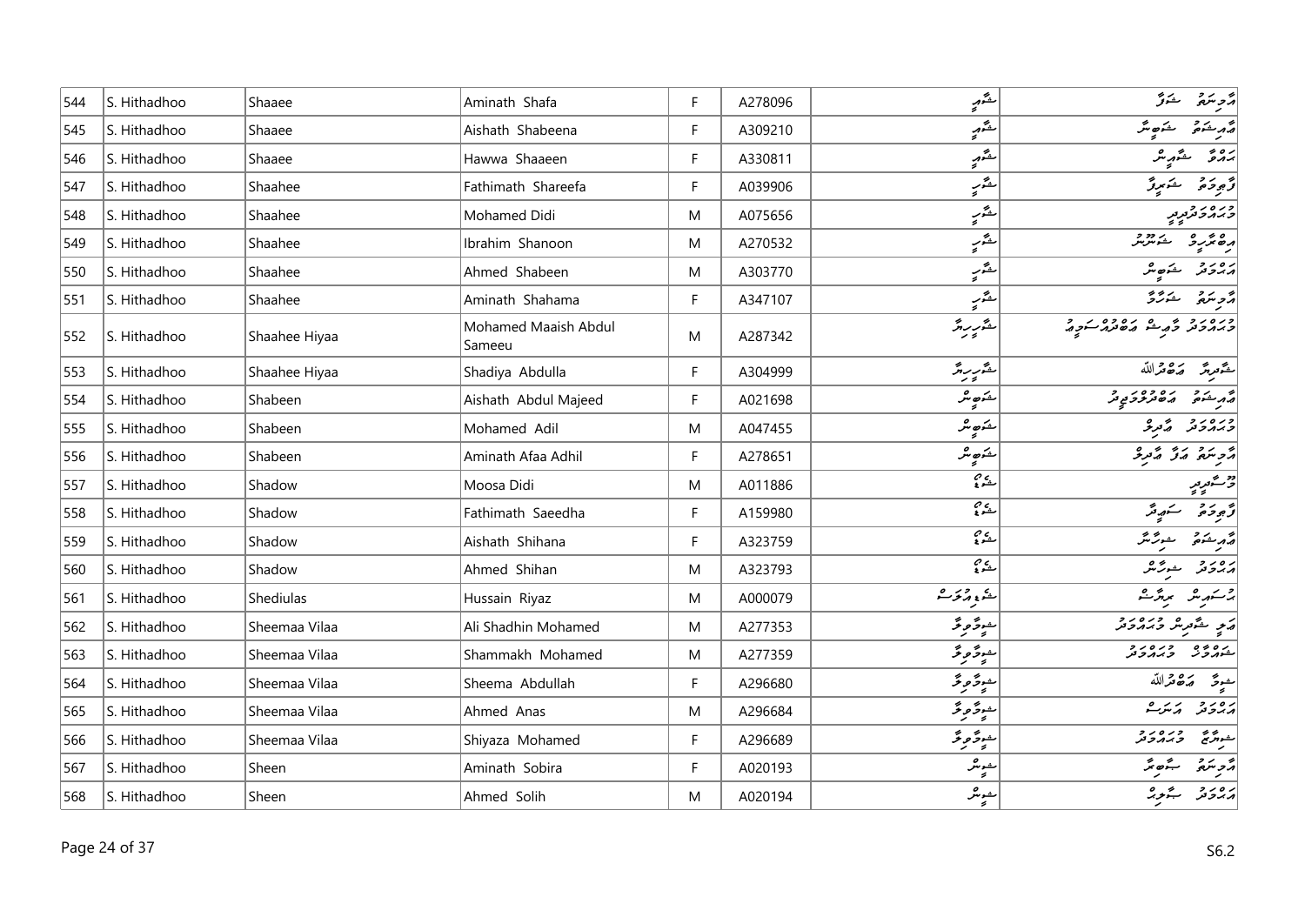| 569 | S. Hithadhoo | Sheesham Hiyaa | Fathimath Uswa Hussain         | F  | A276714 | ھوڪو 2 رگز                 | و دو ده و د سرگر                                  |
|-----|--------------|----------------|--------------------------------|----|---------|----------------------------|---------------------------------------------------|
| 570 | S. Hithadhoo | Shemee Manzil  | Naseema Ibrahim                | F  | A113226 | شوچە شهور                  |                                                   |
| 571 | S. Hithadhoo | Shemee Manzil  | Nishaza Mohamed                | F  | A294324 | شوچە شرىر ۋ                | - <i>جره و</i> رو<br>- <i>جرگ</i> رڅوگر<br>سريشتج |
| 572 | S. Hithadhoo | Shemee Manzil  | Nishaz Mohamed Didi            | M  | A294325 | ڪو <sub>چ</sub> ر کريمو گر | سرشي وره رورور<br>سرشي وبردوترترتر                |
| 573 | S. Hithadhoo | Shemee Manzil  | Najilath Mohamed Didi          | F  | A294327 | ڪو <sub>چ</sub> و کريمو گر | بتروخوا وبرود وترمرمر                             |
| 574 | S. Hithadhoo | Shine          | Aishath Mausooma               | F  | A020628 | ڪوپر                       | د در دره دره<br>پردشوه و در دو                    |
| 575 | S. Hithadhoo | Shine          | Hussain Shamail                | M  | A277847 | ڪورنگر                     | جاسكريش الحكومي                                   |
| 576 | S. Hithadhoo | Shine          | Saniyya Faheem                 | F  | A294037 | ڪورنگر                     | أسكس ومرد                                         |
| 577 | S. Hithadhoo | Shine          | Mohamed Ahmed                  | M  | A305420 | ڪورىگر                     | כנסנכ נסנכ<br>כגמכת הגבת                          |
| 578 | S. Hithadhoo | Shine          | Khadheeja Sheeha               | F  | A332608 | ڪوريگر                     | تزمرقح سفويٌ                                      |
| 579 | S. Hithadhoo | Shine          | Hawwa Shahula Faheem           | F  | A365471 | ڪورىگر                     | $\frac{2}{3}$                                     |
| 580 | S. Hithadhoo | Ship           | Aminath Waseela Mohamed        | F  | A004461 | شوبۇ                       | أدوسم وسود ورودو                                  |
| 581 | S. Hithadhoo | Ship           | Hussain Zadee                  | M  | A036119 | شوبۇ                       | چەسىر مەھرىسى تېر<br>مەي ئەسىر ئەسىر              |
| 582 | S. Hithadhoo | Shiubu         | Azeeza Hussain                 | F  | A307394 | سنبوره                     |                                                   |
| 583 | S. Hithadhoo | Shiubu         | Shurufa Hussain                | F. | A307401 | شەرى<br>شەھە               | دوم ديگر مر                                       |
| 584 | S. Hithadhoo | Shiubu         | Mariyam Shudha Hussain         | F. | A328751 | شەرى                       |                                                   |
| 585 | S. Hithadhoo | Shoora         | Agisa Hameed                   | F. | A019980 | ية مجر                     | ۇ توپ ئەچەر                                       |
| 586 | S. Hithadhoo | Shoora         | Aminath Manaal Faruhadh        | F  | A304720 | ية مجر                     | أتربتهما والمروا والمحارج                         |
| 587 | S. Hithadhoo | Sidhraa        | Fathimath Moosa                | F  | A019168 | سىۋىرتىر                   | ژوده دم                                           |
| 588 | S. Hithadhoo | Sidhraa        | Mohamed Saleem                 | M  | A019931 | سىۋىر                      | ورەر ئەرو                                         |
| 589 | S. Hithadhoo | Sidhraa        | Ahmed Yaseen Mohamed<br>Saleem | M  | A277204 | سىزىتر                     | رەرد پر دەرد دىرەر ئور                            |
| 590 | S. Hithadhoo | Sky            | Fathmath Shareefa              | F  | A021067 | المشتمر                    | و دو خوړ ځينې<br>د دوه خوي د                      |
| 591 | S. Hithadhoo | Sky            | Ahmed Saeed                    | M  | A037550 | احقنقر                     |                                                   |
| 592 | S. Hithadhoo | Sky            | Mohamed Saeed                  | M  | A323805 | استمتع                     | وره د د در د<br>  د بر د د سوړند                  |
| 593 | S. Hithadhoo | Sky            | Aishath Izzath Saeed           | F. | A323808 | احقند                      | م و شده مردم و سکورتر                             |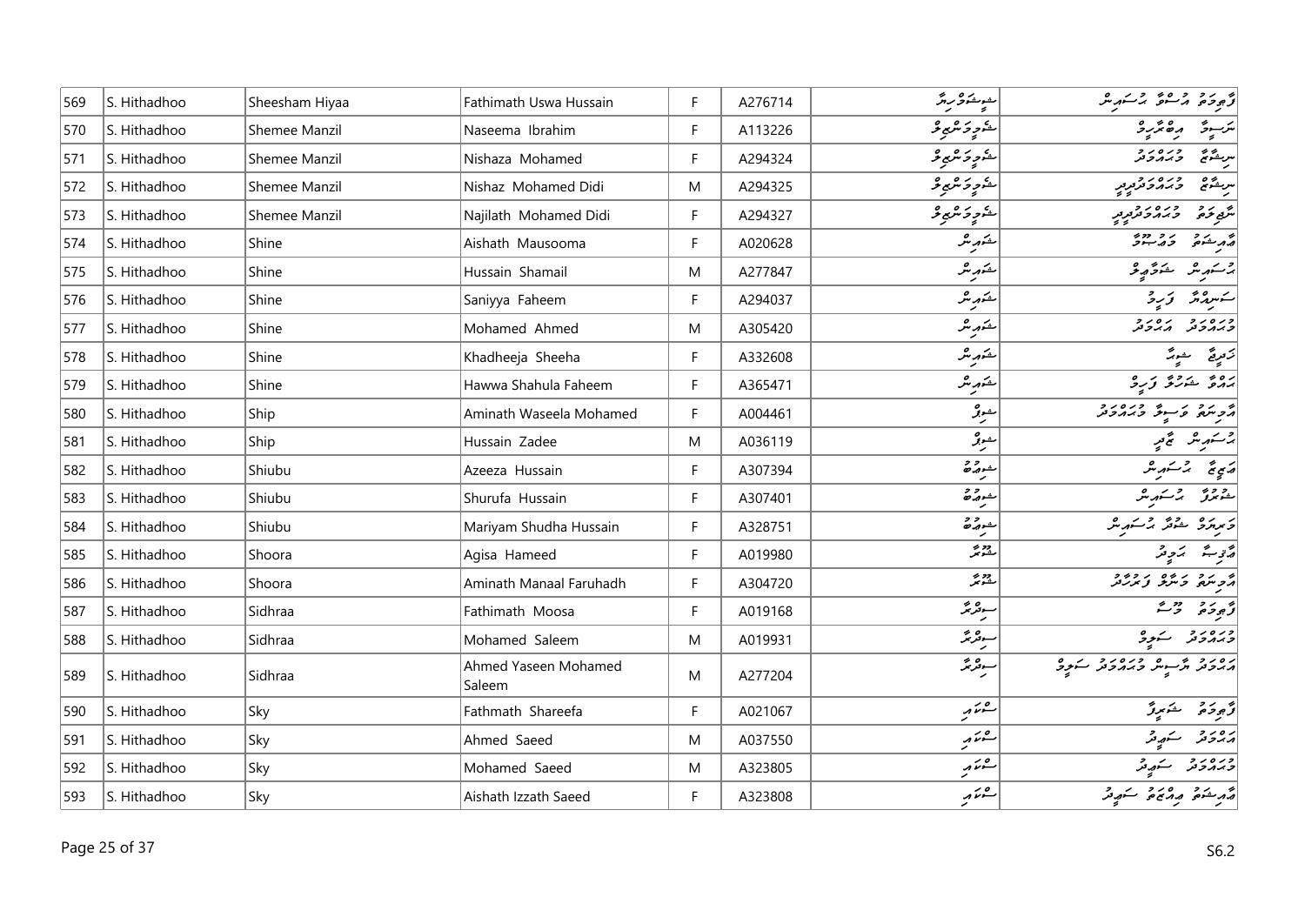| 594 | S. Hithadhoo | Sky          | Mariyam Izuwa Saeed   | F  | A323811 | استمعكم                        | כימתכ תיזל המקיל                                          |
|-----|--------------|--------------|-----------------------|----|---------|--------------------------------|-----------------------------------------------------------|
| 595 | S. Hithadhoo | Sooraj       | Mohamed Waaris Hassan | M  | A306609 | دو پر ہ<br>سنونو               | ورەرو ئېرىشى ئەسەش                                        |
| 596 | S. Hithadhoo | Suez         | Mariyam Sawa Ahmed    | F. | A308759 | و عده<br>سعور مح               | رەرە دە رەرد                                              |
| 597 | S. Hithadhoo | Sunleet      | Mohamed Jameel        | M  | A144054 | سەمرىي                         | دره رو در در                                              |
| 598 | S. Hithadhoo | Sunleet      | Ali Mahil Jameel      | M  | A277855 | سەمرىي                         | ړې د څر و نځ د پی                                         |
| 599 | S. Hithadhoo | Sunny Rose   | Aishath Mausooma      | F  | A022136 | سەسىرىمىقى                     | $\frac{27}{27}$ $\frac{2}{4}$ $\frac{2}{9}$ $\frac{4}{9}$ |
| 600 | S. Hithadhoo | Tuilip       | Mariyam Mohamed       | F  | A149227 | ھ م <sup>ر</sup> مرو<br>م      | נסנס כנסנכ<br><i>כאתב בג</i> ובע                          |
| 601 | S. Hithadhoo | Tuilip       | Ali Fisham Jamaal     | M  | A318197 | ھ م <sup>ح</sup> ر پر محر<br>م | أزو ويشو ودوه                                             |
| 602 | S. Hithadhoo | Ufuqu        | Hussain Fahmy         | M  | A039803 | و و و<br>مرنو تو               | چرىكى ئەرىپى<br>جاملىرىكى ئەرىپىي                         |
| 603 | S. Hithadhoo | Ufuqu        | Maisan Fahmy          | F. | A278660 | و و و<br>مرنو تو               |                                                           |
| 604 | S. Hithadhoo | Ufuqu        | Mariyam Habeeba       | F. | A308779 | و و و<br>مرتونځ                | $rac{2000}{7}$                                            |
| 605 | S. Hithadhoo | Ufuqu        | Ibrahim Hasin Fahmee  | M  | A326792 | و و و<br>مرتونځ                | ەھرو ئەسرىر زرد يەر<br>رەمزە ئەسرىر زرد يەر<br>مەردىئە    |
| 606 | S. Hithadhoo | Uhudh        | Thahmeena             | F  | A019680 | و و و<br>مرکب                  |                                                           |
| 607 | S. Hithadhoo | Uhudh        | Mohamed Naeem         | M  | A042830 | و و و<br>مرکز تعر              | כנסגב הל                                                  |
| 608 | S. Hithadhoo | Uhudh        | Abdulla Hanoon Naeem  | M  | A328733 | و و و<br>مرکب                  | أرەقراللە برىزىر سەرق                                     |
| 609 | S. Hithadhoo | Ulfaa Manzil | Aishath Hussain       | F  | A020934 | روژ دیمبرد                     | ۇرىشق ئەسكىرىش                                            |
| 610 | S. Hithadhoo | Ulfaa Manzil | Ahmed Naseem          | M  | A112196 | 23 - 3 متر ع                   | رەرو سەرو                                                 |
| 611 | S. Hithadhoo | Ulfaa Manzil | Ulfath Naseem         | F. | A278141 | روژ دیمبرد                     | وه رو در در<br>مرکزه سرسور                                |
| 612 | S. Hithadhoo | Ulfaa Manzil | Thalib Naseem         | M  | A278144 | روژ دیمبرو                     | ۾ً خرھ سَرَبِ وَ                                          |
| 613 | S. Hithadhoo | Ulfaa Manzil | Hussain Tharig        | M  | A278147 | رُوْرٌ دَ تَرْبُو وْ           | ج سەر شەھ بۇ بوق                                          |
| 614 | S. Hithadhoo | Ulfaa Manzil | Mohamed Naseem        | M  | A309390 | أرووس كالمراعر                 | ورەرو كرگو                                                |
| 615 | S. Hithadhoo | Universe     | Nahida Abdulla        | F  | A020564 | رسرهٔ مرث                      | <i>متَّرْبِةً مَ<b>صَّدَ</b>اللَّه</i>                    |
| 616 | S. Hithadhoo | Universe     | Hussain Faiz          | M  | A050475 | ەر سىرە ئىرىشە                 | يز سكر مشر المحرم محمد المحرم المحمد المحمد               |
| 617 | S. Hithadhoo | Universe     | Ahmed Afzal Hussain   | M  | A166529 | ەر سرە ئىرى                    | رەرد رەپرى جەسەر                                          |
| 618 | S. Hithadhoo | Universe     | Samaahath Hussain     | F. | A308737 | ترسرهٔ مرت                     | $9 - 2 - 3 - 3$                                           |
| 619 | S. Hithadhoo | Universe     | Nabaahath Hussain     | F  | A385221 | ەر سىرى بىرىشە                 | برورد ويهرش                                               |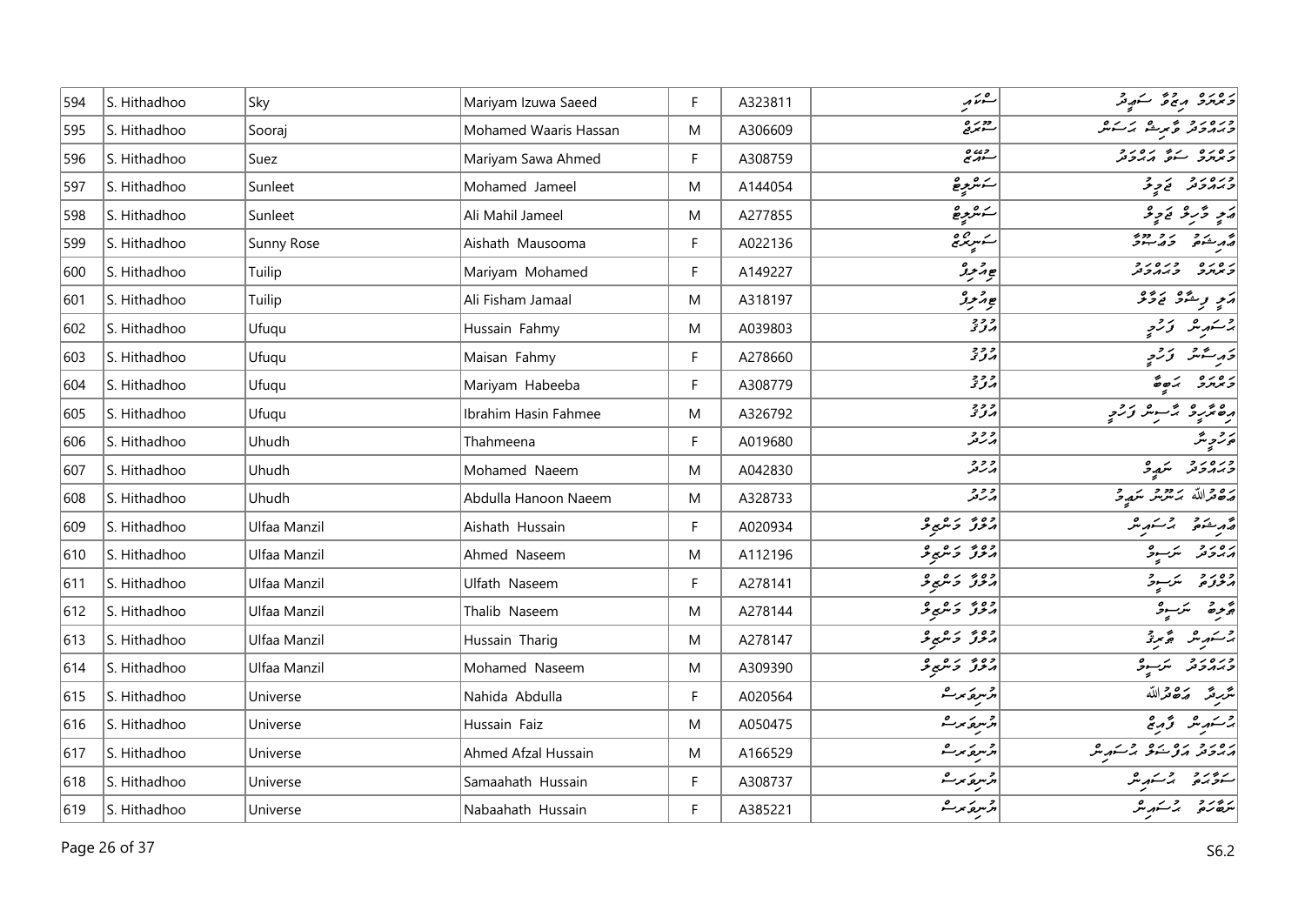| 620 | S. Hithadhoo | Universe     | Ibrahim Zayaan Faiz         | M  | A385222 | ترسرهٔ برت                          | رە ئەيرو ، ئار ئۇرى                                        |
|-----|--------------|--------------|-----------------------------|----|---------|-------------------------------------|------------------------------------------------------------|
| 621 | S. Hithadhoo | Universe     | Mohamed Ziwaan Hussain Faiz | M  | A385223 | رسرهٔ مرث                           | ورەرد برۇر رقسكرىگ ۋە ج                                    |
| 622 | S. Hithadhoo | Vaadhee      | Aishath Mohamed             | F. | A020012 | حٌسٍ                                | وكرمشتم وبروبر                                             |
| 623 | S. Hithadhoo | Vaadhee      | Ahmed Adheeb Hassan         | M  | A303555 | ر<br>ح <sup>5</sup> س               | رور و روه رکنگ                                             |
| 624 | S. Hithadhoo | Vaadhee Zone | Mohamed Ahmed               | M  | A020515 | ۇ يېڭ بىر<br>قۇمپى بىر              | כנסנכ נסנכ                                                 |
| 625 | S. Hithadhoo | Vaadhee Zone | Aishath Hussain             | F  | A022116 | ۇ مەم ھ<br>مۇ مەم مىر               | مەر ئىق بىر ئىسكىر بىر                                     |
| 626 | S. Hithadhoo | Vaadhee Zone | Munjid Mohamed Ahmed        | M  | A306881 | ۇ يېرى مىر<br>مۇ يېرى مىر           | وه و وره رو ره رو<br><mark>وسربي تر وبرمر</mark> ته مبروتر |
| 627 | S. Hithadhoo | Vaadhee Zone | Minnath Mohamed             | F. | A381249 | ۇ مەم بىر<br>مۇمۇمى                 | ב ייקיים - כן סיגר                                         |
| 628 | S. Hithadhoo | Vaadhee Zone | Minhaaj Mohamed             | M  | A381251 | ۇ مەم بىر<br>ق <sub>ەتت</sub> ىرىنى | و و در ورود                                                |
| 629 | S. Hithadhoo | Vaareha      | Mohamed Nazeer              | M  | A017739 | ر ر<br>حر مر ر                      | ورەر دېر ترېږ                                              |
| 630 | S. Hithadhoo | Vaareha      | Nazeeh Ahmed                | M  | A294022 | پە يەھ<br>ھەبىرىر                   | سَرِي حَمَدَ مَدَ مَدَ حَمَد                               |
| 631 | S. Hithadhoo | Vathan       | Mohamed Ijaaz Ali           | M  | A021735 | ر ر ه<br>عرض                        | وره د و موقع کمی                                           |
| 632 | S. Hithadhoo | Vathan       | Fathimath Sheela            | F  | A022024 | ر ر ه<br>ع <b>رم</b> ر              | وَّجْعِدَهُ شَوَدٌّ                                        |
| 633 | S. Hithadhoo | Vathan       | Aminath Zaini Ijaz          | F  | A330958 | ر ر ه<br>عرض                        |                                                            |
| 634 | S. Hithadhoo | View         | Abdulla Sadig               | M  | A001084 | حرثر                                | أرَة قرالله جَعَدِتْهِ                                     |
| 635 | S. Hithadhoo | View         | Aminath Sofoora             | F  | A154921 | حرجر                                | أثرم شروعه المردوع                                         |
| 636 | S. Hithadhoo | View         | Aishath Shaara Sodhig       | F  | A278104 | حرجر                                | مەر شوەر شۇنئر سۇرى                                        |
| 637 | S. Hithadhoo | Villa        | Aishath Sheereen Mohamed    | F  | A066830 | وِ تَح                              | ו<br>התלוח בילי היות המתכת                                 |
| 638 | S. Hithadhoo | Villa        | Hassan Bassaam Hadee        | M  | A278069 | حريحه                               | بر ره ده و د د و د                                         |
| 639 | S. Hithadhoo | Villa        | Mohamed Saddam Hady         | M  | A308140 | وِ تَح                              | ورەر دەرە دەپرى<br>دىرەرى جەرىرى گېر                       |
| 640 | S. Hithadhoo | Villa        | Ali Azzam Hadi              | M  | A308141 | ءِ تَرُ                             | أرو المادة المحمد المحمد                                   |
| 641 | S. Hithadhoo | Vision       | Mohamed Amir                | M  | A016326 | <sub>ح</sub> مشر شر                 |                                                            |
| 642 | S. Hithadhoo | Vision       | Mariyam Razeena             | F  | A019152 | ە پەيتىر ش                          | رەرە بەي ئى                                                |
| 643 | S. Hithadhoo | Vision       | Ahmed Haail Amir            | M  | A330359 | اريحقه                              | ړه د د شهری ځی په                                          |
| 644 | S. Hithadhoo | Vision       | Dheema Amir                 | F  | A352129 | ە پەيئەنىگە                         | ا مرد گر دیگر                                              |
| 645 | S. Hithadhoo | Vision Dream | Aishath Adam                | F  | A125864 | ا <sub>عر</sub> ىشەندى بېرى<br>س    | ه در وره<br><i>م</i> گرشتمو گرفتر                          |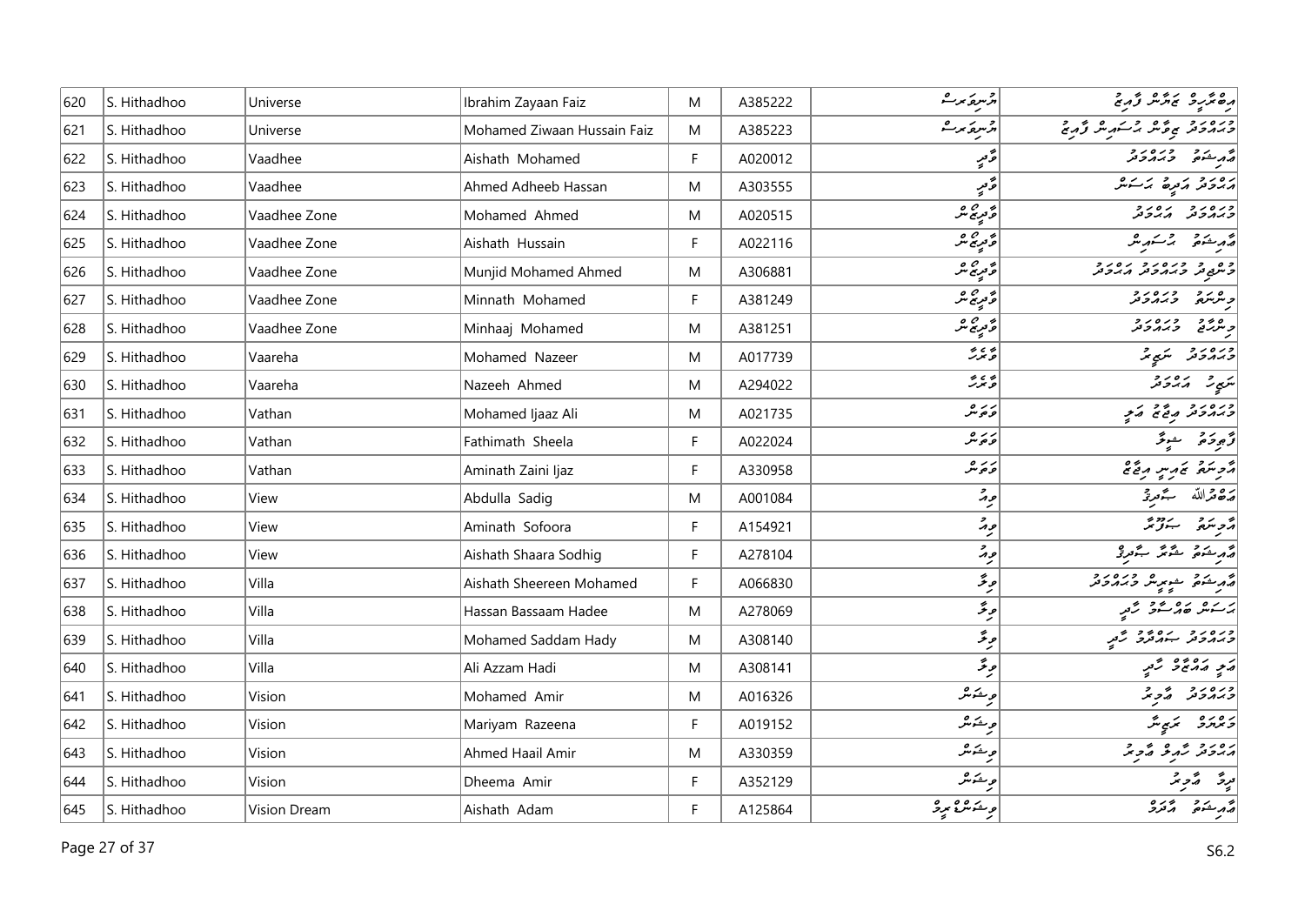| 646 | S. Hithadhoo | Vision Dream      | Mohamed Thaufeeq          | M  | A126060 | <br>  <sub>عر</sub> شەمىڭ مرچ                                                          | כי סי כי י כי לי ב                                        |
|-----|--------------|-------------------|---------------------------|----|---------|----------------------------------------------------------------------------------------|-----------------------------------------------------------|
| 647 | S. Hithadhoo | Vision Dream      | Aishath Munaa             | F. | A375498 | عبد عبد عبد عبد حرار م                                                                 | أوكر مشتور المحامر                                        |
| 648 | S. Hithadhoo | Vision Dream      | Aminath Amaanath Thaufeeq | F. | A392536 | <sub>عرىش</sub> ىش ئېر <sup>5</sup>                                                    | أأروبه والمحامدة والمحمدة                                 |
| 649 | S. Hithadhoo | White Heera       | Ahmed Saameen             | M  | A278099 | ەرھ بەتتە                                                                              | أرەر دېم بەر بەر                                          |
| 650 | S. Hithadhoo | White Heera       | Mariyam Majidha           | F  | A307474 | ر<br>وره په په                                                                         | ر گھ جگر<br>ر ه ر ه<br>تر <del>ب</del> ر بر ژ             |
| 651 | S. Hithadhoo | <b>White Sand</b> | Khadeeja Mohamed          | F  | A021382 |                                                                                        | و ر ه ر د<br>تر بر بر تر<br> ترموچؓ                       |
| 652 | S. Hithadhoo | <b>White Sand</b> | Fathmath Ahmed            | F  | A021495 | أقهرهم عقيقة                                                                           | و ده ده ده د                                              |
| 653 | S. Hithadhoo | <b>White Sand</b> | Mariyam Mohamed           | F. | A021496 | ئەرق شەھرە                                                                             | ر ه ر ه<br><del>ر</del> بربر ژ<br>و ر ه ر د<br>تر پر ژ تر |
| 654 | S. Hithadhoo | <b>White Sand</b> | Ahmed Shujau              | M  | A022539 | ئەرەپ يە ۋە                                                                            | ره رح در در<br>پرسرتر شو <sub>قع ه</sub>                  |
| 655 | S. Hithadhoo | <b>White Sand</b> | Aishath Mohamed           | F  | A308769 | ئەرھ سىمبىرى                                                                           | و ره ر و<br>تر پر ژنر<br>و در شو د                        |
| 656 | S. Hithadhoo | <b>White Sand</b> | Hawwa Mohamed             | F  | A308771 | ورقع سىمى                                                                              | برەپچ<br>و ره ر د<br><i>و پر د</i> تر                     |
| 657 | S. Hithadhoo | <b>White Tern</b> | Aminath Shihab            | F  | A021175 | $\begin{array}{cc} \hline \circ & \circ \\ \hline \circ & \circ \\ \hline \end{array}$ | أزويتهم بشرزة                                             |
| 658 | S. Hithadhoo | White Tern        | Aishath Samila Ali        | F  | A167313 | وَرِيح عَ سَر                                                                          | و ديدة شرقه دي                                            |
| 659 | S. Hithadhoo | <b>White Tern</b> | Aishath Sama Shakeeb      | F  | A309200 | تزریع ځینگ                                                                             | و المريد و المركز المستورية                               |
| 660 | S. Hithadhoo | <b>White Tern</b> | Mariyam Dheema Shakeeb    | F  | A309205 | تزريح تمجمر                                                                            | د ۱۳۷۶ درگر ځار ه                                         |
| 661 | S. Hithadhoo | Win               | Junana Mohamed            | F  | A293506 | عريثر                                                                                  | و مربر در در د<br>بے ترتگر او برابر <del>و</del> تر       |
| 662 | S. Hithadhoo | Win               | Manaal Mohamed            | F  | A293510 | حبشر                                                                                   | ر و د دره د و<br>ترس د بر د تر                            |
| 663 | S. Hithadhoo | Win               | Mariyam Minhal Mohamed    | F. | A349837 | امویثر                                                                                 | נסגם כמום כנסגב<br>כמחב כימוב כוחבת                       |
| 664 | S. Hithadhoo | Winter            | Junaiha                   | F  | A152076 | امويثيقيمه                                                                             | و ۽ پڻديڙ<br>م                                            |
| 665 | S. Hithadhoo | Yaktha            | Aminath Ashfa             | F  | A020458 | پره په                                                                                 | ۇ ئەسىرە ئەسىر                                            |
| 666 | S. Hithadhoo | Yaktha            | Aishath Fareedha          | F  | A020505 | پره و                                                                                  | أشرشتم وميقر                                              |
| 667 | S. Hithadhoo | Yaktha            | Mariyam Afaa              | F  | A306887 | ىر ەپ<br>پورى <sub>م</sub> ى                                                           | رەرە رە                                                   |
| 668 | S. Hithadhoo | Yamanee           | Moosa Habeeb              | M  | A025661 | <br> تروَّ میں                                                                         | $rac{2}{3}$ $rac{2}{3}$ $rac{2}{3}$                       |
| 669 | S. Hithadhoo | Yamanee           | Khadeeja Hussain          | F  | A049504 | ېز د ګېږ                                                                               | زَمِيعٌ = پُرْسَمَ سِرْ                                   |
| 670 | S. Hithadhoo | Yamanee           | Mohamed Manzoom Habeeb    | M  | A296449 | ېز د ګېږ                                                                               | 2 0230 1 21013<br>CLNCU CMBC 200                          |
| 671 | S. Hithadhoo | Yamanee           | Ahmed Fahim Habeeb        | M  | A296453 | ېر ځه سور<br>په                                                                        | رورد و دره نه ه                                           |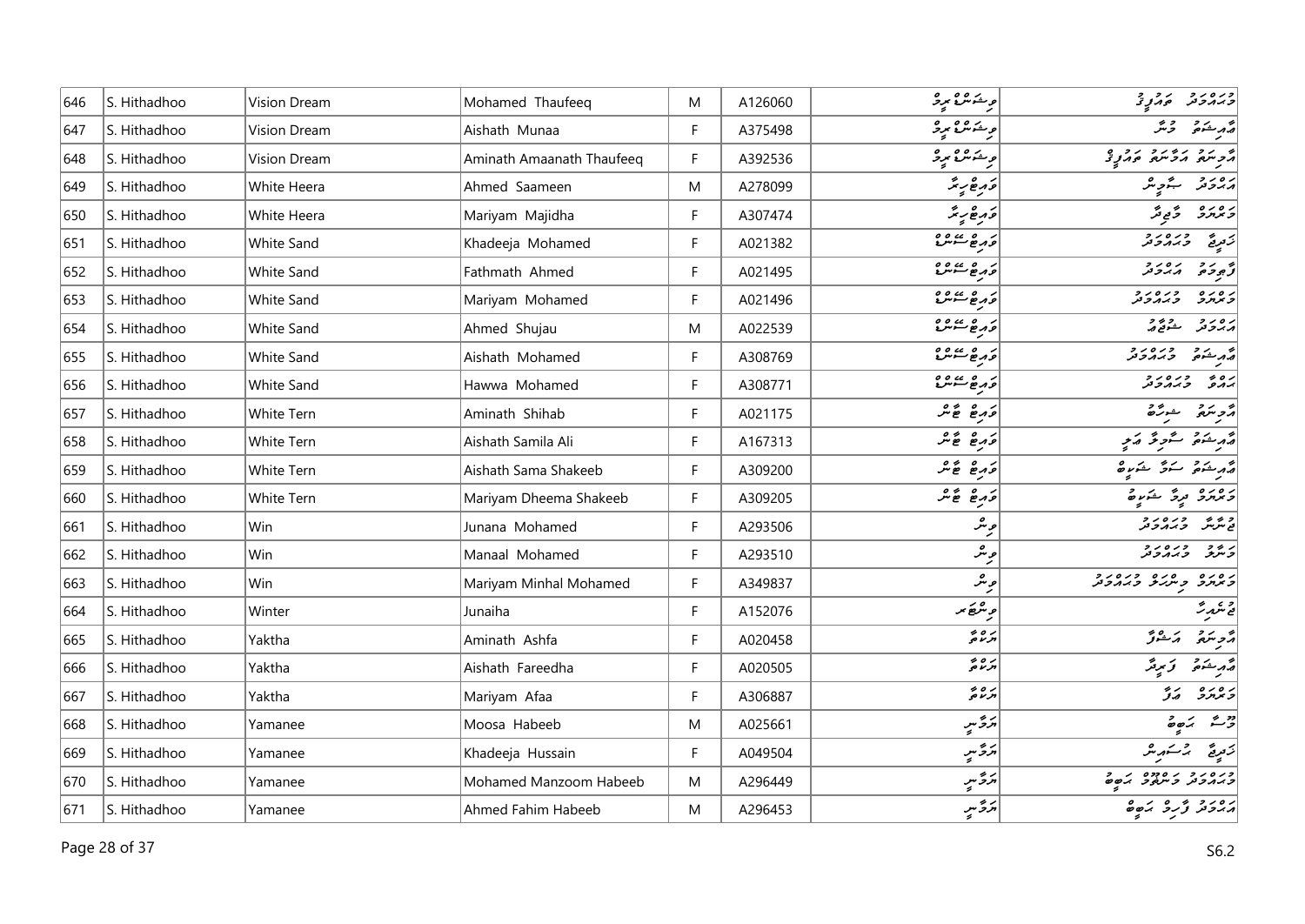| 672 | S. Hithadhoo | Yenisy | Hussain Habeeb                | M         | A093466 | یگر سورے<br>سر           | $\frac{2}{3}$                               |
|-----|--------------|--------|-------------------------------|-----------|---------|--------------------------|---------------------------------------------|
| 673 | S. Hithadhoo | Yenisy | <b>Fathimath Almas Habeeb</b> | F         | A307731 | ټر سرب<br><u>شرير ته</u> | $\frac{2}{600}$ $\frac{2}{3}$               |
| 674 | S. Hithadhoo | Zaaraa | Zeenath Rasheed               | F         | A019298 | یو می <sub>ر</sub>       | ىپ ئىر ئەسىر ئىرىسىز ئىراپىر<br>ئىسىر ئىسىر |
| 675 | S. Hithadhoo | Zaaraa | Mohamed Zaidhan Riyaz         | M         | A277169 | په پو                    | כנסנב התנאית תחלי                           |
| 676 | S. Hithadhoo | Zenith | Ahmed Ali                     | M         | A020261 | ۽ سرچ                    | أرور و كم ي                                 |
| 677 | S. Hithadhoo | Zenith | Hawwa Hassan                  | F         | A020716 | ۽ سرچ                    | برەپ برسكىر                                 |
| 678 | S. Hithadhoo | Zenith | Thuzuhath Ahmed               | F         | A161567 | ې سرچ<br>م               | و ور و بره رو<br>حوج رخ مرکز مر             |
| 679 | S. Hithadhoo | Zenith | Aleef Ahmed                   | ${\sf M}$ | A307823 | ې<br>نم <sup>سرچ</sup>   | پروژ پروژو                                  |
| 680 | S. Hithadhoo | Zenith | Aalif Ahmed Ali               | ${\sf M}$ | A307824 | ې سرچ<br>م               | أتزوي بره روا المتج                         |
| 681 | S. Hithadhoo | Zenith | Nuzuhath Ahmed                | F         | A309058 | ې سرچ                    | ا و و را و د و د و د و ا                    |
| 682 | S. Hithadhoo | Zeyn   | Hassan Hussain                | M         | A021051 | ى ھ<br>ئى                | برسك برسكرهر                                |
| 683 | S. Hithadhoo | Zeyn   | Aminath Muna                  | F         | A278122 | ى ھ<br>ئى                | أأترجع وتكر                                 |
| 684 | S. Hithadhoo | Zeyn   | Mariyam Zahira                | F         | A278138 | ى ھ<br>ئى                | د ۱۵ د صح بر مگر                            |
| 685 | S. Hithadhoo | Zeyn   | Aishath Samar                 | F         | A278140 | پی شر                    | وكرمشتمو كسترجر                             |
| 686 | S. Hithadhoo | Zeyn   | Fathimath Sanaa Hassan        | F         | A342222 | ىيە ھ<br>ئى              | ۋە دەپەت ئەسكە                              |
| 687 | S. Hithadhoo | Zeyn   | Khareera                      | F         | A383744 | ىيە ھ<br>ئى              |                                             |
| 688 | S. Hithadhoo | Zion   | Asimaa                        | F         | A019106 | ىبومىتىر                 | ويسبوقه                                     |
| 689 | S. Hithadhoo | Zion   | Fathimath Shamheeda           | F         | A302446 | لىي مركىگر               | و ده شورو                                   |
| 690 | S. Hithadhoo | Zion   | Mariyam Shaufa Ibrahim        | F         | A302447 | ىبومىتىر                 |                                             |
| 691 | S. Hithadhoo | Zion   | Hawwa Shiuna Ibrahim          | F         | A302448 | <br>  سی مهمد            | رە ئەسىر ئىر مەمگرى                         |
| 692 | S. Hithadhoo | Zion   | Shifaa Ibrahim                | F         | A379494 | ىبەمىگە                  | موتر رەئزىر                                 |
| 693 | S. Hithadhoo | Zion   | Mohamed Asjau                 | ${\sf M}$ | A398883 | ىبە چە بىر               | ورەرو كەشىرو                                |
| 694 | S. Hithadhoo | Zion   | Ahmed Ibrahim                 | ${\sf M}$ | A423264 | ېپموسر                   | גפנים הפיתיכ                                |
| 695 | S. Hithadhoo | Zion   | Ali Ibrahim                   | M         | A423265 | موهمثر                   | ړنو ره ټربرو                                |
| 696 | S. Hithadhoo | Zion   | Abdhul Ghany Ali              | M         | A450709 | ىبومىگر                  |                                             |
| 697 | S. Hithadhoo | Zoobee | Fathimath Zoona               | F         | A019718 | ود<br>مح مح              | توجد وديد                                   |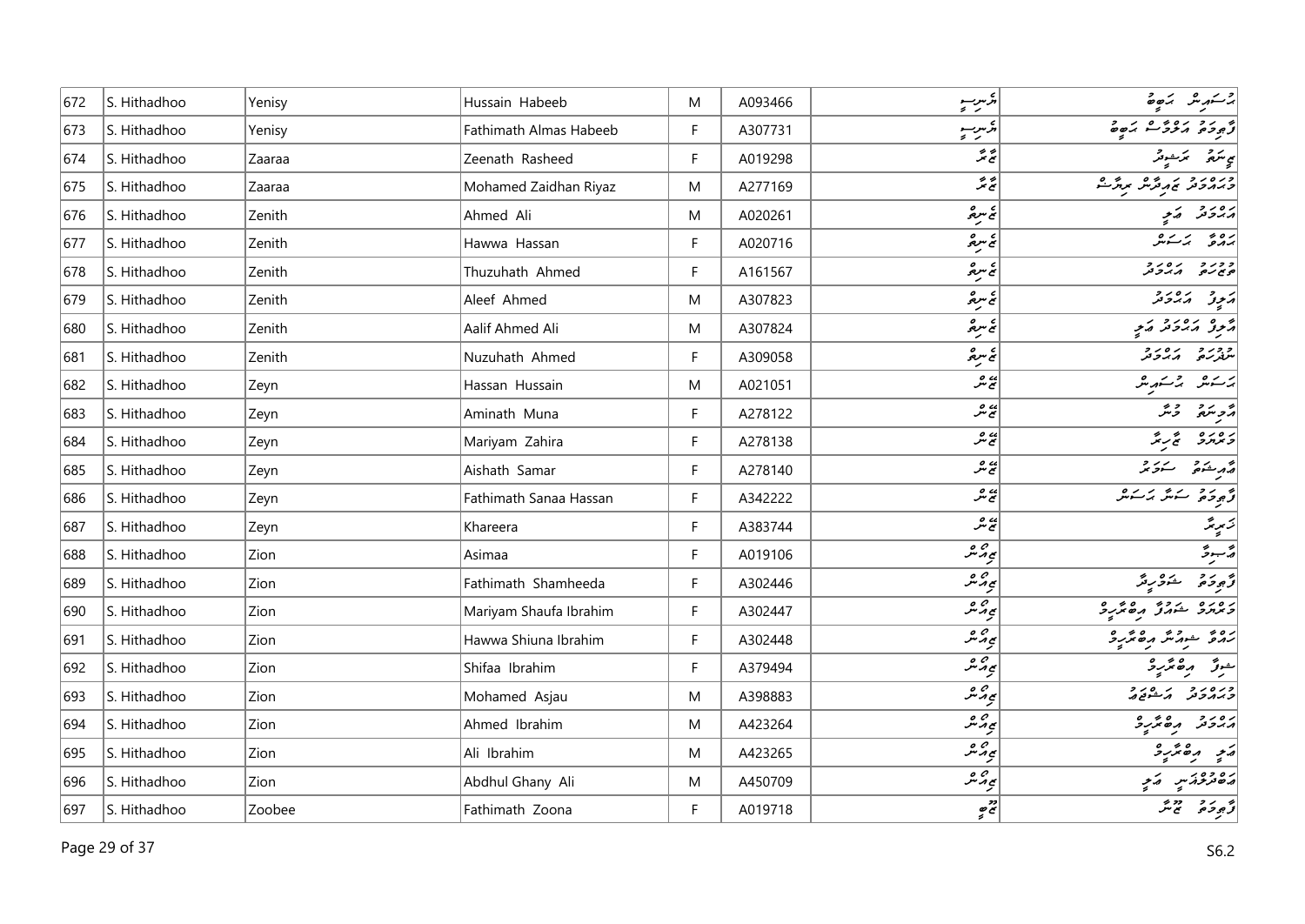| 698  | ، Hithadhoo   | Zoom Plus | Mohamed Firag       | M | A015837 | پروپوځيد | و ره ر د<br>د بر د تر<br>وبڑتی |
|------|---------------|-----------|---------------------|---|---------|----------|--------------------------------|
| 699  | .S. Hithadhoo | Zoom Plus | Marivam Mohamed     |   | A020758 | پروپوځيه | כמתם כנסנב<br>  כמתכ כמתכנ     |
| 700  | ، Hithadhoo   | Zoom Plus | Ahmed Yazan Firag   | M | A294897 | پروپوځيه | پره پر د بر په برخ و برخ       |
| 1701 | . Hithadhoo   | Zoom Plus | Abdulla Yaman Firag | M | A332100 | پروپوځيد | برەقراللە برىر مەيرى ئويترى    |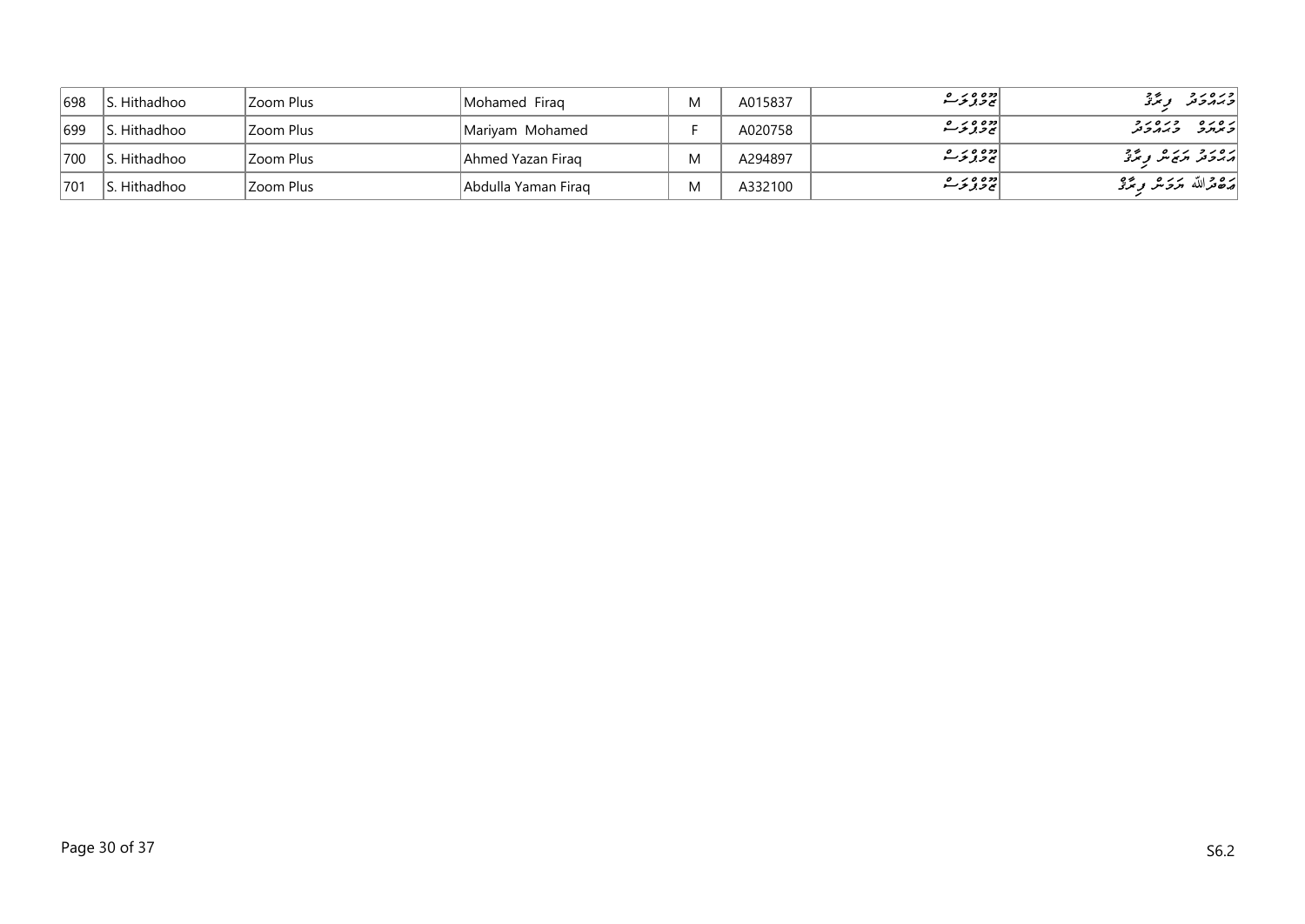## *w7qAn8m? sCw7mRo>u; wEw7mRw;sBo<*

| ' مرمر | 'يئرىثر: |
|--------|----------|
|        |          |
|        |          |
|        |          |

## *w7q9r@w7m> sCw7qHtFoFw7s; mAm=q7 w7qHtFoFw7s;*

| ىر تە | $\mathcal{O} \times$<br>$\sim$ | $\sim$<br>. . | لترنثر |
|-------|--------------------------------|---------------|--------|
|       |                                |               |        |
|       |                                |               |        |
|       |                                |               |        |

| $\frac{2}{n}$ | $^{\circ}$ | $\frac{2}{n}$ | $^{\circ}$<br>سرسر. |
|---------------|------------|---------------|---------------------|
|               |            |               |                     |
|               |            |               |                     |
|               |            |               |                     |

| ' ئىرتىر: | سر سر |  |
|-----------|-------|--|
|           |       |  |
|           |       |  |
|           |       |  |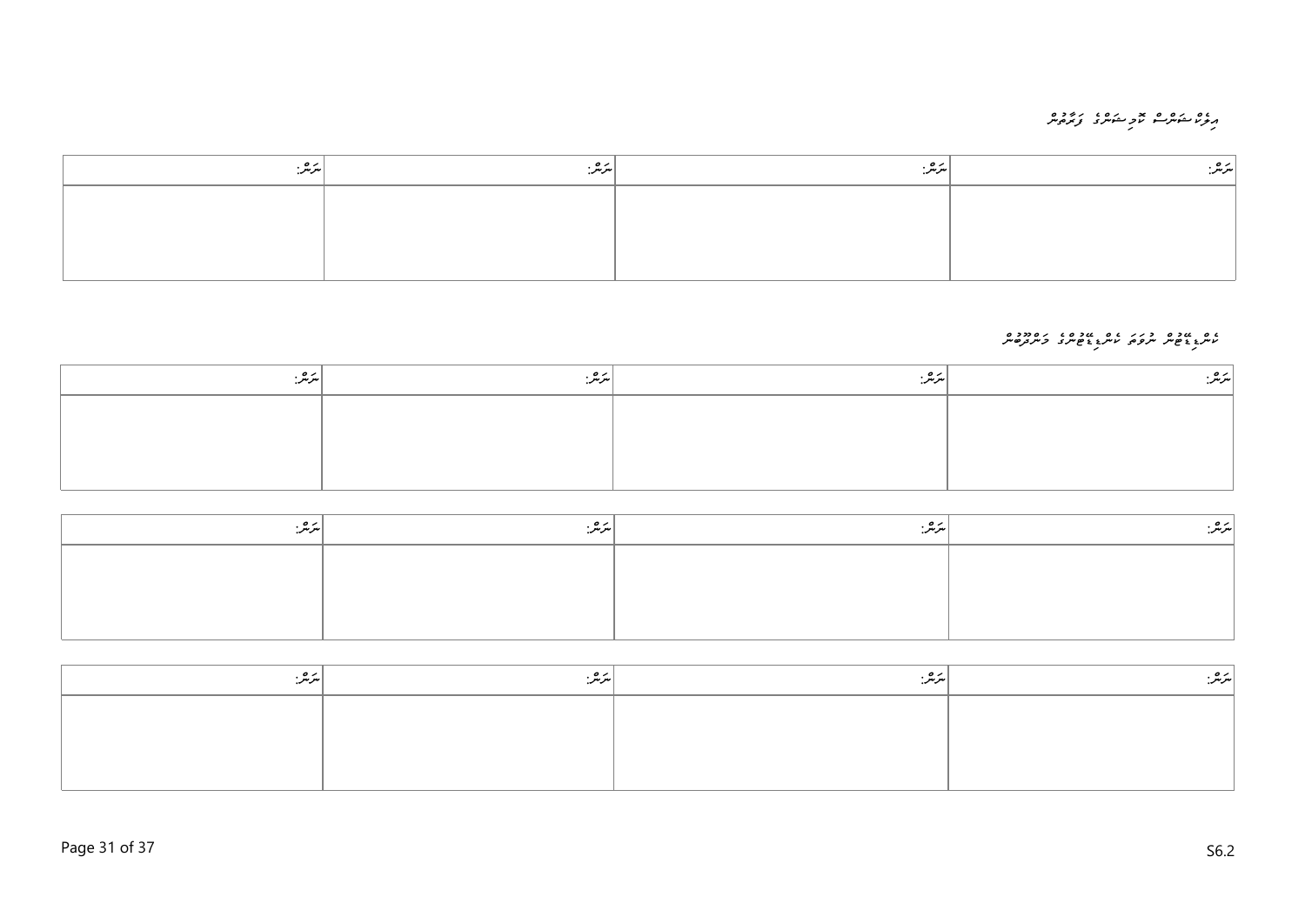| يزهر | $^{\circ}$ | ىئرىتر: |  |
|------|------------|---------|--|
|      |            |         |  |
|      |            |         |  |
|      |            |         |  |

| <sup>.</sup> سرسر. |  |
|--------------------|--|
|                    |  |
|                    |  |
|                    |  |

| ىئرىتر. | $\sim$ | ا بر هه. | لىرىش |
|---------|--------|----------|-------|
|         |        |          |       |
|         |        |          |       |
|         |        |          |       |

| 。<br>مرس. | $\overline{\phantom{a}}$<br>مر سر | يتريثر |
|-----------|-----------------------------------|--------|
|           |                                   |        |
|           |                                   |        |
|           |                                   |        |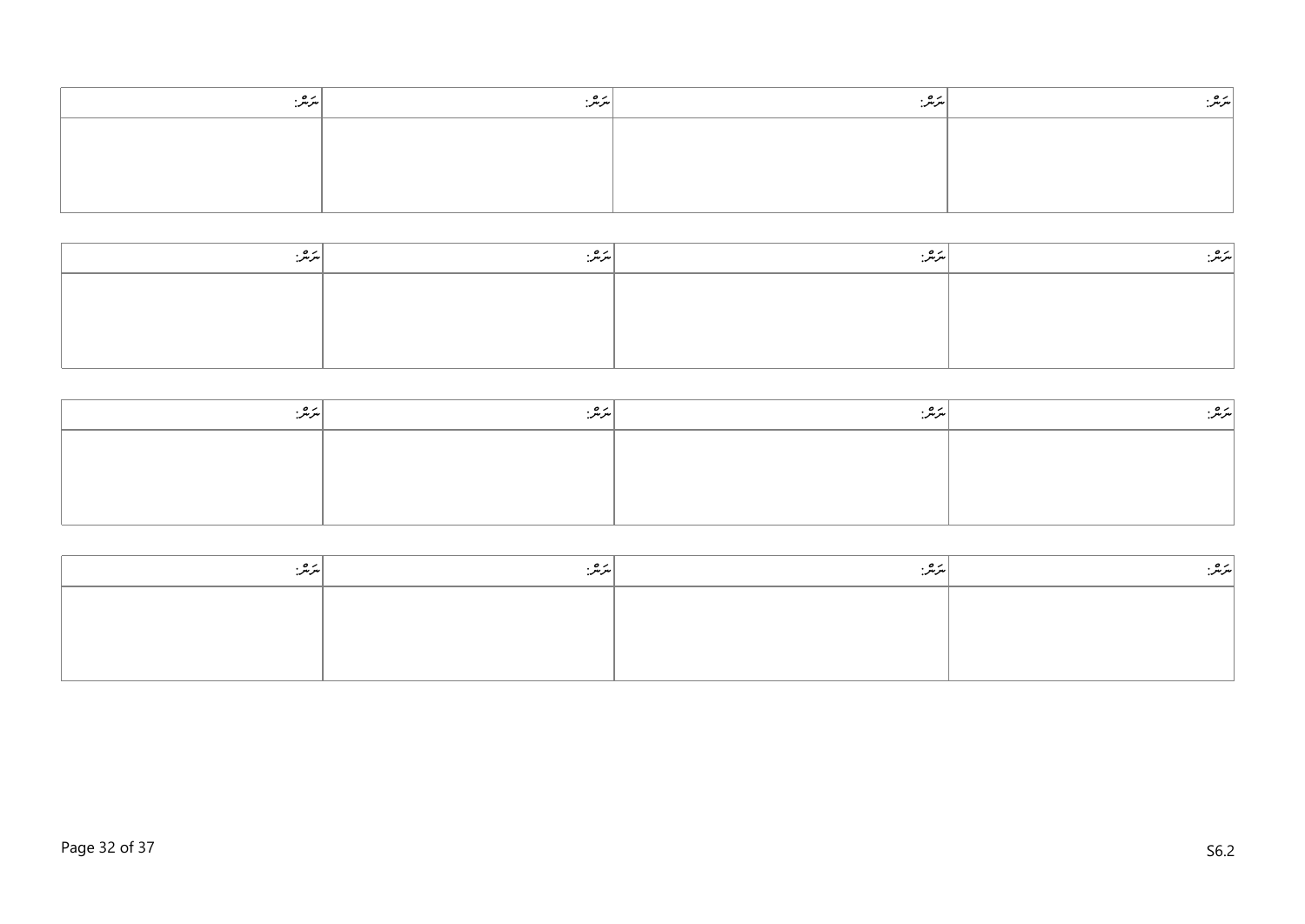| ير هو . | $\overline{\phantom{a}}$ | يرمر | اير هنه. |
|---------|--------------------------|------|----------|
|         |                          |      |          |
|         |                          |      |          |
|         |                          |      |          |

| ىر تىر: | $\circ$ $\sim$<br>" سرسر . | يبرحه | o . |
|---------|----------------------------|-------|-----|
|         |                            |       |     |
|         |                            |       |     |
|         |                            |       |     |

| انترنثر: | ر ه |  |
|----------|-----|--|
|          |     |  |
|          |     |  |
|          |     |  |

|  | . ه |
|--|-----|
|  |     |
|  |     |
|  |     |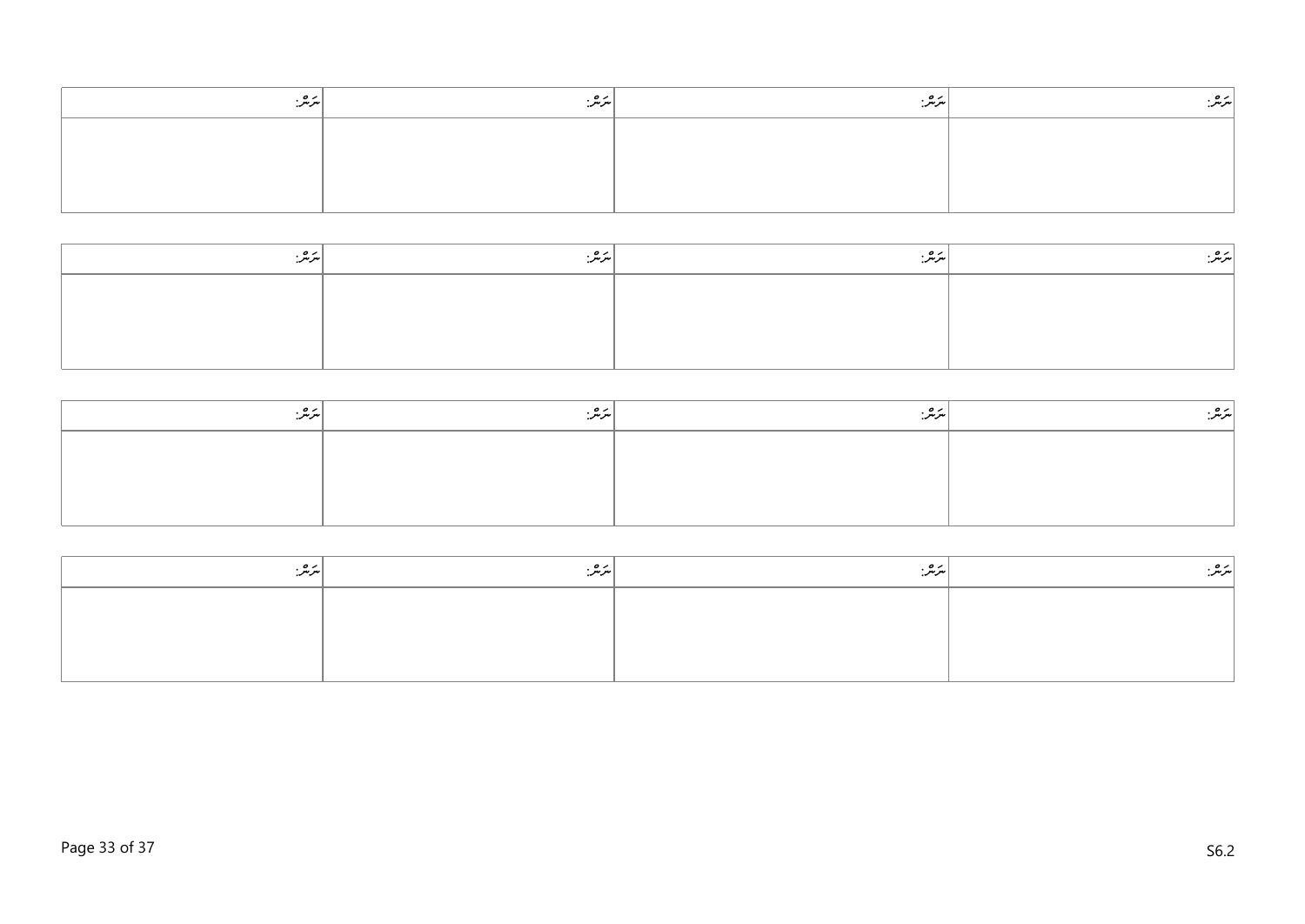| ير هو . | $\overline{\phantom{a}}$ | يرمر | اير هنه. |
|---------|--------------------------|------|----------|
|         |                          |      |          |
|         |                          |      |          |
|         |                          |      |          |

| ىر تىر: | $\circ$ $\sim$<br>" سرسر . | يبرحه | o . |
|---------|----------------------------|-------|-----|
|         |                            |       |     |
|         |                            |       |     |
|         |                            |       |     |

| الترنثر: | ' مرتكز: | الترنثر: | .,<br>سرسر. |
|----------|----------|----------|-------------|
|          |          |          |             |
|          |          |          |             |
|          |          |          |             |

|  | . ه |
|--|-----|
|  |     |
|  |     |
|  |     |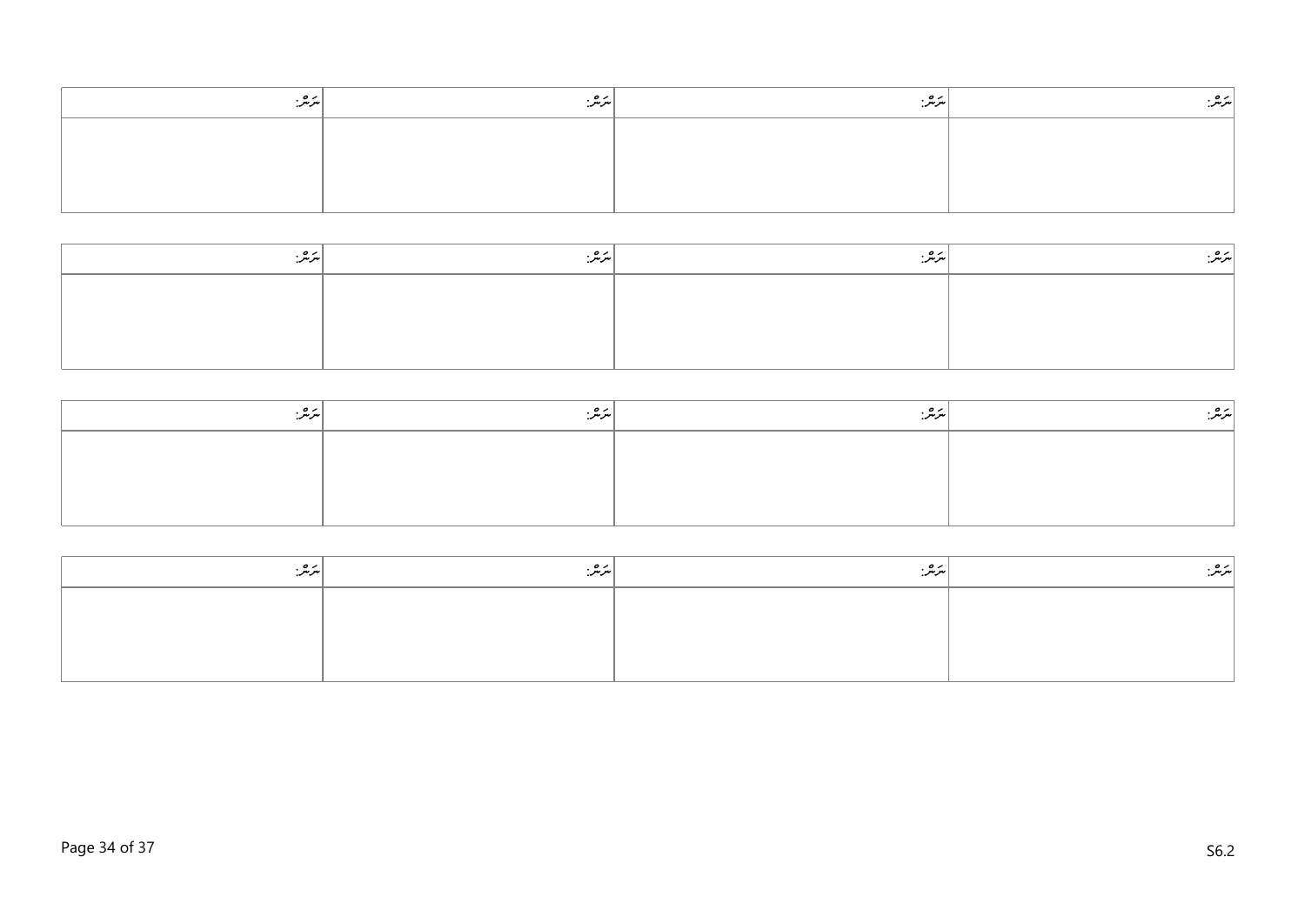| $\cdot$ | ο. | $\frac{\circ}{\cdot}$ | $\sim$<br>سرسر |
|---------|----|-----------------------|----------------|
|         |    |                       |                |
|         |    |                       |                |
|         |    |                       |                |

| ايرعر: | ر ه<br>. . |  |
|--------|------------|--|
|        |            |  |
|        |            |  |
|        |            |  |

| بر ه | 。 | $\overline{\phantom{0}}$<br>َ سومس. |  |
|------|---|-------------------------------------|--|
|      |   |                                     |  |
|      |   |                                     |  |
|      |   |                                     |  |

| 。<br>. س | ىرىىر |  |
|----------|-------|--|
|          |       |  |
|          |       |  |
|          |       |  |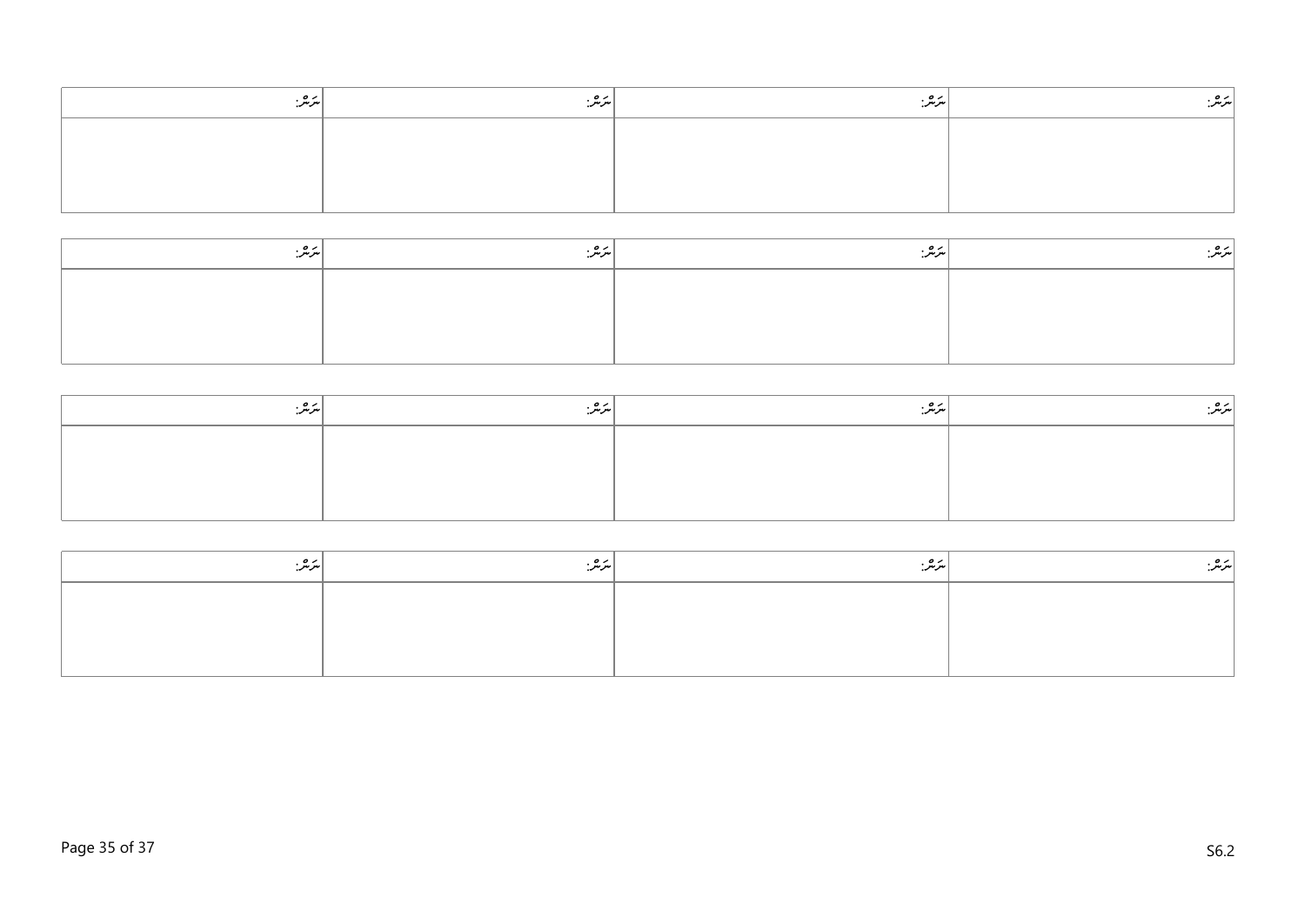| ير هو . | $\overline{\phantom{a}}$ | يرمر | لتزمثن |
|---------|--------------------------|------|--------|
|         |                          |      |        |
|         |                          |      |        |
|         |                          |      |        |

| ىر تىر: | $\circ$ $\sim$<br>" سرسر . | يبرحه | o . |
|---------|----------------------------|-------|-----|
|         |                            |       |     |
|         |                            |       |     |
|         |                            |       |     |

| انترنثر: | ر ه |  |
|----------|-----|--|
|          |     |  |
|          |     |  |
|          |     |  |

|  | . ه |
|--|-----|
|  |     |
|  |     |
|  |     |